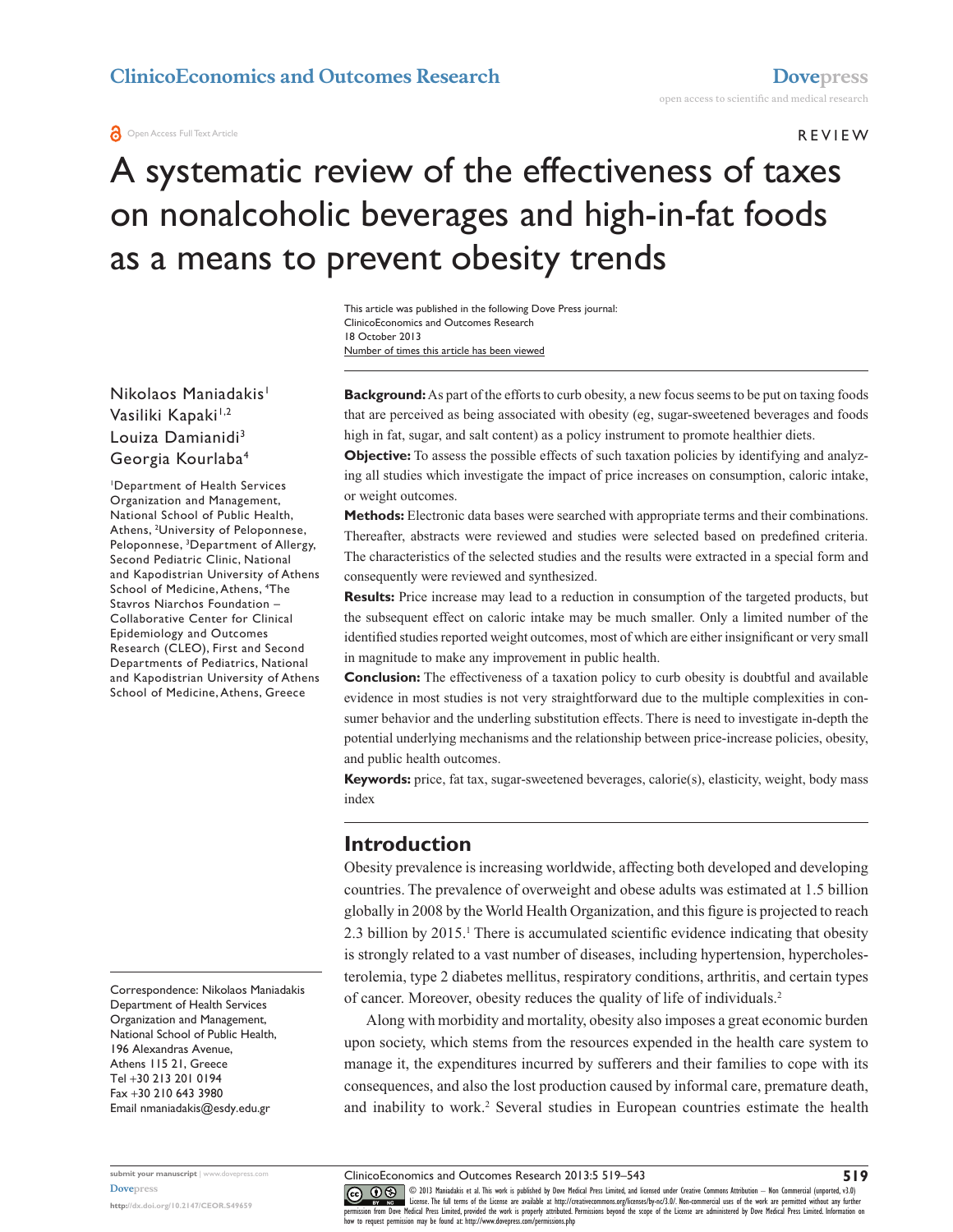care-related costs of obesity at 1.7%–3.0% of total health expenditure,<sup>3</sup> while in the USA, it has been estimated that obesity accounts for almost 5%–10% of the total health care expenditure.<sup>4</sup> At the individual level, studies indicate that an obese person incurs health care expenditures at least 25% higher than those of a normal-weight person.5,6 On the other hand, indirect cost, ie, increased production as a result of a health condition, is also significant. Notably, employers in some countries often pay higher insurance premiums for employees who are obese in comparison to employees who are not.7 In this context, some studies have also shown that obesity is associated with lower wages and lower household income.8,9 In this light, obesity constitutes a growing public health problem and concern throughout the world. Therefore, strategies aiming to prevent obesity are of paramount importance for both health and economic reasons.

Several factors have been linked to obesity, including socioeconomic, environmental, behavioral, and genetic. Total energy intake increase in conjunction with physical activity decrease has been indicated as a contributor to the obesity trend.<sup>10</sup> In this context, it has been argued that overconsumption of sugar-sweetened beverages (SSBs) and high-in-fat, salt, and sugar foods (HFSSFs) may be associated with excess caloric intake and eventually increases in body weight.11,12 Thus, some authors suggest that mediating consumption of SSBs and HFSSFs in populations that exhibit relatively excess consumption rates could prove an effective intervention in reducing subsequently obesity rates.<sup>10</sup> In this context, taxes on HFSSFs and SSBs, often called "fat or sugar taxes," have been introduced or are being considered in several countries as a means to regulate the consumption of these products and eventually to curb obesity, to trim health care costs, to raise revenue, and ultimately improve public health.13 On the other hand, a number of countries have abandoned the policy route of taxing foods either by abolishing existing taxes, eg, Denmark and the Netherlands, or by shelving respective ideas, eg, Italy.14

In any case, such taxes have provoked considerable controversy among the various stakeholders: the government, academic, scientific, health, and medical communities, consumers and their associations, and the food industry. Based on economic theory, the main rationale underpinning the adoption of such policies is that a tax and price increase on the targeted products may avert consumers from their consumption and divert them to healthier alternatives, and in this way there may be improvements in diet quality, weight status, and health outcomes in the long-term. Supporters of the fat taxation often also emphasize its signaling power to the food industry and consumers and its efficiency in raising revenue.15

On the other hand, opponents of such taxes argue that there are many factors which make such policies ineffective and even detrimental in certain circumstances.16 Firstly, interventions of these kinds of taxes/policies represent a violation of consumer sovereignty, ie, the freedom of individuals to choose freely for themselves in order to satisfy their needs. Regardless, it is difficult to attain the desired results because consumer behavior is complex and multifactorial and there are notable substitution effects which make the reduction in total energy intake by specific taxes unattainable. Taxes are also regressive in nature and the burden is proportionally higher on lower-income households, which generates significant equity concerns. Also, the approach presumes well-informed and price-sensitive consumers, which is not always the case, and hence there is a market failure that makes the specific policy ineffective. Therefore, many commentators argue that the aim of improving public health is unquestionably important, but taxes may not be the most appropriate policy measure to attain it.13

Hence, given the controversy around this issue, a systematic review was undertaken to synthesize the results of original studies examining the possible impact of tax policies and price increases upon the consumption of SSBs and HFSSFs and eventually upon caloric intake, weight, and outcomes in order to provide useful insights for decision makers and other stakeholders nationally and internationally.

# **Methods** Search strategy

Research papers were identified through web-based searches in PubMed, Web of Science, Cochrane Library, AgEcon, EconLit, and the National Agricultural Library databases and searches in other potentially relevant internet sources such as Google®. Searching in the aforementioned bibliographical databases was conducted in the title and abstract on grounds of all potential combinations of three groups of terms presented in Figure 1. The reference lists of all relevant papers originally selected for inclusion in the review and relevant reviews were also searched manually to identify potentially relevant articles which were not identified by the original electronic search. The search spanned from 1990 to February 2013. The stated aim of this fiscal measure was not only to offset this price imbalance but also – as is often the case with excise taxation – to raise revenue, in particular to collect resources to be invested in nutrition programs.17,18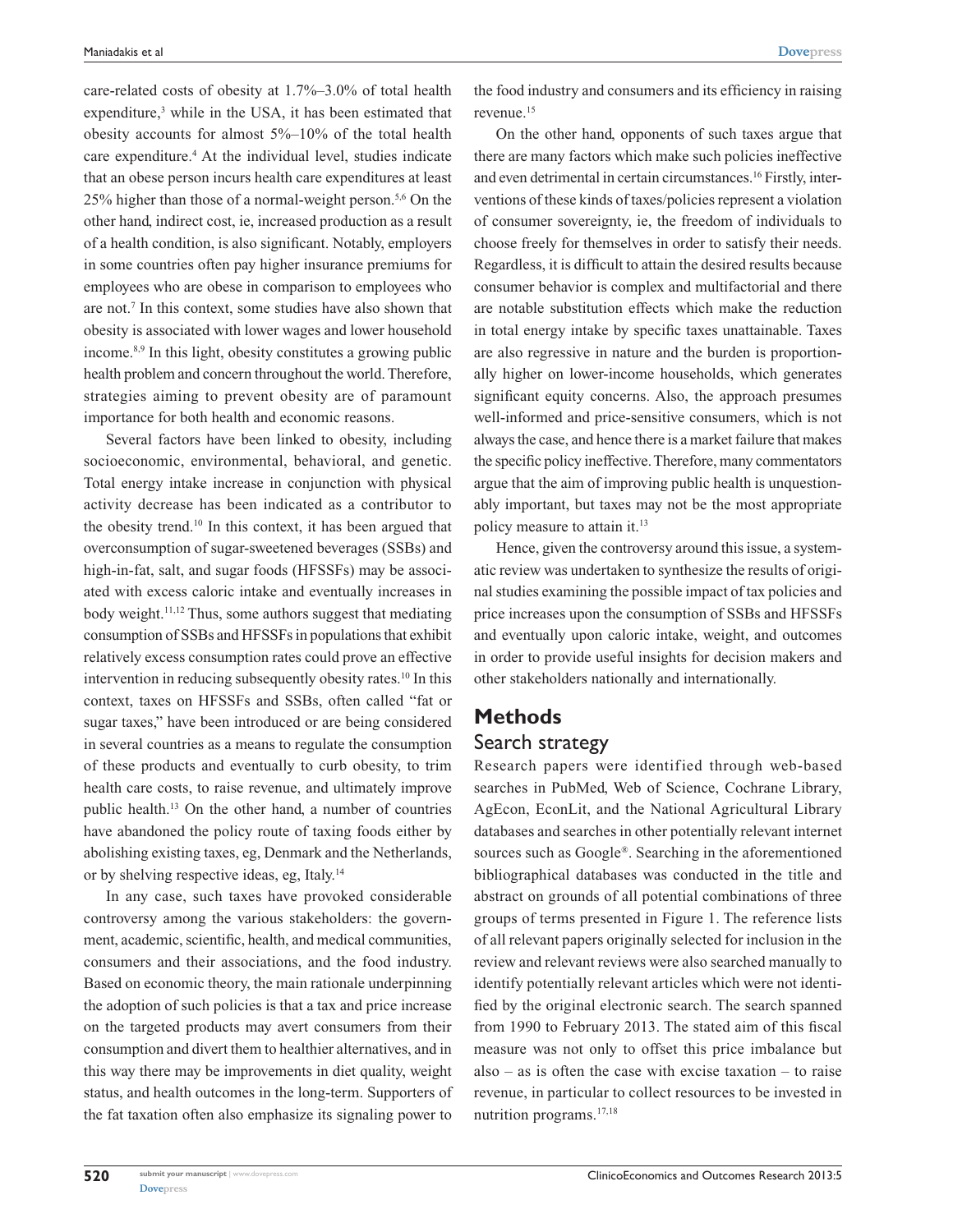

**Figure 1** Search terms utilized.

#### Study selection and data extraction

Following the literature search, identified studies were checked to exclude duplicates. The remaining articles were independently screened by two researchers to identify studies that met the predetermined inclusion criteria. Original studies including the four types of primary research methods – existing data, experiments, surveys, and observation – that focused on the association between SSBs and HFSSFs prices and taxes and their corresponding consumption or energy intake or obesity-related outcomes were included in the present systematic review. On the other hand, systematic reviews, meta-analyses, qualitative studies, case studies, case reports, and letters to the editor were excluded. Moreover, only studies published in English with available full text and studies concerning human subjects were included.

The studies were selected following specific methodologically driven steps. Firstly, all identified studies were imported electronically into EndNote® bibliographic database (Thomson Reuters, New York, NY, USA) and were evaluated on the basis of titles and/or abstracts against the prespecified eligibility criteria. A check for double entries among the selected studies was made to ensure that the list contained unique studies for review. Subsequently, study abstracts and titles were reviewed and those which were deemed irrelevant were excluded and reasons for exclusion were noted. Obviously, rejected studies were those clearly not relevant to the subject of investigation. Whenever the information provided in titles/abstracts was insufficient to reach a clear decision on inclusion or exclusion or when the titles/abstracts indicated that studies met the inclusion criteria, the full papers were retrieved to be further screened. In cases where the information reported in the full text continued to be insufficient to make a decision about inclusion, studies were excluded. Then,

essential details and data of studies meeting the inclusion criteria were extracted by two researchers into a spreadsheet and were classified according to their design – demand modeling, cross-sectional, longitudinal, mathematical modeling, cohort retrospective, and experimental. The overall study selection process was also documented through a flow chart showing the number of studies/papers remaining at each stage, although a screening process to identify articles using the studies bibliography had been done. The review was based on the Preferred Reporting Items for Systematic Reviews and Meta-Analyses (PRISMA) criteria.

#### **Results**

The initial literature review identified 3,700 citations for screening. Of these, 3,250 were excluded on the basis of title/ abstract and 395 after screening the full paper. Subsequently, a total of 55 were finally included in the review (Figure 2).

In terms of geographical location, most of the studies were conducted in the USA  $(n = 40)$  and the remaining in the UK  $(n = 2)$ , Norway, Italy  $(n = 2)$ , Denmark, Germany, France, the Netherlands, Mexico  $(n = 2)$ , Brazil, Taiwan, Singapore, and Australia. In terms of methodologies utilized, there was significant variation in terms of the research designs applied. In particular, there were several demand studies  $(n = 22)$ , followed by longitudinal studies  $(n = 11)$ , cross-sectional studies ( $n = 11$ ), modeling studies ( $n = 6$ ), experimental studies ( $n = 4$ ), and cohort studies ( $n = 1$ ). The majority of the studies were mainly focused on estimating price elasticity of demand  $(n = 30)$ , others mainly focused on the effects of imposing certain taxation ( $n = 18$ ), and the remaining studies considered both elements ( $n = 8$ ). Health-related food taxes



**Figure 2** Flow chart of study selection.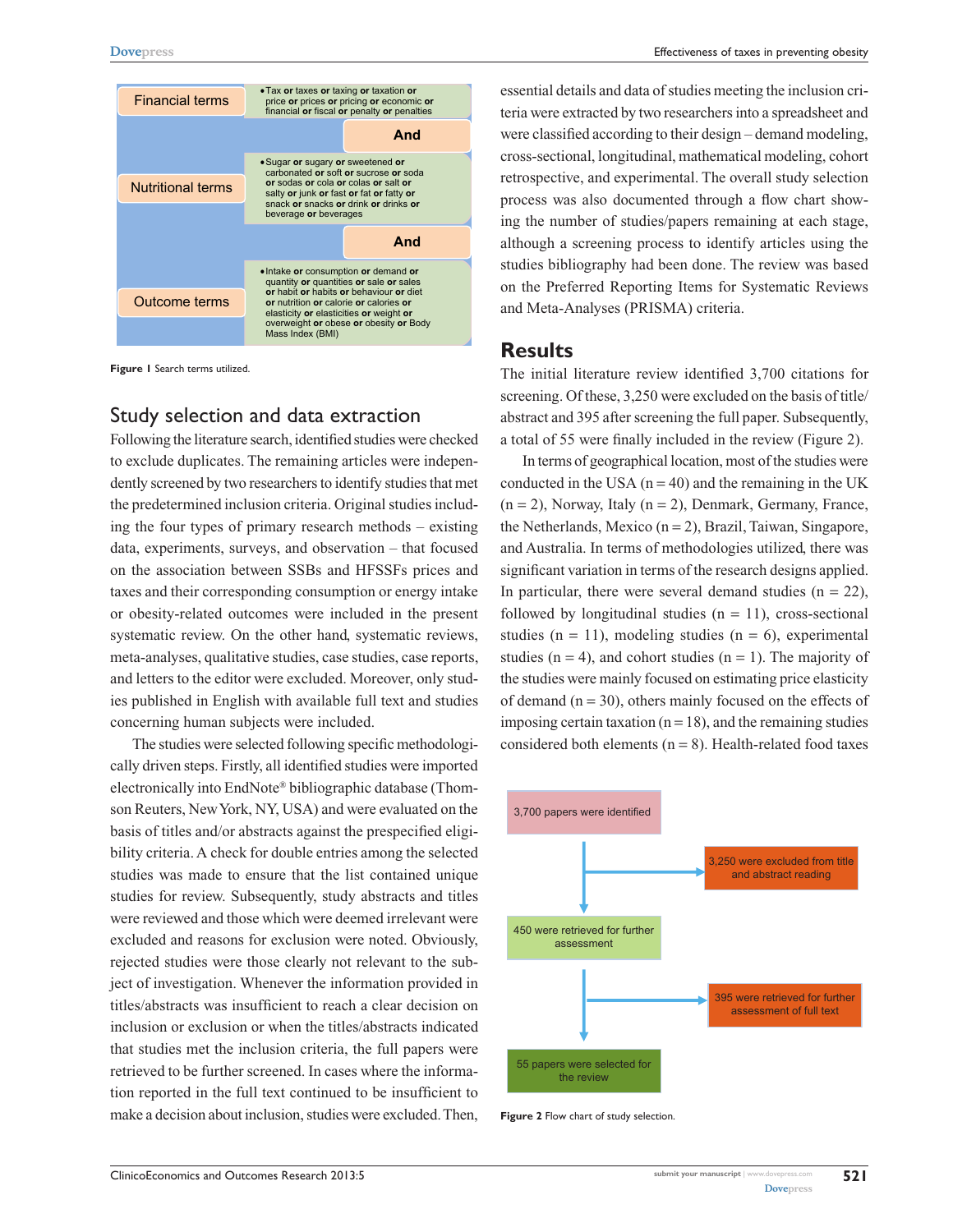were either considered as excise or sales taxes. In terms of the targeted products, about half ( $n = 28$ ) of the studies focused on SSBs only and the remaining  $(n = 36)$  either on HFSSFs alone or on HFSSFs in conjunction with SSBs.

In terms of the main outcomes considered, about half of the studies  $(n = 24)$  were concerned mainly with the effects of various interventions upon the consumption of products and the remaining  $(n = 31)$  upon other outcomes such as energy intake and/or weight and/or body mass index (BMI). Notably, some studies reported results for all three outcomes of interest: energy intake, weight, and BMI.

The studies considered are presented in the Supplementary material. In particular, among the demand studies, nine presented the association between prices and taxes with the consumption of  $SSBs^{19-27}$  and three with the consumption of HFSSFs.28–30 These studies indicated that the price elasticity of demand for beverages is in the range of  $-0.5$  to  $-1.6$ depending on the beverage considered, with most of them falling below 1.0. This implies that the percentage changes in the quantities demanded were proportionally lower than the corresponding changes in prices. It should be noted that there was a lot of variation across the studies. There were also notable substitution effects detected between different products. The studies also pointed out that the negative effects on the consumption by price increases and taxes depend on factors such as the income group, and are more regressive towards the lowest income categories. Similar effects were found in the studies that focused on foods, also indicating a small or modest impact from price increase and taxes on the consumption of the targeted foods.

Moreover, six studies<sup>28,29,31-34</sup> and five studies<sup>35-39</sup> examined the association between beverage/food prices and taxes and energy and weight outcomes, respectively. These studies indicated that there is a very small impact of prices and taxes on energy intake and weight outcomes. These studies indicated that the caloric effect of a 10% increase in prices or a corresponding imposition of a tax reduces energy intake by a maximum of 50 calories per day, 450 per month, and up to 0.3 kilograms or 1.5 pounds per year, which cannot be considered significant. The specific studies also indicated the regressive nature of taxes and that their use is promoted mostly in order to generate revenue for the public purse.

Two studies assessed the effect of prices and taxes on the consumption of beverages and foods based on longitudinal studies.<sup>40,41</sup> These studies indicated that the price elasticity of demand for beverages and foods is in the range of -0.05 to -0.35 depending on the beverage and food considered. Notably, the figures reported are much lower

than those reported in demand studies. The findings in this group of studies also indicated that there are negative effects on consumption in most cases, which are more significant in certain groups, eg, overweight.

All studies investigated the effect of beverages/food prices or taxes with possible outcomes. For two studies,  $42,43$ the outcome was energy intake, while for 16 studies, $35-50$ weight outcomes were considered. Elasticities were low and in some cases not significant, and results were heterogeneous and dependent on income, weight, sex, and age group. Notwithstanding the above, these studies indicated that there is a modest and insignificant impact from price increases and taxes on energy intake, weight, and BMI, which makes the authors argue that any taxes would have to be quite large to generate any meaningful effect. These studies also highlighted the regressive nature of taxes and that their usefulness is to mostly generate revenue.

Barquera et al<sup>51</sup> and Claro et al<sup>52</sup> examined the effect of prices on beverages consumption; Sturm and Datar<sup>53</sup> examined the effect on food consumption only. However, elasticities on this occasion for beverages and foods were a bit contradictory. A Mexican and a Brazilian study derived elasticities for sodas to be about  $-1.0$ , indicating that soda consumption is elastic whilst other beverages are in the inelastic range. By contrast, a USA study indicated that the elasticity of fast foods and soda in students is inelastic and effects of prices are inconsistent and marginal.

Moreover, six cross-sectional studies<sup>54–59</sup> examined the association between prices and energy outcomes, while two other studies<sup>60,61</sup> examined the association between prices and weight outcomes. The majority of the studies concluded that taxes are having trivial or modest effects on weight outcomes. These studies also indicated the regressive nature of taxes and that their use is mostly to generate revenue.

Some of the studies included in the review conducted behavioral experiments in the Netherlands, Taiwan, Singapore, and the USA. Particularly, four studies $62-65$ reported results on the effects of prices and taxes on the consumption and other outcomes of beverages and foods, respectively. Elasticities on this occasion between beverages and food were close to  $-1.0$ , ie, the association is in the elastic range. The effect on caloric intake and weight outcomes was higher in other studies, assumedly due to much higher taxes in the range of 35%–50%.

Finally, six of the 55 studies reviewed were modeling studies undertaken in the USA ( $n = 3$ ), UK ( $n = 2$ ), and Australia  $(n = 1)$ . Two of them used cross-sectional data and the others were based on census data.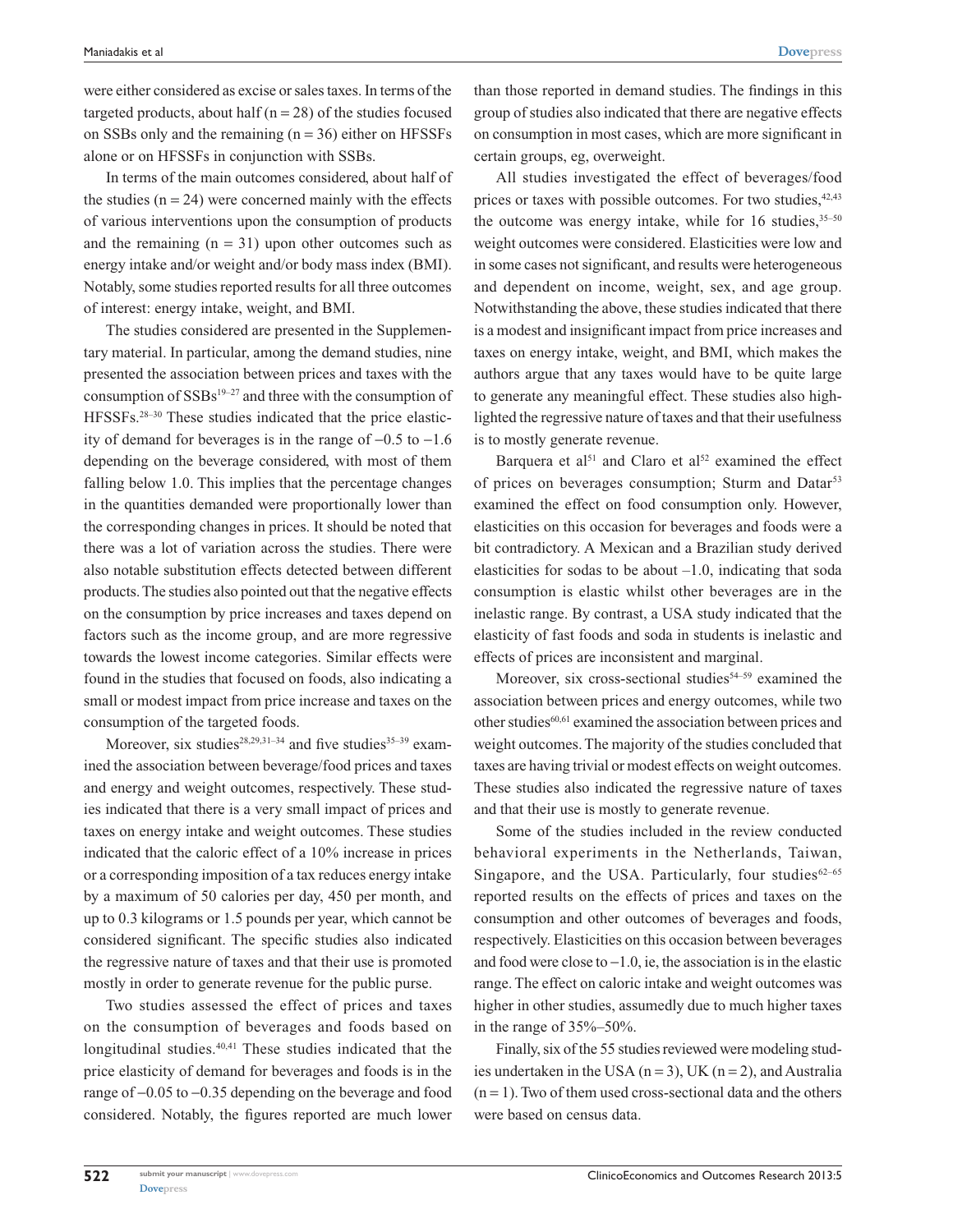# **Discussion**

The current study presents the results of a literature review undertaken to establish whether the available evidence supports use of fat taxes as a means to improve weight and health outcomes. The existing literature fails to draw consistent and undisputed evidence on the effectiveness of pricing and tax policies to reduce obesity rates. The heterogeneity observed in the findings of the included studies could be partially explained by the significant heterogeneity in policy settings and study designs employed to investigate the issue. It is evident that price and tax increases on beverages and fatty foods may reduce their consumption. However, there is controversy as to whether this also may result in meaningful reductions in caloric intake and weight. The studies that show some positive impact of economic policies also indicate that any potential reductions in weight are statistically insignificant to trigger desired effects. Moreover, elasticities indicate that significant weight outcome effects may be reached with very large tax rates, which would, however, exacerbate equity concerns related to their adverse implications for low-income groups.

At this point it should be noted that there are several important factors – obesity prevalence, consumption levels, behavioral patterns, and baseline tax rate – that should be considered within local contexts when contemplating the potential benefits of taxation.<sup>66</sup> When any of these factors shift, the potential impact of fat taxation becomes less certain and unpredictable. However, it is very difficult to estimate how a population would respond to a tax on certain foods.<sup>67</sup> Some consumers may respond by reducing their consumption of fruits and vegetables in order to pay for the more expensive HFSSFs, thus defeating the purpose of the tax. Others may seek substitutes for the taxed products, which may have similar or even higher fat, sugar, or salt content than the taxed products originally consumed. Thus, although there may be a decrease in the purchasing of the taxed food, consumers may end up consuming the same or even more calories from other substitute foods or drinks. This is in accordance with the findings of many studies in the literature. $57,68-72$ 

Moreover, to effectively apply policies to reduce consumption of high-calorie, high-fat, or high-carbohydrates foods, policy analysts need to disaggregate food-specific demand estimates according to socioeconomic status and assess the possible impacts of policy changes on food consumption and welfare outcomes at a more disaggregated level in addition to the total effects. This could be explained by the fact that the expenditure shared for food and consumption behaviors may differ significantly among different socioeconomic groups.73 The Organization for Economic Co-operation and Development in 2010 reported that the impact of fiscal measures aiming to change behaviors may be unpredictable; because the price elasticity of demand varies across individuals and population groups, these measures can bear more heavily on low-income groups than on those with higher incomes, and substitution effects are not always obvious.74 Further to considering the above, one needs to consider which products will be the targets of intervention.

Moreover, in regard to SSBs, the association between their consumption and overweight is a complex metabolic relationship and there are many behavioral and environmental factors that may be influencing beverage and food consumption and weight. Many of the food tax policies implemented are focusing on soft drinks as a number of influential reports assert that sugary drinks play a key role in the etiology of obesity. Contrary to this premise, a 2012 report from the National Center for Health Statistics, US Centers for Disease Control and Prevention examined data on consumption of added sugars among US children and adolescents and reported that added sugar from food (59%) was higher than sugar from beverages (41%).75 Moreover, research published in 2010 from Queen Margaret University, Edinburgh, UK, shows that SSBs consumed in moderate quantities do not promote short-term weight gain, do not trigger additional carbohydrate intake, and do not generate changes in the moods of overweight women.76 In 2007, there was a similar study performed on average-weight women and came out with similar conclusions.<sup>77</sup> Hence, evidence suggests that the hypothetic contribution of SSBs on weight gain perhaps has been overestimated.78–80

Moreover, broader taxes on HFSSFs would possibly allow less substitution than narrow taxes.<sup>81</sup> However, a concern with taxing a wide range of products would be the fact that people should be encouraged to consume a wide range of food and beverage products, eg, milk and olive oil, that would be difficult to include in the tax category.<sup>81</sup> Furthermore, in some cases, taxing many food groups could possibly lead to nutrient deficiencies, in which case economic policies may have harmful nutritional and health effects.<sup>38,82</sup>

Based on the above, there is no doubt that a public health approach to develop population-based strategies for the prevention of excess weight gain is of great importance.<sup>83,84</sup> Some effective strategies involve changes to personal, environmental, and socioeconomic factors associated with obesity. A proposed framework by Sacks et al<sup>85</sup> suggests that policy actions on the development and implementation of effective public health strategies on obesity prevention should (1) deal with the food environments, the physical activity environments, and the

**523**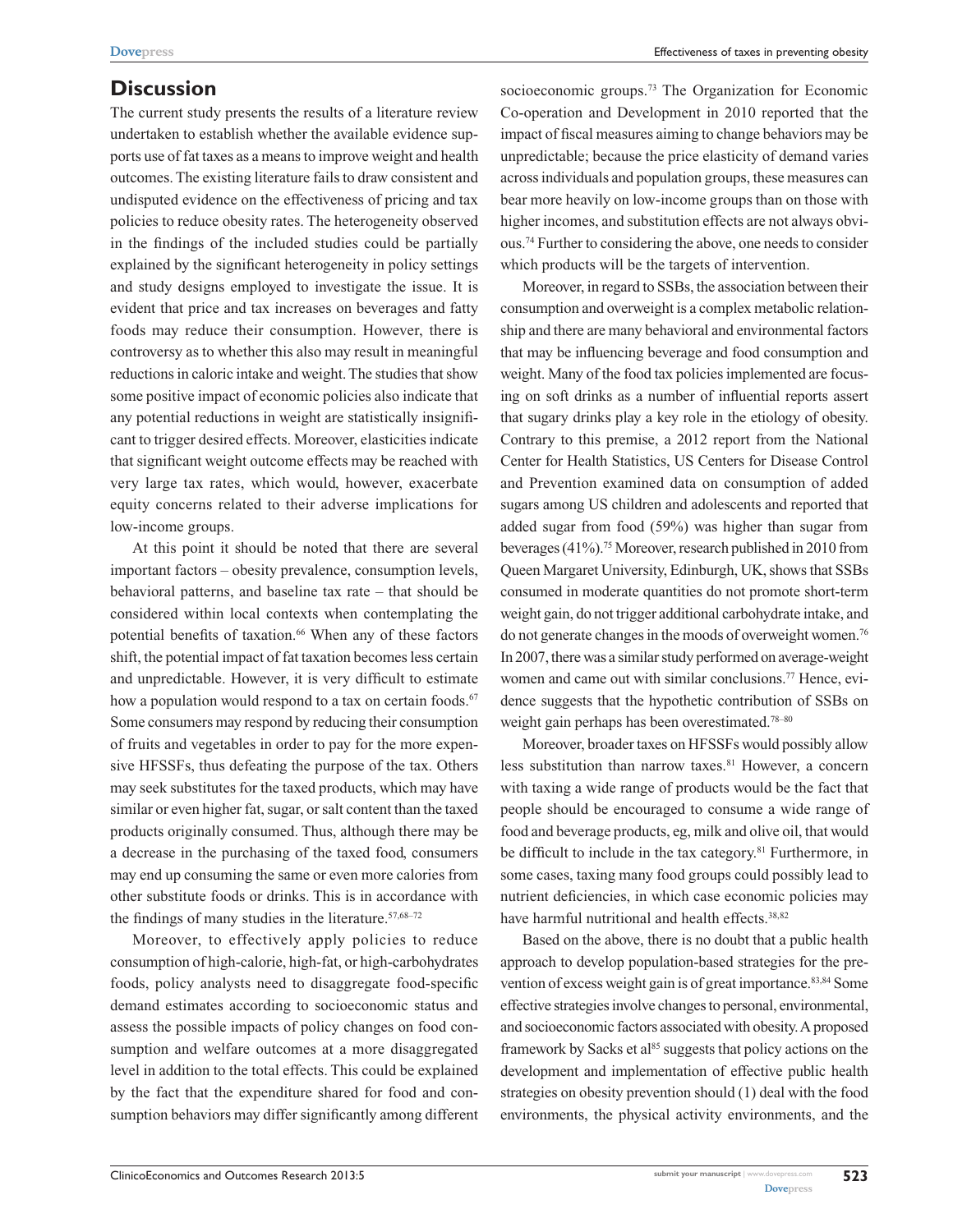broader socioeconomic environments; (2) directly influence behavior, aiming at improving eating and physical activity behaviors; and (3) support health services and clinical interventions. There are abundant examples of the effectiveness of such measures. $85-95$  Lastly, a number of barriers to an effective obesity management program have been identified in the literature that policy makers need to be aware of in order to address them adequately.96–107 However, the development and implementation of obesity prevention strategies should target those factors that can effectively control obesity.

For instance, in Greece it is proven that obesity is a growing health problem and concern. However, there is accumulating evidence indicating that SSBs may not be a determinant of obesity in Greece. For instance, a 2006 study examined energy intake, energy expenditure, diet composition, and obesity of adolescents in northern Greece, and showed that cola drink consumption did not significantly differ between overweight and non-overweight adolescents.108 Additionally, in another recent study in children aged 10–12 years old, it was found that although Spain and Greece had the highest obesity rates among the European countries examined, they also had the lowest soft drink daily consumption.109 It is important to note, however, that Greek children had lower physical activity levels and were reported to skip breakfast more often than their counterparts in other countries.109 Finally, the European Prospective Investigation into Cancer and Nutrition (EPIC) study showed that Greek adults over 35 years have the lowest consumption of sugar among the European countries that participated in the research program. Additionally, in the same study, it was also shown that nonalcoholic and carbonated drinks contribute a minor percentage of total carbohydrate daily intake – indicatively 2.8% of total carbohydrate intake in men and 1.8% of total carbohydrate intake in women – and an even lower percentage of total energy daily intake.110 The above data suggest that soft drink consumption may be a minor contributor to energy and carbohydrate intake in Greece in children, adolescents, and adults. The high obesity phenomenon in Greece is probably due to excess fat consumption in combination with lack of exercise. Therefore, targeting SSBs for obesity management or prevention in Greece is not an effective approach to curtailing obesity epidemic trends. Proper policies and interventions need to be designed based on the grounds of this local evidence.

The results of this review must be interpreted cautiously. First of all, in many studies, transformation of consumption figures to energy and weight outcomes was often based on extrapolation models, which require careful consideration. Caution must be directed to the model that is used to translate energy intake changes to weight changes. Using static weight models may provide quite different estimates in comparison to dynamic weight models. Static models generate a linear reduction in body weight over time, based on the assumption that every pound in weight reduction accounts for almost 3,500 calories, which is an assumption that has been challenged in the literature, and if not true undermines many findings. On the other hand, dynamic models account for the effects of weight loss by assuming changes in energy requirements due to weight reduction and fat and lean mass proportion, but they also involve various assumptions.<sup>35</sup> Secondly, when weight outcomes in certain studies are obtained directly and not through modeling, it is important to consider whether the measurements were obtained with objective assessments or were based on self-reporting.

Thirdly, in regards to the estimation of caloric intake effects, it is important to consider whether any potential changes are referring to energy intake related to the targeted product taxed or to the total energy intake in general. Due to the substitution effects, the total outcome is far more interesting from a policy perspective. Additionally, when total energy intake is considered, it is essential to clarify how it was estimated and whether possible substitution was taken into account as there are strong substitution dynamics between different foods. For instance, a soft drink tax may lead to reduction in calories due to consumption of soft drinks, but this reduction may be completely offset by the increase in the consumption of milk.<sup>56</sup>

Last but not least, in some studies, the populations investigated were not representative or adequately described and the studies have been undertaken in specific settings, which are difficult to extrapolate to European populations and policy environments in light of the fact that results are dependent on population behavioral aspects.

#### **Conclusion**

The systematic review of the literature demonstrated that the effect of price and tax increase upon the consumption of SSBs and HFSSFs and eventually upon caloric intake and obesity-related outcomes is controversial. To be more precise, there is strong evidence that such measures influence the consumption of SSBs and HFSSFs, but there is no significant effect on obesity-related outcomes, ie, weight, BMI, and obesity. Thus, more research is needed in this area to gain better insights on the use of economic policies aimed at addressing obesity trends, especially from a European perspective. Moreover, when considering environmental, socioeconomic, and genetic contributors to obesity, it is advisable that policies focus first on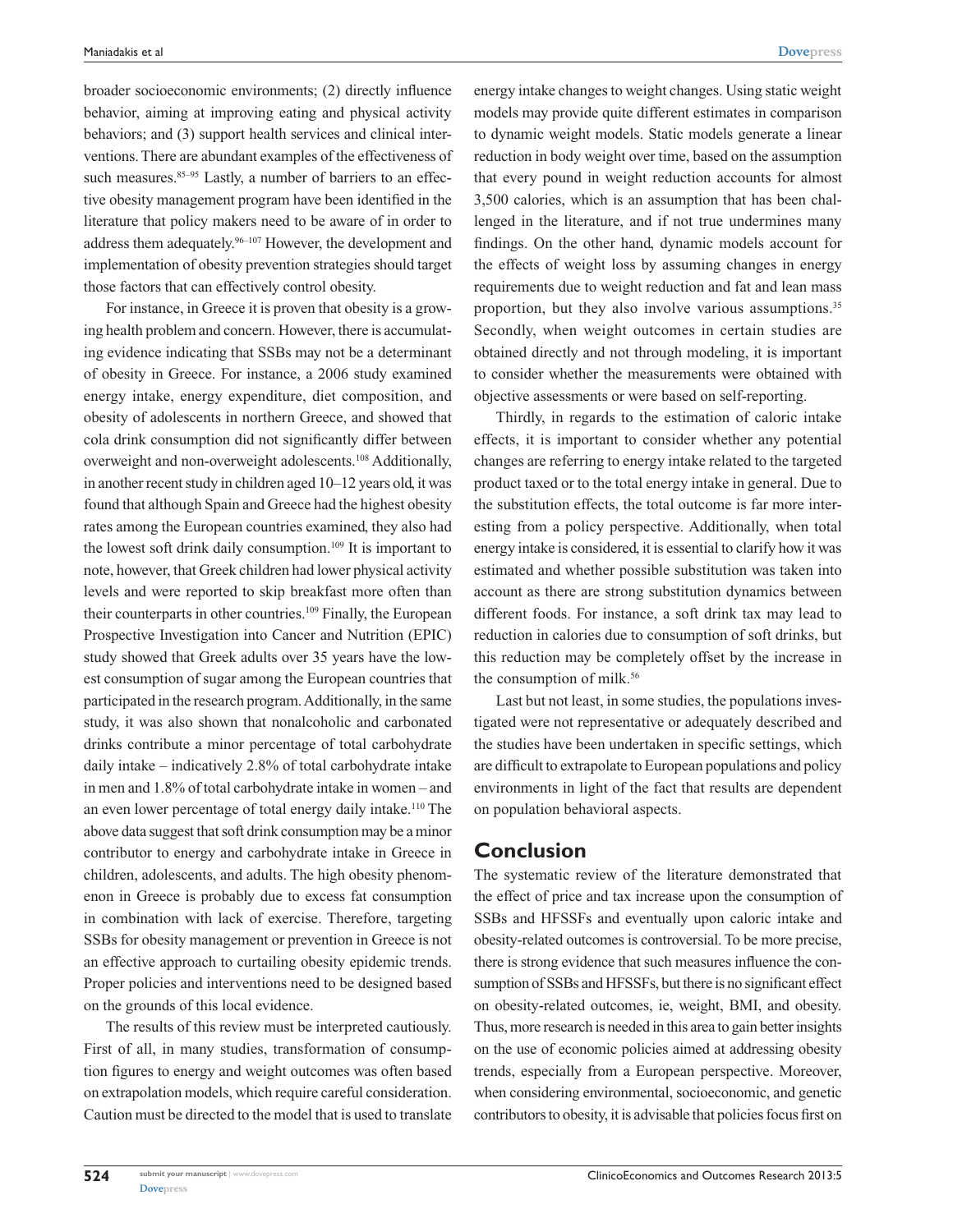cognitive behavioral changes and then on environmental factors. Such policies would create conscious people who are aware of the obesity problem and the main cause of weight gain, which is energy imbalance, and also its possible solutions, including encumbrances due to genetic or habitual factors.

# **Acknowledgment**

This work was funded by Medical Consensus.

# **Disclosure**

The authors report no conflicts of interest in this work.

## **References**

- 1. Obesity and overweight: fact sheet no 311 [webpage on the Internet]. Geneva: World Health Organization; 2012 [cited Nov 2012). Available from:<http://www.who.int/mediacentre/factsheets/fs311/en/index.html>. Accessed August 13, 2013.
- 2. Sassi F. *Obesity and the Economics of Prevention: Fit Not Fat*. Paris: OECD Publishing; 2010. Available from: [http://www.oecd.org/els/](http://www.oecd.org/els/health-systems/46044572.pdf) [health-systems/46044572.pdf](http://www.oecd.org/els/health-systems/46044572.pdf). Accessed August 13, 2013.
- 3. Branca F, Nikogosian H, Lobstein T. *The Challenge of Obesity in the WHO European Region and the Strategies For Response*. Geneva: World Health Organization; 2007. Available from: [http://www.euro.](http://www.euro.who.int/__data/assets/pdf_file/0008/98243/E89858.pdf) [who.int/\\_\\_data/assets/pdf\\_file/0008/98243/E89858.pdf](http://www.euro.who.int/__data/assets/pdf_file/0008/98243/E89858.pdf). Accessed August 13, 2013.
- 4. Tsai AG, Williamson DF, Glick HA. Direct medical cost of overweight and obesity in the USA: a quantitative systematic review. *Obes Rev*. 2011;12(1):50–61.
- 5. Withrow D, Alter DA. The economic burden of obesity worldwide: a systematic review of the direct costs of obesity. *Obes Rev*. 2011; 12(2):131–141.
- 6. Cawley J, Meyerhoefer C. The medical care costs of obesity: an instrumental variables approach. *J Health Econ*. 2012;31(1):219–230.
- 7. Trogdon JG, Finkelstein EA, Hylands T, Dellea PS, Kamal-Bahl SJ. Indirect costs of obesity: a review of the current literature. *Obes Rev*. 2008;9(5):489–500.
- 8. Lehnert T, Sonntag D, Konnopka A, Reidel-Heller S, Konig H. Economic costs of overweight and obesity. *Best Pract Res Clin Endocrinol Metab*. 2013;27(2):105–115.
- 9. Hojgaard B, Olsen KR, Sogaard J, Sorenson TI, Gyrd-Hansen D. Economic costs of abdominal obesity. *Obes Facts*. 2008;1(3):146–154.
- 10. Malik VS, Willett WC, Hu FB. Global obesity: trends, risk factors, and policy implications. *Nat Rev Endocrinol*. 2013;9(1):13–27.
- 11. Vartanian LR, Schwartz MB, Brownell KD. Effects of soft drink consumption on nutrition and health: a systematic review and meta-analysis. *Am J Public Health*. 2007;97(4):667–675.
- 12. Malik VS, Schulze MB, Hu FB. Intake of sugar-sweetened beverages and weight gain: a systematic review. *Am J Clin Nutr*. 2006;84(2): 274–288.
- 13. Mytton OT, Clarke D, Rayner M. Taxing unhealthy food and drinks to improve health. *BMJ*. 2012;344:e2931.
- 14. Bomsdorf C. Denmark scraps much-aligned "fat tax" after a year. *The Wall Street Journal*. November 11, 2012;Sect A:12.
- 15. Leigh S. "Twinkie tax" worth a try in fight against obesity. *U S A Today*. December 2, 2004; Sect A:13.
- 16. Cash SB, Sunding DL, Zilberman D. Fat taxes and thin subsidies: prices, diet, and health outcomes. *Acta Agriculturae Scandinavica Section C – Food Economics*. 2005;2:167–174.
- 17. Brownell KD, Farley T, Willett WC, et al. The public health and economic benefits of taxing sugar-sweetened beverages. *N Engl J Med*. 2009;361(16):1599–1605.
- 18. Leicester A, Windmeijer F. *The "Fat Tax": Economic Incentives To Reduce Obesity (Briefing Note 49)*. London: The Institute for Fiscal Studies; 2004. Available from: [http://eprints.ucl.ac.uk/14931/1/14931.](http://eprints.ucl.ac.uk/14931/1/14931.pdf) [pdf](http://eprints.ucl.ac.uk/14931/1/14931.pdf). Accessed August 13, 2013.
- 19. Brown GM. Impact of income on price and income responses in the differential demand system. *Journal of Agricultural and Applied Economics*. 2008;40(2):593–608.
- 20. Brown MG, Jauregui CE. *Conditional Demand System For Beverages*. Gainesville, FL: Florida Department of Citrus; 2011. Available from: [http://ageconsearch.umn.edu/bitstream/104335/2/RP%202011-1.pdf](http://ageconsearch.umn.edu/bitstream/104335/2/RP%202011-1). Accessed August 13, 2013.
- 21. Brown Mark G, Lee JY, Seale JL. Demand relationships among juice beverages: a differential demand system approach. *Journal of Agricultural and Applied Economics*. 1994;26(2):417–429.
- 22. Dharmasena S, Capps O Jr. Demand interrelationships of at home nonalcoholic beverage consumpion in the United States. Poster presented at: Agricultural and Applied Economics Association and American Council on Consumer Interests Joint Annual Meeting; July 28, 2009; Milwaukee, WI.
- 23. Dharmasena S, Capps O Jr. On taxing sugar-sweetened beverages to combat the obesity problem. Poster presented at: Agricultural and Applied Economics Association, Canadian Agricultural Economics Society, and Western Agricultural Economics Association Joint Annual Meeting; July 27, 2010; Denver, CO.
- 24. Gustavsen GW. Public policies and the demand for carbonated soft drinks: a censored quantile regression approach. Poster presented at: 11th Congress of the European Association of Agricultural Economists; August 23–27, 2005; Copenhagen, Denmark.
- 25. Pofahl GM, Capps O Jr, Clauson A. Demand for non-alcoholic beverages: evidence from the ACNielsen Home Scan Panel. Poster presented at: American Agricultural Economics Association Annual Meeting; July 24–27, 2005; Providence, RI.
- 26. Yen ST, Lin BH, Smallwood DM, Andrews M. Demand for nonalcoholic beverages: the case of low-income households. *Agribusiness*. 2004;20(3):309–321.
- 27. Zheng Y, Kaiser HM. Estimating assymetric advertising response: an application to US nonalcoholic beverage demand. *Journal of Agricultural and Applied Economics*. 2008;40(3):837–849.
- 28. Kuchler F, Tegene A, Harris JM. Taxing snack foods: manipulating diet quality or financing information programs? *Applied Economic Perspectives and Policy*. 2005;27(1):4–20.
- 29. Pieroni L, Lanari D, Salmasi L. Food prices and overweight patterns in Italy. *Eur J Health Econ*. 2013;14(1):133–151.
- 30. Zhen C, Wohlgenant MK, Karns S, Kaufman P. Habit formation and demand for sugar-sweetened beverages. *Am J Agric Econ*. 2010;93(1): 175–193.
- 31. Chouinard HH, Davis DE, LaFrance JT, Perloff JM. Fat taxes: big money for small change. *Forum Health Econ Policy*. 2007;10(2): 1558–9544.
- 32. Dharmasena S, Capps O Jr. Intended and unintended consequences of a proposed national tax on sugar-sweetened beverages to combat the US obesity problem. *Health Econ*. 2012;21(6):669–694.
- 33. Gustavsen GW, Rickertsen K. The effects of taxes on purchases of sugar-sweetened carbonated soft drinks: a quantile regression approach. *Appl Econ*. 2011;43(6):707–716.
- 34. Senarath D, Davis GC, Capps O Jr. Partial versus general equilibrium calorie and revenue effects of a sugar-sweetened beverage tax. Poster presented at: Agricultural and Applied Economics Association and Northeastern Agricultural and Resource Economics Association Joint Annual Meeting; July 26, 2011; Pittsburgh, PA.
- 35. Lin BH, Smith TA, Lee JY, Hall KD. Measuring weight outcomes for obesity intervention strategies: the case of a sugar-sweetened beverage tax. *Econ Hum Biol*. 2011;9(4):329–341.
- 36. Meyerhoefer CD, Leibtag ES. A spoonful of sugar helps the medicine go down: the relationship between food prices and medical expenditures on diabetes. *Am J Agric Econ*. 2010;92(5):1271–1282.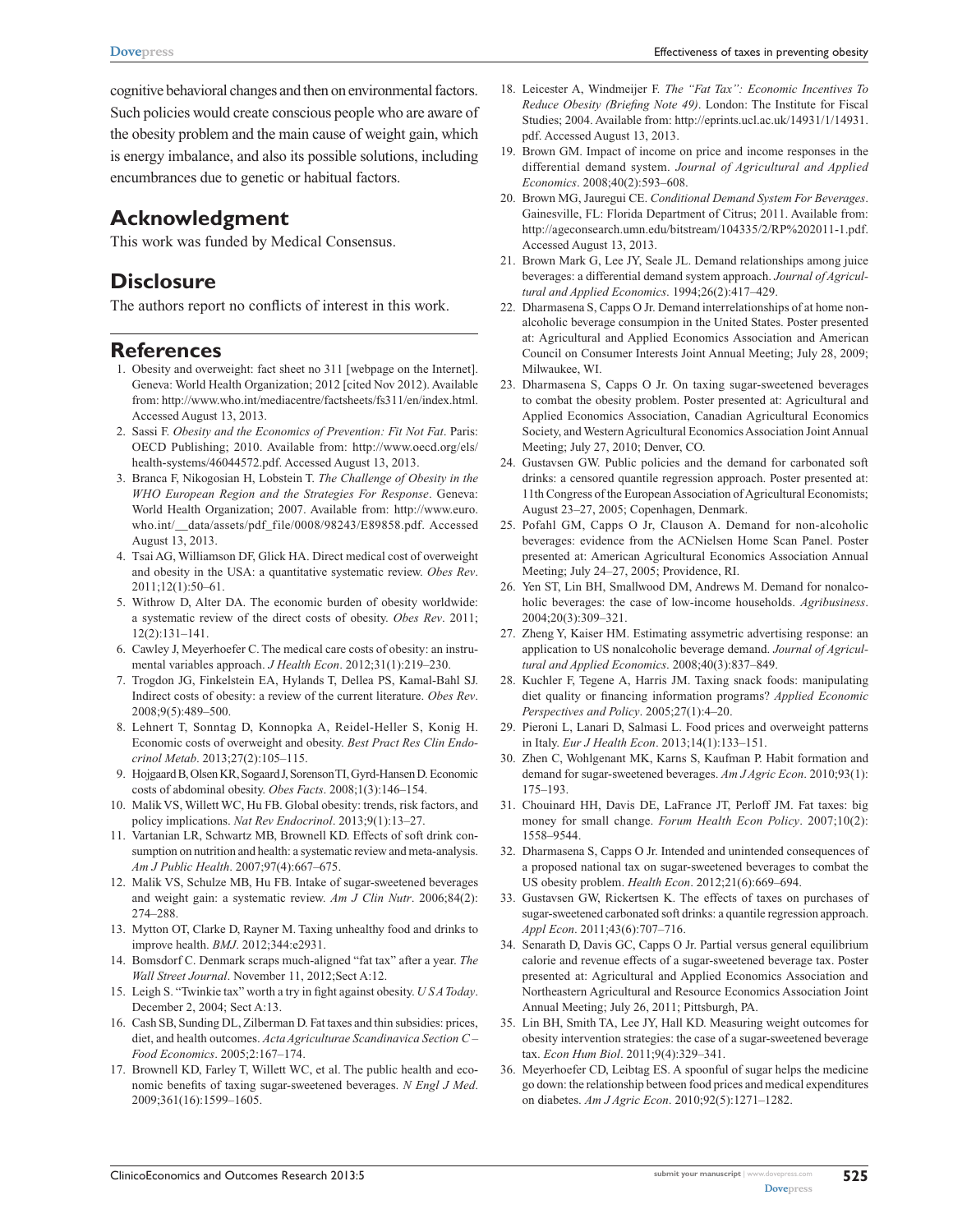- 37. Smed S, Jensen JD, Denver S. Differentiated food taxes as a tool in health and nutrition policy. Poster presented at: 11th Congress of the European Association of Agricultural Economists; August 23–27, 2005; Copenhagen, Denmark.
- 38. Thiele S. Fat tax: a political measurement to reduce overweight? The case of Germany. Poster presented at: 1st Joint European Association of Agricultural Economists and Agricultural and Applied Economics Association Seminar; September 15–17, 2010; Freising-Weihenstephan, Germany.
- 39. Zhen M, Beghin JC, Jensen HH. *Accounting for Product Substitution in the Analysis of Food Taxes Targeting Obesity*. Ames, IA: Center for Agricultural and Rural Development; 2011. Available from: [http://](http://www.card.iastate.edu/publications/dbs/pdffiles/10wp518.pdf) [www.card.iastate.edu/publications/dbs/pdffiles/10wp518.pdf.](http://www.card.iastate.edu/publications/dbs/pdffiles/10wp518.pdf) Accessed August 13, 2013.
- 40. Allais O, Bertail P, Nichele V. The effects of a "fat tax" on the nutrient intake of French households. Poster presented at: 12th Congress of the European Association of Agricultural Economists; August 26–29, 2008; Ghent, Belgium.
- 41. Gordon-Larsen P, Guilkey DK, Popkin BM. An economic analysis of community-level fast food prices and individual-level fast food intake: a longitudinal study. *Health Place*. 2011;17(6):1235–1241.
- 42. Khan LK, Sobush K, Keener D, et al. Recommended community strategies and measurements to prevent obesity in the United States. *MMWR Recomm Rep*. 2009;58(RR-7):1–26.
- 43. Sturm R, Powell LM, Chriqui JF, Chaloupka FJ. Soda taxes, soft drink consumption, and children's body mass index. *Health Aff (Millwood)*. 2010;29(5):1052–1058.
- 44. Auld CM, Powell LM. Economics of food energy density and adolescent body weight. *Economica*. 2009;76(304):719–740.
- 45. Duffey KJ, Gordon-Larsen P, Shikany JM, Guilkey D, Jacobs DR Jr, Popkin BM. Food price and diet and health outcomes: 20 years of the CARDIA Study. *Arch Intern Med*. 2010;170(5):420–426.
- 46. Finkelstein EA, Zhen C, Nonnemaker J, Todd JE. Impact of targeted beverage taxes on higher- and lower-income households. *Arch Intern Med*. 2010;170(22):2028–2034.
- 47. Powell LM. Fast food costs and adolescent body mass index: evidence from panel data. *J Health Econ*. 2009;28(5):963–970.
- 48. Powell LM, Chaloupka FJ. Food prices and obesity: evidence and policy implications for taxes and subsidies. *Milbank Q*. 2009;87(1):229–257.
- 49. Wendt M, Todd JE. *The Effect of Food and Beverage Prices on Children's Weights*. Washington, DC: US Department of Agriculture; 2011. Available from: <http://www.ers.usda.gov/media/123670/err118.pdf>. Accessed August 13, 2013.
- 50. Wendt M, Todd JE. Do low prices for sugar-sweetened beverages increase children's weights? Poster presented at: Agricultural and Applied Economics Association, Canadian Agricultural Economics Society, and Western Agricultural Economics Association Joint Annual Meeting; July 27, 2010; Denver, CO.
- 51. Barquera S, Hernandez-Barrera L, Tolentino ML, et al. Energy intake from beverages is increasing among Mexican adolescents and adults. *J Nutr*. 2008;138(12):2454–2461.
- 52. Claro RM, Levy RB, Popkin BM, Monteiro CA. Sugar-sweetened beverage taxes in Brazil. *Am J Public Health*. 2012;102(1):178–183.
- 53. Sturm R, Datar A. Regional price differences and food consumption frequency among elementary school children. *Public Health*. 2011;125(3):136–141.
- 54. Beydoun MA, Powell LM, Chen X, Wang Y. Food prices are associated with dietary quality, fast food consumption, and body mass index among US children and adolescents. *J Nutr*. 2011;141(2):304–311.
- 55. Fletcher JM, Frisvold D, Tefft N. Taxing soft drinks and restricting access to vending machines to curb child obesity. *Health Aff (Millwood)*. 2010;29(5):1059–1066.
- 56. Fletcher JM, Frisvold D, Tefft N. Can soft drink taxes reduce population weight? *Contemp Econ Policy*. 2010;28(1):23–35.
- 57. Fletcher JM, Frisvold DE, Tefft N. The effects of soft drink taxes on child and adolescent consumption and weight outcomes. *J Public Econ*. 2010;94(11–12):967–974.
- 58. Powell LM, Zhao Z, Wang Y. Food prices and fruit and vegetable consumption among young American adults. *Health Place*. 2009;15(4): 1064–1070.
- 59. Wang YC, Coxson P, Shen YM, Goldman L, Bibbins-Domingo K. A penny-per-ounce tax on sugar-sweetened beverages would cut health and cost burdens of diabetes. *Health Aff (Millwood)*. 2012;31(1): 199–207.
- 60. Arroyo P, Loria A, Mendez O. Changes in the household calorie supply during the 1994 economic crisis in Mexico and its implications on the obesity epidemic. *Nutr Rev*. 2004;62(7 Pt 2):S163–S168.
- 61. Beydoun MA, Powell LM, Wang Y. The association of fast food, fruit and vegetable prices with dietary intakes among US adults: is there modification by family income? *Soc Sci Med*. 2008;66(11):2218–2229.
- 62. Block JP, Chandra A, McManus KD, Willet WC. Point-of-purchase price and education intervention to reduce consumption of sugary soft drinks. *Am J Public Health*. 2010;100(8):1427–1433.
- 63. Epstein LH, Dearing KK, Roba LG, Finkelstein E. The influence of taxes and subsidies on energy purchased in an experimental purchasing study. *Psychol Sci*. 2010;21(3):406–414.
- 64. Nederkoorn C, Havermans RC, Giesen JC, Jansen A. High tax on high energy dense foods and its effects on the purchase of calories in a supermarket. An experiment. *Appetite*. 2011;56(3):760–765.
- 65. Yang CC, Chiou WB. Substitution of healthy for unhealthy beverages among college students. A health-concerns and behavioral-economics perspective. *Appetite*. 2010;54(3):512–516.
- 66. Jou J, Techakehakij W. International application of sugar-sweetened beverage (SSB) taxation in obesity reduction: factors that may influence policy effectiveness in country-specific contexts. *Health Policy*. 2012;107(1):83–90.
- 67. Hawkes C. Food taxes: what type of evidence is available to inform policy development? *Nutr Bull*. 2012;37(1):51–56.
- 68. Waterlander WE, Steenhuis IH, de Boer MR, Schuit AJ, Seidell JC. Introducing taxes, subsidies or both: the effects of various food pricing strategies in a web-based supermarket randomized trial. *Prev Med*. 2012;54(5):323–330.
- 69. Smith TA, Lin BH, Morrison RM. Taxing caloric sweetened beverages to curb obesity. *Amber Waves*. 2010;8(3):22–27.
- de Castro JM. Genetic influences on daily intake and meal patterns of humans. *Physiol Behav*. 1993;53(4):777–782.
- 71. Hasselbalch AL. Genetics of dietary habits and obesity a twin study. *Dan Med Bull*. 2010;57(9):B4182.
- 72. Bell CG, Walley AJ, Froguel P. The genetics of human obesity. *Nat Rev Genet*. 2005;6(3):221–234.
- 73. Amarasinghe A, D'Souza G. *Obesity Prevention: A Review of the Interactions and Interventions*, *and some Policy Implications*. Morgantown, WV: West Virginia University Regional Research Institute; 2010. Available from: [http://rri.wvu.edu/wp-content/uploads/2012/11/wp2010-2\\_](http://rri.wvu.edu/wp-content/uploads/2012/11/wp2010-2_Amarasinghe_DSouza_Obesity.pdf) [Amarasinghe\\_DSouza\\_Obesity.pdf](http://rri.wvu.edu/wp-content/uploads/2012/11/wp2010-2_Amarasinghe_DSouza_Obesity.pdf). Accessed August 13, 2013.
- 74. Organization for Economic Co-operation and Development. Healthy choices. Poster presented at: Organization for Economic Co-operation and Development Health Ministerial Meeting; October 7–8, 2010; Paris, France.
- 75. Ervin RB, Kit BK, Carroll MD, Ogden CL. Consumption of added sugar among US children and adolescents, 2005–2008. *NCHS Data Brief*. 2012;(87)1–8.
- 76. Reid M, Hammersley R, Hill AJ, Skidmore P. Long-term dietary compensation for added sugar: effects of supplementary sucrose drinks over a 4-week period. *Br J Nutr*. 2007;97(1):193–203.
- 77. Reid M, Hammersley R, Duffy M. Effects of sucrose drinks on macronutrient intake, body weight, and mood state in overweight women over 4 weeks. *Appetite*. 2010;55(1):130–136.
- 78. Forshee RA, Anderson PA, Storey ML. Sugar-sweetened beverages and body mass index in children and adolescents: a meta-analysis. *Am J Clin Nutr*. 2008;87(6):1662–1671.
- 79. Gibson S. Sugar-sweetened soft drinks and obesity: a systematic review of the evidence from observational studies and interventions. *Nutr Res Rev*. 2008;21(2):134–147.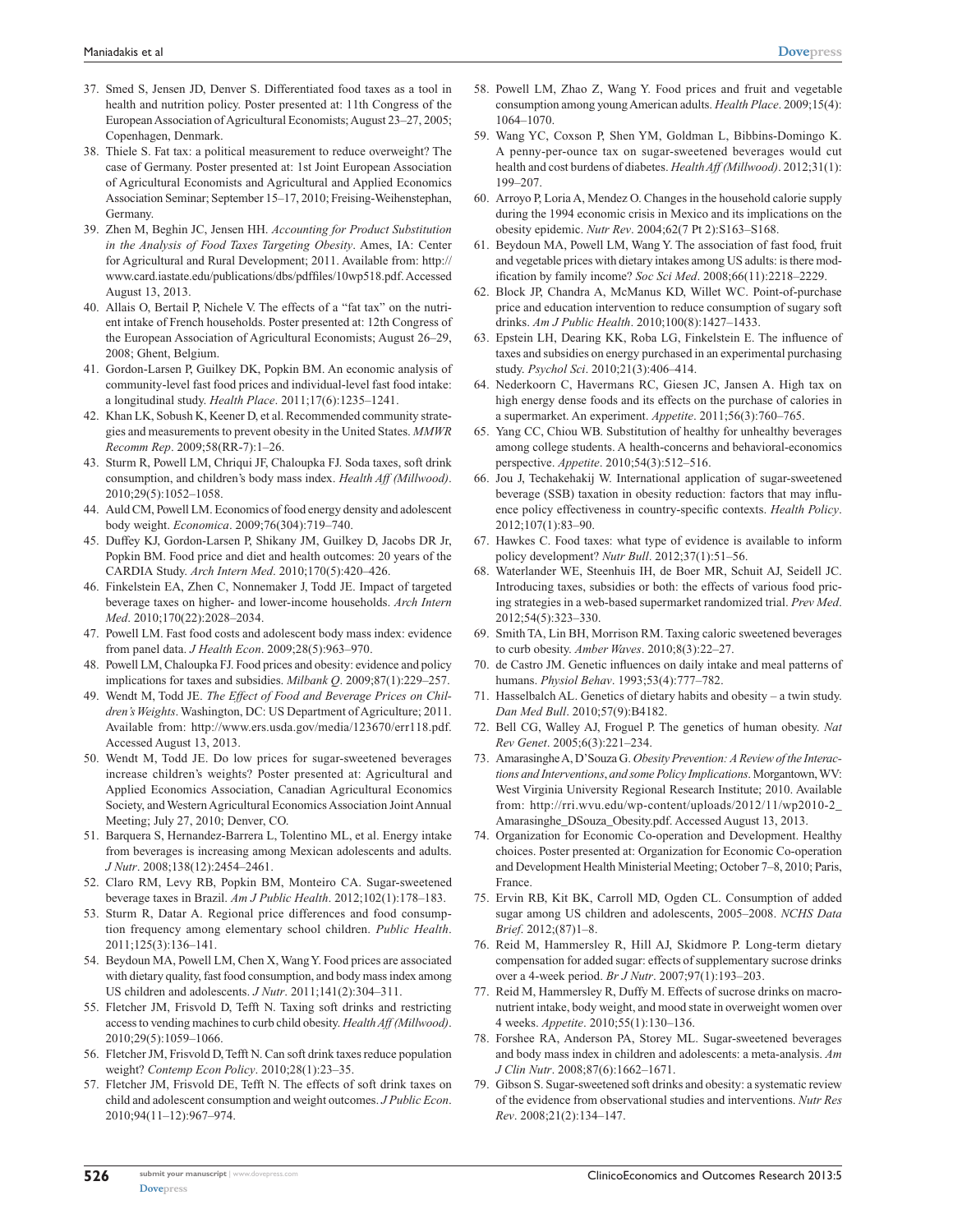- 80. Barclay AW, Brand-Miller J. The Australian paradox: a substantial decline in sugars intake over the same timeframe that overweight and obesity have increased. *Nutrients*. 2011;3(4):491–504.
- 81. Fletcher J. Soda taxes and substitution effects: will obesity be affected? *Choices*. 2011;26(3).
- 82. Crowle JT, Turner E. *Childhood Obesity: An Economic Perspective*. Melbourne: Australian Government Productivity Commission: 2010.
- 83. World Health Organization. *Obesity: Preventing and Managing the Global Epidemic. Technical Report Series 894.* Geneva: World Health Organization; 2000.
- 84. Aranceta J, Morena B, Moya M, Anadon A. Prevention of overweight and obesity from a public health perspective. *Nutr Rev*. 2009;67(Suppl 1): S83–S88.
- 85. Sacks G, Swinburn B, Lawrence M. Obesity Policy Action framework and analysis grids for a comprehensive policy approach to reducing obesity. *Obes Rev*. 2009;10(1):76–86.
- 86. Swinburn B, Egger G. Preventive strategies against weight gain and obesity. *Obes Rev*. 2002;3(4):289–301.
- 87. Dietz WH, Benken DE, Hunter AS. Public health law and the prevention and control of obesity. *Milbank Q*. 2009;(8791):215–227.
- 88. Craven BM, Marlow ML, Shiers AF. Fat taxes and other interventions won't cure obesity. *Economic Affairs*. 2012;32(2):36–40.
- 89. Sallis JF, Glanz K. Physical activity and food environments: solutions to the obesity epidemic. *Milbank Q*. 2009;87(1):123–154.
- 90. Foster GD, Sherman S, Borradaile KE, et al. A policy-based school intervention to prevent overweight and obesity. *Pediatrics*. 2008;121(4): e794–e802.
- 91. van Zutphen M, Bell AC, Kremer PJ, Swinburn BA. Association between the family environment and television viewing in Australian children. *J Paediatr Child Health*. 2007;43(6):458–463.
- 92. Golan M, Weizman A. Familial approach to the treatment of childhood obesity: conceptual mode. *J Nutr Educ*. 2001;33(2):102–107.
- 93. Colby JJ, Elder JP, Peterson G, Knisley PM, Carleton RA. Promoting the selection of healthy food through menu item description in a familystyle restaurant. *Am J Prev Med*. 1987;3(3):171–177.
- 94. Winett RA, Wagner JL, Moore JF, et al. An experimental evaluation of a prototype public access nutrition information system for supermarkets. *Health Psychol*. 1991;10(1):75–78.
- 95. Chu C, Driscoll T, Dwyer S. The health-promoting workplace: an integrative perspective. *Aust N Z J Public Health*. 1997;21(4 Spec No): 377–385.
- 96. Villagra VG. An obesity/cardiometabolic risk reduction disease management program: a population-based approach. *Am J Med*. 2009; 122(4 Suppl 1):S33–S36.
- 97. Frank A. A multidisciplinary approach to obesity management: the physician's role and team care alternatives. *J Am Diet Assoc*. 1998; 98(10 Suppl 2):S44–S48.
- 98. MacLean L, Edwards N, Garrard M, Sims-Jones N, Clinton K, Ashley L. Obesity, stigma and public health planning. *Health Promot Int*. 2009;24(1):88–93.
- 99. Villagra V. Strategies to control costs and quality: a focus on outcomes research for disease management. *Med Care*. 2004;42(Suppl 4): III24–III30.
- 100. Alemanno A, Carreno I. Fat taxes in the European Union between fiscal austerity and the fight against obesity. *European Journal of Risk Regulation*. 2011;2(4):571–576.
- 101. Shields M, Tremblay MS. Sedentary behaviour and obesity. *Health Rep*. 2008;19(2):19–30.
- 102. Lajunen HR, Keski-Rahkonen A, Pulkkinen L, Rose RJ, Rissanen A, Kaprio J. Are computer and cell phone use associated with body mass index and overweight? A population study among twin adolescents. *BMC Public Health*. 2007;7:24.
- 103. Fotheringham MJ, Wonnacott RL, Owen N. Computer use and physical inactivity in young adults: public health perils and potentials of new information technologies. *Ann Behav Med*. 2000;22(4):269–275.
- 104. McDonald CM, Baylin A, Arsenault JE, Mora-Plazas M, Villamor E. Overweight is more prevalent than stunting and is associated with socioeconomic status, maternal obesity, and a snacking dietary pattern in school children from Bogota, Colombia. *J Nutr*. 2009;139(2): 370–376.
- 105. Berteus Forslund H, Torgerson JS, Sjostrom L, Lindroos AK. Snacking frequency in relation to energy intake and food choices in obese men and women compared to a reference population. *Int J Obes (Lond)*. 2005;29(6):711–719.
- 106. Block JP, He Y, Zaslavsky AM, Ding L, Ayanian JZ. Psychosocial stress and change in weight among US adults. *Am J Epidemiol*. 2009;170(2):181–192.
- 107. De Vriendt T, Moreno LA, De Henauw S. Chronic stress and obesity in adolescents: scientific evidence and methodological issues for epidemiological research. *Nutr Metab Cardiovasc Dis*. 2009;19(7): 511–519.
- 108. Hassapidou M, Fotiadou E, Maglara E, Papadopoulou SK. Energy intake, diet composition, energy expenditure, and body fatness of adolescents in northern Greece. *Obesity (Silver Spring)*. 2006;14(5): 855–862.
- 109. Brug J, van Stralen MM, Te Velde SJ, et al. Differences in weight status and energy-balance related behaviors among schoolchildren across Europe: the ENERGY project. *PLoS One*. 2012;7(4):e34742.
- 110. von Ruesten A, Steffen A, Floegel A, et al. Trend in obesity prevalence in European adult cohort populations during follow-up since 1996 and their predictions to 2015. *PLoS One*. 2011;6(11):e27455.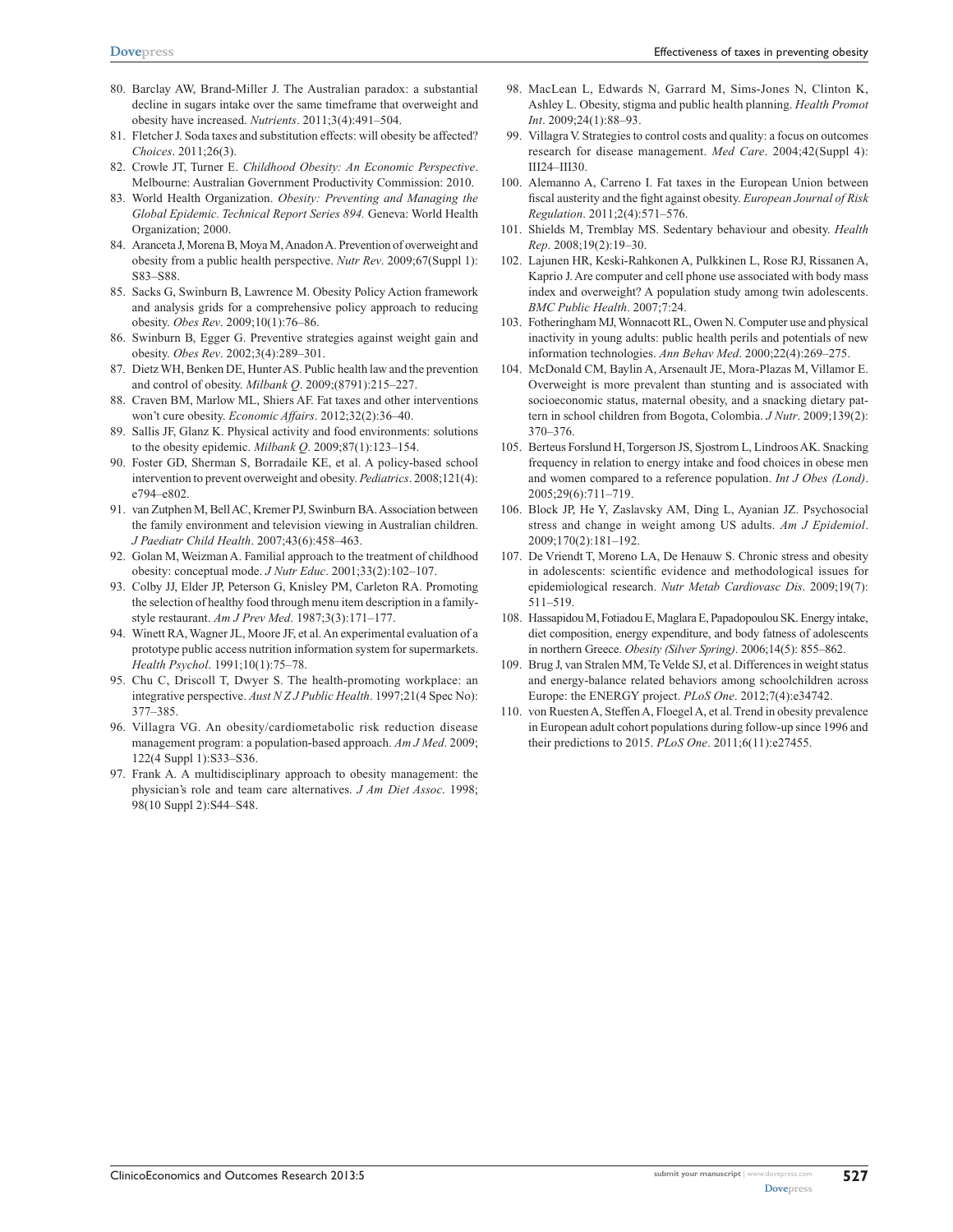|                           | Table SI Studies on price and tax interventions and their eff<br>Supplementary material                                                                                                                  | ects on different outcomes                                                                                                                                  |                                                                                                                                                                                                   |                                                                                                                            |                                                                                                                                                                                                                                                                                                                                                   |                                                                                                                                                                                                                                                                            |
|---------------------------|----------------------------------------------------------------------------------------------------------------------------------------------------------------------------------------------------------|-------------------------------------------------------------------------------------------------------------------------------------------------------------|---------------------------------------------------------------------------------------------------------------------------------------------------------------------------------------------------|----------------------------------------------------------------------------------------------------------------------------|---------------------------------------------------------------------------------------------------------------------------------------------------------------------------------------------------------------------------------------------------------------------------------------------------------------------------------------------------|----------------------------------------------------------------------------------------------------------------------------------------------------------------------------------------------------------------------------------------------------------------------------|
| Authors                   | Objectives                                                                                                                                                                                               | Outcomes<br>/ # Products<br>O Methods<br>© Country                                                                                                          | <b>Data/population</b>                                                                                                                                                                            | Price/tax variable                                                                                                         | <b>Results</b>                                                                                                                                                                                                                                                                                                                                    | Conclusion                                                                                                                                                                                                                                                                 |
| Gustavsen et al           | DEMAND STUDIES ON CONSUMPTION OF BEVERAGES<br>price changes due to tax<br>Explore soda purchasing<br>demand; analyze policies<br>and factors influencing<br>on consumers; model<br>demand; the effect of | # Carbonated soft drinks<br>O Demand study<br><b>Consumption</b><br>Vewab <b>V</b>                                                                          | (1989-1999) with 14,000<br>I,200-I,400 households;<br>prices from CPI monthly<br>Cross sectional samples<br>expenditure surveys<br>from the household<br>of Statistic Norway<br>observations from | 10.8% price increase due<br>7.3% price increase due<br>Use of Swedish prices<br>that are 29.8% lower<br>to tax;<br>to tax; | -12.9 L/year/capita <sup>NS</sup><br>-5.1 L/year/capita <sup>NS</sup><br>10.2 L/year/capita <sup>NS</sup><br>$(-9.5\%$ <sup>NS</sup> );<br>$(-24\%NS)$ ;<br>$(19.1\%^{NS})$                                                                                                                                                                       | reduction in the consumption<br>consumers, and larger one<br>Taxes on carbonated soft<br>for small and moderate<br>drinks lead to a small<br>for heavy consumers                                                                                                           |
| Yen et al <sup>2</sup>    | and other variables on<br>Investigate the effects<br>of economic policies<br>household beverage<br>consumption                                                                                           | # Milk, soft drinks, juice,<br>O Demand study<br><b>Consumption</b><br>tea<br>coffee and<br><b>ASU ◊</b>                                                    | of 908 households from a<br>nationally representative<br>Cross sectional samples<br>Stamp Program Survey<br>sample coming from<br>the National Food<br>$(1996 - 1997)$<br>index                   | Price elasticity of demand                                                                                                 | Compensated elasticities:<br>juice, -0.35 <sup>*</sup> ; whole milk,<br>whole milk, -0.69 <sup>*</sup> ; low<br>fat milk, -1.40*; coffee<br>elasticities: soft drinks,<br>-1.36*; coffee and tea,<br>$-0.80$ <sup>*</sup> ; juice, $-0.52$ <sup>*</sup> ;<br>$-0.59$ *; low fat milk,<br>soft drinks, -0.52*;<br>Uncompensated<br>and tea, -0.89* | soft drink use; education and<br>soft drink; demand for both<br>effective tool in controlling<br>price interventions can be<br>advertising campaigns may<br>Prices do not explain the<br>also be effective policies<br>displacement of milk by<br>is responsive to prices; |
| Brown et al <sup>3</sup>  | consumer juice beverage<br>and prices influence<br>Study how income<br>demand                                                                                                                            | # Juices, soda, tea and<br>O Demand study<br><b>D</b> Consumption<br>ASU <b>O</b><br>milk                                                                   | Panel data, Nielsen Scan<br>(1988-1992) of weekly<br>beverage consumption<br>Track data on juice<br>observations                                                                                  | Price elasticity of demand                                                                                                 | tea, -0.787*; milk, -0.62*<br>Elasticities: juices, -0.70*<br>to $-1.81$ *; soda, $-1.56$ *;<br>$-0.47*$                                                                                                                                                                                                                                          | and exhibit high substitution<br>elastic demand functions<br>Goods have quite price<br>effects                                                                                                                                                                             |
| Pofahl et al <sup>4</sup> | beverages, get elasticities<br>of demand, test different<br>for various nonalcoholic<br>Investigate the demand<br>analytical models                                                                      | bottled water<br>carbonated soft drinks,<br>powdered soft drinks,<br># Juices, tea and milk,<br>O Demand study<br><b>Consumption</b><br>isotonics,<br>AS∩ ◊ | Nielsen Home Scan panel<br>nationally representative<br>Individual and economic<br>data (1998-2001) set<br>sample from the AC<br>households from a<br>data from 26,255                            | Price elasticity of demand                                                                                                 | Compensated elasticities:<br>$-0.68$ <sup>*</sup> ; isotonics, $-1.93$ <sup>*</sup> ;<br>milk, -1.16*; carbonated<br>bottled water, -0.67*;<br>powdered soft drinks,<br>fruit juices, -0.67*;<br>coffee, -1.14*; tea,<br>soft drinks,-0.64*;<br>$-0.93*$                                                                                          | fruit juices, and tea are in the<br>Elasticities for milk, isotonics,<br>water and coffee are elastic,<br>whilst those of soft drinks,<br>inelastic range; prominent<br>substitution effects are<br>evident                                                                |

**528**

Supplementary material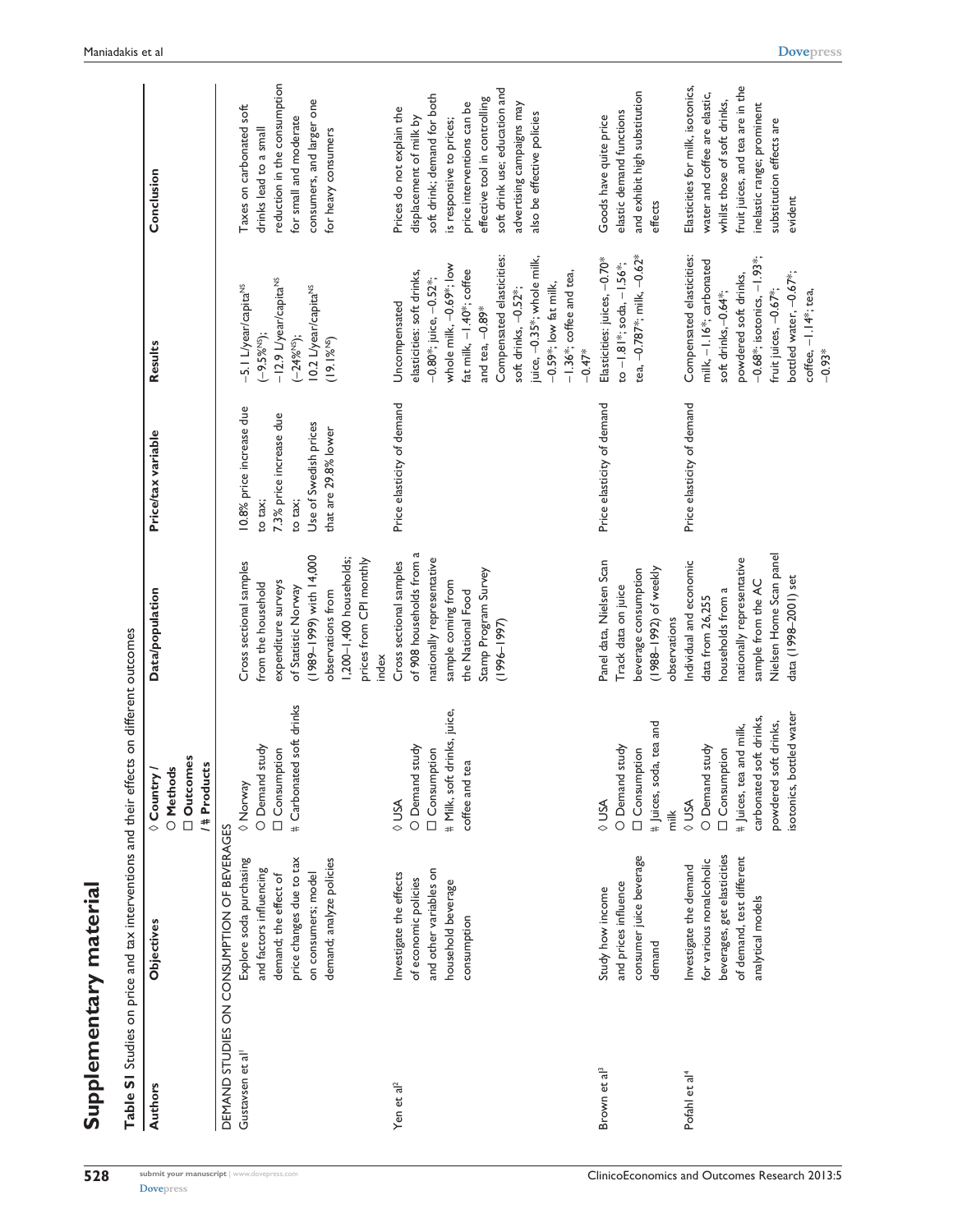| was complemented with fruit<br>and tea; diet and regular soft<br>by regular soft drinks; milk<br>drinks were complements;<br>elastic beverage, followed<br>fruit juice and fruit drinks<br>drinks, fruit juices, water<br>sotonics were the most<br>were net substitutes                                                                                                                                                                                          | There are direct and indirect<br>strong positive indirect effect<br>serious negative direct and a<br>directions; soft drinks had a<br>tax had negative soft drinks<br>effects from the taxation,<br>often moving in opposite<br>on consumption; overall<br>consumption effect                                                                                                                                     | with relatively large own and<br>Beverages are normal goods<br>with price elastic demands,<br>with small income specific<br>Negative price elasticities<br>impacts on the demand<br>cross promotion affect<br>responses to prices      | (Continued)<br>price changes in soft drinks<br>as well as advertisement of<br>The findings indicated that<br>may affect consumption,<br>them                                                       |
|-------------------------------------------------------------------------------------------------------------------------------------------------------------------------------------------------------------------------------------------------------------------------------------------------------------------------------------------------------------------------------------------------------------------------------------------------------------------|-------------------------------------------------------------------------------------------------------------------------------------------------------------------------------------------------------------------------------------------------------------------------------------------------------------------------------------------------------------------------------------------------------------------|----------------------------------------------------------------------------------------------------------------------------------------------------------------------------------------------------------------------------------------|----------------------------------------------------------------------------------------------------------------------------------------------------------------------------------------------------|
| -2.19 <sup>NS</sup> ; diet soft drinks,<br>-1.90 <sup>NS</sup> ; diet soft drinks,<br>-0.93 <sup>NS</sup> ; Compensated<br>elasticities: isotonics,<br>elasticities: isotonics,<br>-1.13 <sup>NS</sup> ; fruit drinks,<br>-0.98 <sup>NS</sup> ; fruit drinks,<br>-5.97 <sup>NS</sup> ; soft drinks,<br>-5.94 <sup>NS</sup> ; soft drinks,<br>-0.18 <sup>NS</sup> ; fruit juices,<br>-0.08 <sup>NS</sup> ; fruit juices,<br>Uncompensated<br>$-0.82$ <sup>NS</sup> | fruit juices, 12.75% <sup>NS</sup> ; high<br>fat milk, 9.26% <sup>NS</sup> ; bottled<br>water, -3.40% <sup>NS</sup> ; coffee,<br>fruit drinks, -13.43% <sup>NS</sup> ;<br>fat milk, -5.48% <sup>NS</sup> ; low<br>21.05% <sup>NS</sup> ; tea, 6.64% <sup>NS</sup> ;<br>soft drinks, -14.33% <sup>NS</sup> ;<br>diet soft drinks, 2.70%;<br>capita change: regular<br>Total percentage per<br>isotonics, -79.05%NS | Elasticities: juice, -1.56 <sup>NS</sup> ;<br>carbonated water, -1.61<br>Elasticities: juices, -1.42<br>milk, -1.10; tea, -1.17;<br>$to -2.17$ ; $sodas, -1.57$ ;<br>milk, -- 1.20 <sup>NS</sup> ; soda,<br>$-0.61$ <sup>NS</sup>      | -0.52; milk, -0.30; juice,<br>Elasticities: soft drinks,<br>-0.27; bottled water,<br>-0.50; coffee and tea,<br>$-0.42$                                                                             |
| Price elasticity of demand                                                                                                                                                                                                                                                                                                                                                                                                                                        | sweetened nonalcoholic<br>tax 20% tax on sugar<br>Excise ad valorem<br>beverages                                                                                                                                                                                                                                                                                                                                  | Price elasticity of demand<br>Price elasticity of demand                                                                                                                                                                               | Price elasticity of demand                                                                                                                                                                         |
| demographically balanced<br>using the consumer price<br>panel data, (1998-2003)<br>in 53 markets, adjusted<br>observations which are<br>Nielsen Home Scan<br>with 72 monthly<br>index                                                                                                                                                                                                                                                                             | demographically balanced<br>were adjusted using the<br>observations which are<br>consumer price index<br>in 53 markets, which<br>Nielsen Home Scan<br>panel data, (1998-<br>2003) 72 monthly                                                                                                                                                                                                                      | 160 weekly observations,<br>154 weekly observations<br>Nielsen Panel data, with<br>based on retail scanner<br>retail scanner sales of a<br>(2003-2006) thus with<br>consumer weekly data<br>Nielsen data based on<br>sales (2007-2010) | Service of the Agriculture<br>the US Bureau of Labor<br>the Economic Research<br>data (1974-2005) from<br>Statistics and the Food<br>Annual time series US<br>Availability Data from<br>Department |
| drinks, juices,<br>coffee and<br>study<br><b>Consumption</b><br>milk, water,<br>O Demand<br># Isotonics,<br>ASU <b>O</b><br>tea                                                                                                                                                                                                                                                                                                                                   | drinks, juices,<br>coffee and<br>study and<br><b>Consumption</b><br>milk, water,<br>O Demand<br># Isotonics,<br>modeling<br><b>ASU ◊</b><br>tea                                                                                                                                                                                                                                                                   | carbonated water, regular<br># Juices, tea and milk,<br># Juices, milk, soda<br>ypus<br>O Demand study<br><b>D</b> Consumption<br><b>Consumption</b><br>and diet soda<br>O Demand<br>ASO ⊗<br>ASN <b>0</b>                             | study and<br><b>D</b> Consumption<br>O Demand<br>modeling<br>ASO ⊗<br># SSBs                                                                                                                       |
| the interrelationships of<br>Model the demand and<br>beverage consumption<br>at home nonalcoholic                                                                                                                                                                                                                                                                                                                                                                 | beverages and the direct<br>Estimate own and cross<br>and indirect effects of a<br>proposed excise tax on<br>selected no alcoholic<br>price elasticities of<br>SSBs consumption                                                                                                                                                                                                                                   | To analyze the impacts<br>the price and income<br>conditional demand<br>system for different<br>of income levels on<br>differential demand<br>responses in the<br>Estimation of a<br>beverages<br>system                               | of advertisement on the<br>To model nonalcoholic<br>to measure the effects<br>beverage demand and<br>demand                                                                                        |
| Dharmasena et al <sup>5</sup>                                                                                                                                                                                                                                                                                                                                                                                                                                     | Dharmasena et al <sup>6</sup>                                                                                                                                                                                                                                                                                                                                                                                     | Brown et al <sup>7</sup><br><b>Brown<sup>8</sup></b>                                                                                                                                                                                   | Zheng et al <sup>9</sup>                                                                                                                                                                           |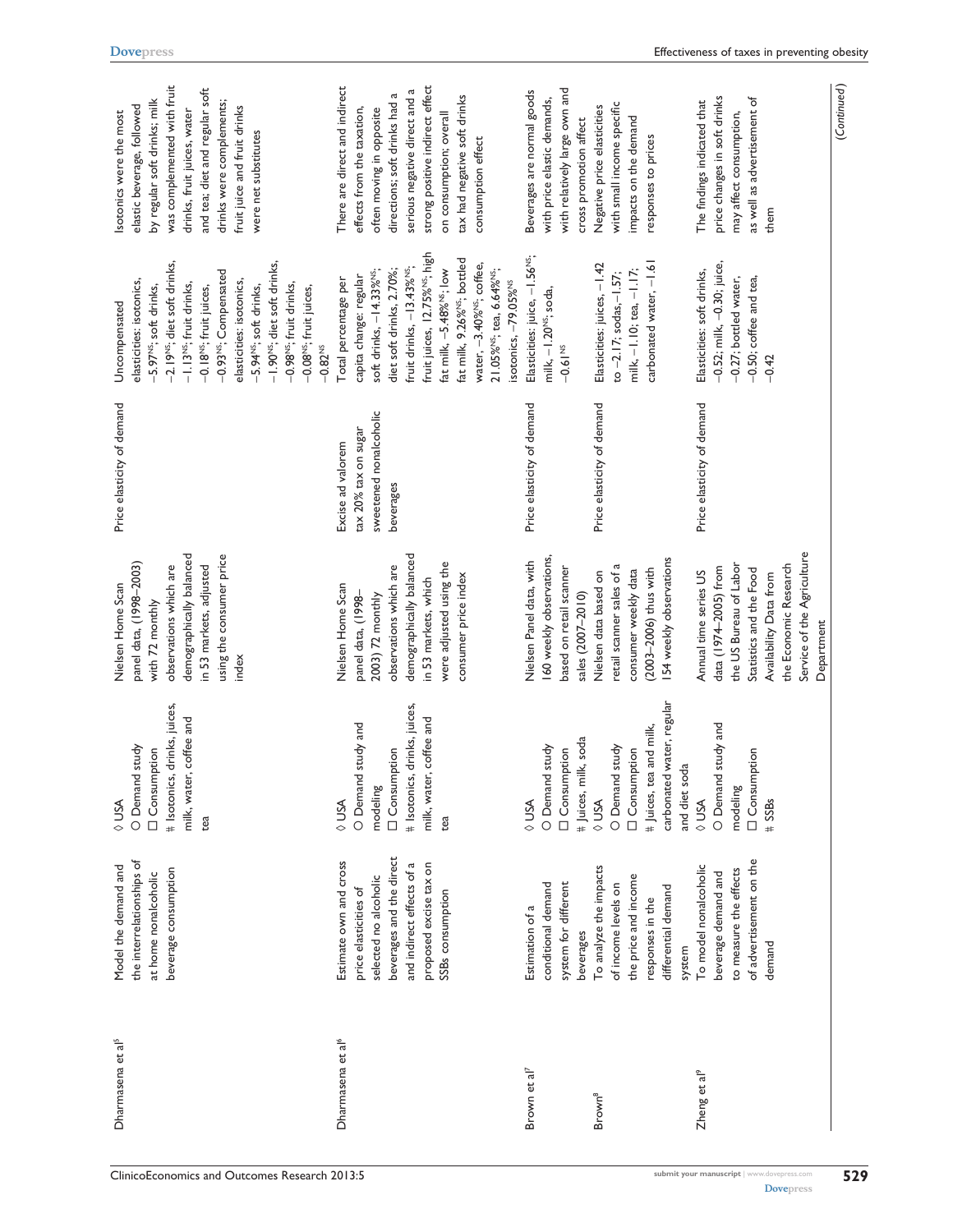|                               |                                                                                                                                                                                                       | Table S1 Studies on price and tax interventions and their effects on different outcomes (Continued)                                                              |                                                                                                                                                                                                                                |                                                                                                                                                                           |                                                                                                                                                                                                                                                                                                                                                                                    |                                                                                                                                                                                                                                                                         |
|-------------------------------|-------------------------------------------------------------------------------------------------------------------------------------------------------------------------------------------------------|------------------------------------------------------------------------------------------------------------------------------------------------------------------|--------------------------------------------------------------------------------------------------------------------------------------------------------------------------------------------------------------------------------|---------------------------------------------------------------------------------------------------------------------------------------------------------------------------|------------------------------------------------------------------------------------------------------------------------------------------------------------------------------------------------------------------------------------------------------------------------------------------------------------------------------------------------------------------------------------|-------------------------------------------------------------------------------------------------------------------------------------------------------------------------------------------------------------------------------------------------------------------------|
| Authors                       | Objectives                                                                                                                                                                                            | □ Outcomes / #<br>O Methods<br>© Country<br><b>Products</b>                                                                                                      | <b>Data/population</b>                                                                                                                                                                                                         | Price/tax variable                                                                                                                                                        | Results                                                                                                                                                                                                                                                                                                                                                                            | Conclusion                                                                                                                                                                                                                                                              |
| Zhen et al <sup>10</sup>      | beverages under habit<br>for nine nonalcoholic<br>To estimate demand<br>formation                                                                                                                     | O Demand study and<br><b>D</b> Consumption<br>modeling<br>ASO ⊗<br>$#$ SSBs                                                                                      | ದ<br>period of at least a year<br>household scanner data<br>on a weekly basis over<br>made at retail outlets<br>(2004–2006), from a<br>1,00,000 households<br>recording purchases<br>Nielsen Home Scan<br>panel of more than   | Elasticities estimation and<br>modeling effects of a half-<br>store purchased regular<br>CSD, sports and energy<br>cent per ounce tax on<br>and sugar sweetened<br>drinks | long run tax effect on SSB<br>fruit juice, -0.52 to -0.59;<br>$-0.36$ to $-0.53$ ; diet CSD<br>Elasticities: regular CSD,<br>annual demand, -110 to<br>drinks, -0.34 to -0.49;<br>$-0.65$ to $-0.79$ ; energy<br>sugar sweetened fruit<br>drinks, -0.46 to 0.75;<br>$-135$                                                                                                         | A half-cent per ounce tax on<br>SSBs will result in moderate<br>for both income strata; long<br>results indicate that a sugar-<br>sweetened beverage tax is<br>reduction in consumption<br>run tax revenue is 15% to<br>20% lower to short-run;<br>regressive in nature |
| Pieroni et al <sup>11</sup>   | DEMAND STUDIES ON CONSUMPTION OF FOODS<br>To examine the role of<br>determining the recent<br>increase in bodyweight<br>relative food prices in<br>in Italy                                           | # Many different foods<br>O Demand study<br><b>Consumption</b><br>$\Diamond$ Italy                                                                               | A series of cross sections<br>2005); the IHBS provides<br>of the Italian Household<br>information about the<br>Budget Survey (1997-<br>expenditure levels of<br>socio-demographic<br>characteristics and<br>Italian households | Price elasticity of demand                                                                                                                                                | Compensated elasticities<br>of demand: healthy food,<br>$-0.57$ , and $0.04$ ; other<br>unhealthy foods, 0.56,<br>goods, 0.08, 0.01 and<br>$-0.77$ , 0.40 and 0.97;<br>$-0.09$                                                                                                                                                                                                     | towards higher consumption<br>of unhealthy foods, affecting<br>has produced nontrivial<br>substitution elasticities<br>of healthy food prices<br>disadvantaged groups<br>The relative increase                                                                          |
| Kuchler et al <sup>12</sup>   | proposed tax on snack<br>generated by rising US<br>foods, that addresses<br>Investigate consumer<br>likely response to a<br>public health issues<br>obesity rates                                     | <b>Consumption, energy,</b><br># Potato chips, all chips,<br>O Demand study and<br>salty snack<br>modeling<br>weight<br>ASO <b>0</b>                             | 7,195 representative<br>AC Nielsen Home<br>households (1999)<br>Scan panel data,                                                                                                                                               | Price elasticity of demand<br>10% and 20% tax rate<br>and effects of 1%,<br>imposition                                                                                    | salty and other salty snacks<br>$\text{tax}, -0.28, -2.77, -5.54;$<br>$\text{tax}, -0.28, -2.79, -5.57$<br>potato and all chips tax,<br>$-0.09, -0.93, -1.87;$ all<br>$-0.23, -2.26, -4.51;$ all<br>snack and all chips tax,<br>effect (per ounces per<br>Annual consumption<br>capita): potato chips                                                                              | The impact on dietary quality<br>rates; price changes are not<br>used only to raise revenues<br>effective and a tax could be<br>insufficient at higher tax<br>for lower tax rates and<br>are small and negligible<br>for nutrition education                            |
| Chouinard et al <sup>13</sup> | Estimate demand systems<br>various consumer groups<br>for dairy products, which<br>products and the welfare<br>impacts of fat taxes on<br>are used to simulate<br>effects among dairy<br>substitution | # Milks, creams, cheeses,<br>O Demand study and<br><b>Consumption and</b><br>ice creams, yogurts,<br>energy intake<br>modeling<br><b>butters</b><br>ASO <b>∂</b> | (1997-1999) for 23 cities<br>resources incorporated's<br>(IRI) Infoscan scanner<br>Weekly information<br>observations years<br>data, with 3,583                                                                                | Price elasticity of demand<br>and modeling effects<br>of 10% and 50% and<br>valorem fat tax                                                                               | cheeses, $-0.40^{\circ\circ}$ to $-0.73^{\circ\circ}$ ;<br>butter, -0.30 <sup>NS</sup> ; ice cream,<br>to -2.05 <sup>NS</sup> ; cream, -0.41 <sup>NS</sup> ;<br>Elasticities: milks, -0.63NS<br>$-0.74$ <sup>NS</sup> ; yogurts, $-0.91$ <sup>NS</sup><br>(fat grams per household<br>to -0.80 <sup>NS</sup> ; impact of<br>10% <sup>NS</sup> /50% <sup>NS</sup> tax<br>per week): | extremely regressive, and the<br>unattractive because they are<br>elderly and poor suffer much<br>and thus given the inelastic<br>A 10% tax would reduce<br>consumption only by 1%<br>demand a tax is a good<br>means mainly to raise<br>revenue; fat taxes are         |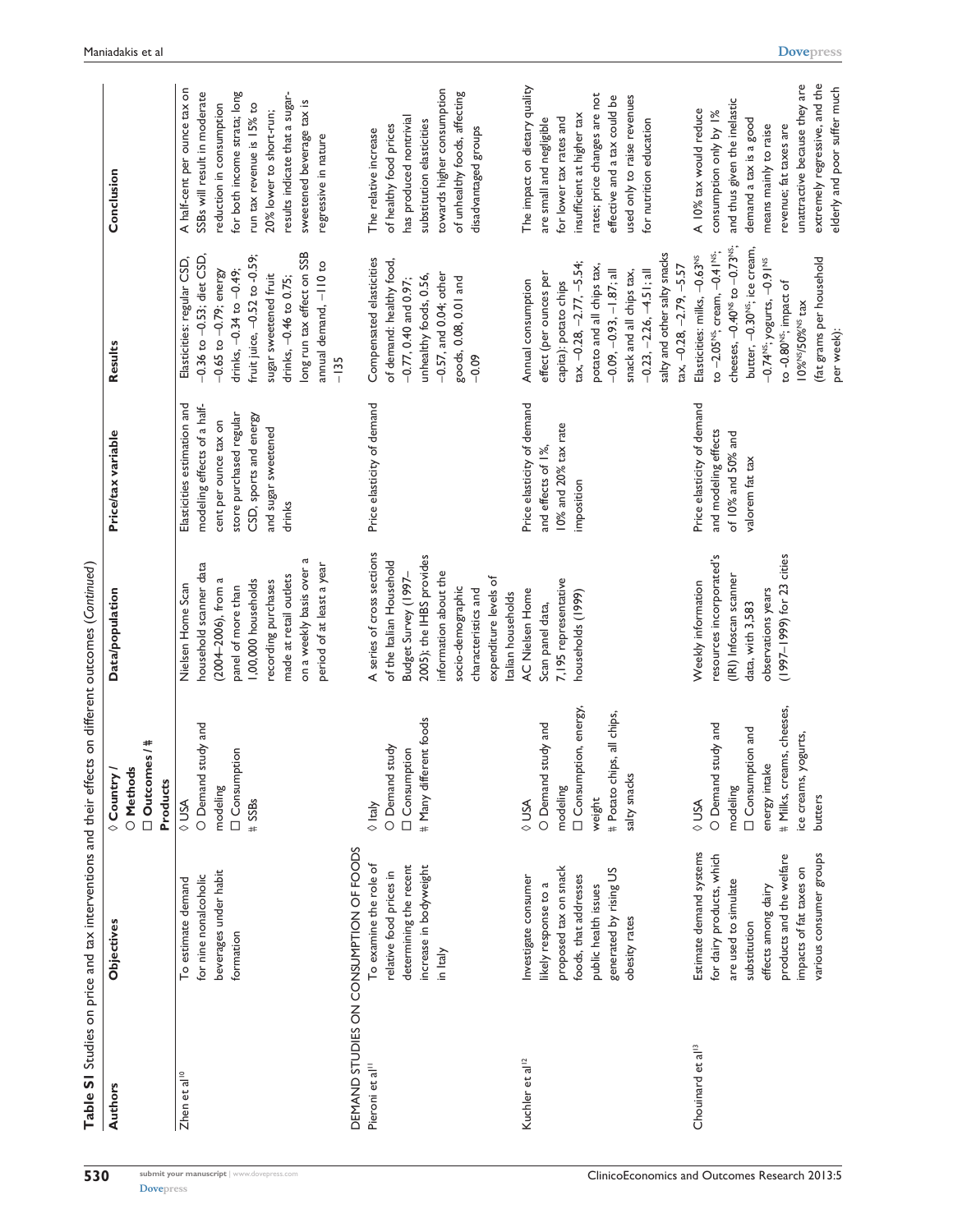| greater welfare losses from<br>the taxes than do younger<br>and richer consumers<br>$0.09^{NS}/0.00^{NS}$ total-13.22 <sup>NS</sup><br>$/$ -1.75 <sup>NS</sup> to 0.51 <sup>NS</sup> ; cream,<br>ice cream, 1.21 <sup>NS</sup> /1.92 <sup>NS</sup> ;<br>butter, -1.86 <sup>NS</sup> /-7.50 <sup>NS</sup> ;<br>milks, -1.44 <sup>NS</sup> to 0.59 <sup>NS</sup><br>0.64 <sup>NS</sup> /0.88 <sup>NS</sup> ; cheeses,<br>$/ -1.17$ <sup>NS</sup> to $-2.10$ <sup>NS</sup> ;<br>$-1.22^{NS}$ to $-1.84^{NS}$<br>yogurts, -0.03 <sup>NS</sup> to | reduction in body weight,<br>may be between 1.54 and<br>reduction in body weight<br>are considered; the total<br>energy intake and also a<br>effects from the tax and<br>which is relatively small<br>There is a reduction is<br>2.55 pounds per year<br>if direct and indirect<br>total average, -449; body<br>-552.04; diet soft drinks,<br>0.43; isotonics, -26.04;<br>45.02; coffee, 6.76; tea,<br>weight, -1.54 pounds/<br>207.67; high fat milk,<br>$-15.94$ ; low fat milk,<br>-112.69; fruit juices,<br>Per capita change in<br>year; -0.13 pounds/<br>calories per month:<br>regular soft drinks,<br>$-2.81$ ; fruit drinks,<br>month | impact on weight: 2.6 to 0.7<br>pounds per person per year<br>effects: 199 to 707 calories<br>Calorie reduction due to<br>per person per month;<br>direct and indirect tax<br>from beverages: -450 kcal<br>on weight in pounds per<br>Impact on total calories<br>$(-707 to -199)$ ; impact<br>per person per month<br>person per year: -1.5<br>$(-2.6 \text{ to } -0.7)$ | (Continued)<br>will be 20L per year, yielding<br>reduction in high purchasers<br>Low-purchasing households<br>will reduce their purchases<br>a 0.3 kg of body weight<br>reduction on an annual<br>by about 5L and the<br>perspective<br>-11.5 L <sup>NS</sup> ; heavy drinkers,<br>weight per annum/capita,<br>annum:-light drinkers,<br>$-13.9$ L <sup>NS</sup> to $-19.2$ L <sup>NS</sup> ;<br>Own price elasticities,<br>$-0.3$ kg <sup>NS</sup> $(-0.3$ to $-1.0$<br>drinkers, -6.8 LNS to<br>$-2.41$ NS to $-0.84$ <sup>NS</sup> ;<br>5.1 L <sup>NS</sup> ; moderate<br>consumption per<br>kg <sup>NS</sup> range) |
|----------------------------------------------------------------------------------------------------------------------------------------------------------------------------------------------------------------------------------------------------------------------------------------------------------------------------------------------------------------------------------------------------------------------------------------------------------------------------------------------------------------------------------------------|------------------------------------------------------------------------------------------------------------------------------------------------------------------------------------------------------------------------------------------------------------------------------------------------------------------------------------------------------------------------------------------------------------------------------------------------------------------------------------------------------------------------------------------------------------------------------------------------------------------------------------------------|---------------------------------------------------------------------------------------------------------------------------------------------------------------------------------------------------------------------------------------------------------------------------------------------------------------------------------------------------------------------------|-------------------------------------------------------------------------------------------------------------------------------------------------------------------------------------------------------------------------------------------------------------------------------------------------------------------------------------------------------------------------------------------------------------------------------------------------------------------------------------------------------------------------------------------------------------------------------------------------------------------------|
|                                                                                                                                                                                                                                                                                                                                                                                                                                                                                                                                              | Impose a 20% tax on<br>SSBs                                                                                                                                                                                                                                                                                                                                                                                                                                                                                                                                                                                                                    | Tax on SSBs                                                                                                                                                                                                                                                                                                                                                               | and modeling of effect of<br>10.6% price increase due<br>to increase of the VAT<br>Elasticities estimation<br>from 13% to 25%                                                                                                                                                                                                                                                                                                                                                                                                                                                                                           |
|                                                                                                                                                                                                                                                                                                                                                                                                                                                                                                                                              | balanced in 53 markets<br>and adjusted using the<br>consumer price index<br>observations, which<br>Nielsen Home Scan<br>are demographically<br>panel data, (1998–<br>$2003$ ) $72$ monthly                                                                                                                                                                                                                                                                                                                                                                                                                                                     | nonalcoholic beverage,<br>observations for each<br>Scan panel data, 132<br>AC Nielsen Home<br>$(1998 - 2008)$                                                                                                                                                                                                                                                             | household expenditure<br>Norway (1989–2001)<br>Panel data of 16,000<br>surveys of Statistics<br>observations of<br>cross sectional                                                                                                                                                                                                                                                                                                                                                                                                                                                                                      |
|                                                                                                                                                                                                                                                                                                                                                                                                                                                                                                                                              | drinks, juices,<br>coffee and<br>study and<br><b>Caloric</b> intake and<br>O Demand<br>milk, water,<br># Isotonics,<br>modeling<br>weight<br>ASO ⊗<br>tea                                                                                                                                                                                                                                                                                                                                                                                                                                                                                      | study and<br><b>Caloric</b> intake and<br>O Demand<br>modeling<br>weight<br>$#$ SSBs<br>AS∩ ◊                                                                                                                                                                                                                                                                             | soft drinks<br>study and<br><b>Consumption and</b><br># Sugar sweetened<br>O Demand<br>carbonated<br><b>ADOLMS</b><br>modeling<br>weight                                                                                                                                                                                                                                                                                                                                                                                                                                                                                |
| DEMAND STUDIES ON ENERGY INTAKE and WEIGHT OUTCOMES OF BEVERAGES                                                                                                                                                                                                                                                                                                                                                                                                                                                                             | beverages and the direct<br>Estimate own and cross<br>proposed excise tax on<br>and indirect effects of a<br>selected no alcoholic<br>price elasticities of<br>SSBs consumption                                                                                                                                                                                                                                                                                                                                                                                                                                                                | partial and general calorie<br>body weight and revenue<br>To ascertain stochastic<br>effects of a tax on SSBs<br>as well as incidence of<br>such tax                                                                                                                                                                                                                      | Investigate the effects on<br>purchases of increasing<br>the VAT for SSBs from<br>13% to 25%                                                                                                                                                                                                                                                                                                                                                                                                                                                                                                                            |
|                                                                                                                                                                                                                                                                                                                                                                                                                                                                                                                                              | Dharmasena et al <sup>14</sup>                                                                                                                                                                                                                                                                                                                                                                                                                                                                                                                                                                                                                 | Dharmasena et al <sup>14</sup>                                                                                                                                                                                                                                                                                                                                            | Gustavsen et al <sup>15</sup>                                                                                                                                                                                                                                                                                                                                                                                                                                                                                                                                                                                           |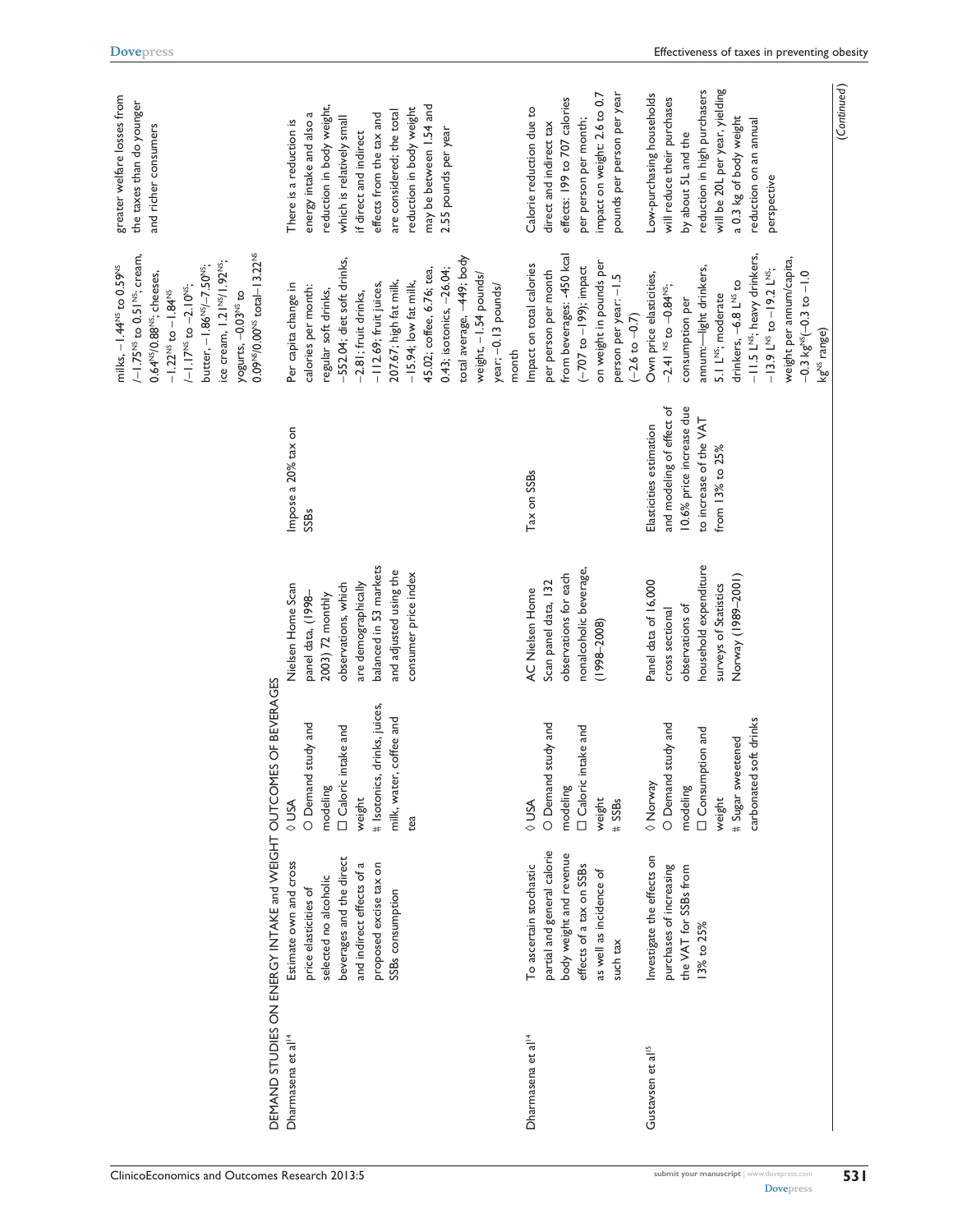|                          |                                                                                                                                                                                                                                                                                         | Table SI Studies on price and tax interventions and their effects on different outcomes (Continued)                                                                                                                        |                                                                                                                                                                                                                                                        |                                                                                                               |                                                                                                                                                                                                                                                                                                                                                                                                                                                   |                                                                                                                                                                                                                                                                                                                                           |
|--------------------------|-----------------------------------------------------------------------------------------------------------------------------------------------------------------------------------------------------------------------------------------------------------------------------------------|----------------------------------------------------------------------------------------------------------------------------------------------------------------------------------------------------------------------------|--------------------------------------------------------------------------------------------------------------------------------------------------------------------------------------------------------------------------------------------------------|---------------------------------------------------------------------------------------------------------------|---------------------------------------------------------------------------------------------------------------------------------------------------------------------------------------------------------------------------------------------------------------------------------------------------------------------------------------------------------------------------------------------------------------------------------------------------|-------------------------------------------------------------------------------------------------------------------------------------------------------------------------------------------------------------------------------------------------------------------------------------------------------------------------------------------|
| Authors                  | <b>Objectives</b>                                                                                                                                                                                                                                                                       | Dutcomes/#<br><b>©Country</b><br>O Methods<br>Products                                                                                                                                                                     | Data/population                                                                                                                                                                                                                                        | Price/tax variable                                                                                            | Results                                                                                                                                                                                                                                                                                                                                                                                                                                           | Conclusion                                                                                                                                                                                                                                                                                                                                |
| Lin et al <sup>16</sup>  | calories for one pound of<br>Demonstrate the bias of<br>a static model of 3,500<br>body weight                                                                                                                                                                                          | <b>D</b> Consumption, weight,<br>study<br># Many different<br>O Demand<br>beverages<br><b>ASO</b><br>BMI                                                                                                                   | Survey (CDC), NHANES,<br>$(1998 - 2007, 2003 - 2006)$<br>Consumer Panel dataset<br>Nutritional Examination<br>adults of the National<br>and the National and<br>7,291 children, 8,322<br>Individual data from<br>and price NCP data<br>$(1998 - 2007)$ | Price elasticity of demand<br>and effects of a 20% tax                                                        | population: sugary drinks,<br>$-0.95^{\text{NS}}$ to 0.05 $-1.30^{\text{NS}}$<br>10 years: dynamic model,<br>Weight change (kg) after<br>-38 <sup>NS</sup> /-35 <sup>NS</sup> ; children,<br>of a 20% <sup>NS</sup> tax: adults,<br>elasticities of demand<br>-1.84 <sup>NS</sup> ; static model,<br>sugary drinks (kcal/d)<br>to 0.06 <sup>NS</sup> ; Effects on<br>in low/high income<br>Uncompensated<br>46 NS/-54NS<br>$-15.98$ <sup>NS</sup> | body are determined by body<br>the effects of a tax compared<br>to the dynamic model; this is<br>weight; however notably the<br>due to the 3500 calorie rule<br>Taxes may cause reductions<br>energy requirements of the<br>static model overestimates<br>which is biased and that he<br>in consumption and body<br>weight amongst others |
| Smed et al <sup>17</sup> | DEMAND STUDIES ON ENERGY INTAKE and WEIGHT OUTCOMES OF FOODS<br>models: an econometric<br>another that converts it<br>using economic policy<br>consumption one and<br>Analyze the effects of<br>policy by developing<br>a system of an two<br>to nutrition intake<br>tools in nutrition | cheese, pork, fish, flour,<br># Fat, sugar, milk, eggs,<br>study and<br>intake<br>fruit, vegetables<br>◊ Denmark<br>O Demand<br>$\Box$ Caloric<br>modeling                                                                 | About 2,000 households<br>which has weekly home<br>Panel data (1997-2000)<br>from a representative<br>food consumers from<br>GfK Consumer Scan<br>panel data of Danish<br>purchased data                                                               | Tax on all fats: 7.75DKK/<br>Tax on saturated fats:<br>Tax on added sugar:<br>7.90DKK/kg<br>6.23DKK/kg<br>isò | $($ /social class); $-9$ to $-1\%$<br>$($ /social class); $-8$ to $-4\%$<br>( $\sqrt{10}$ cation); $-2$ to $-1\%$ (<br>$($ location); $-12$ to $-4\%$<br>(/social class); $5$ to $-2\%$<br>scenario: -17 to -11%<br>Energy intake/day/<br>$(l$ age); $-6$ to 3%<br>$(l$ age): $-7$ to $2%$<br>age); -2 to 2%<br>(location)                                                                                                                        | age, social class and location;<br>well with other instruments<br>tax on fat as greater impact<br>problems, but may interact<br>Differing effects of tax per<br>taxes cannot solve obesity<br>from sugar and vice versa;<br>than on sugar; tax on fat<br>increases energy intake                                                          |
| Thiele <sup>18</sup>     | elasticities and estimate<br>the effects of a fat tax<br>Calculate food price                                                                                                                                                                                                           | # Beverages, milk, sweets,<br>ption, energy<br>potatoes, bread, cereals<br>fruits, vegetables, fruits,<br>eggs, cream,<br>study and<br><b>©</b> ermany<br>O Demand<br><b>D</b> Consum<br>meat, fish,<br>modeling<br>weight | representative of German<br>of 12,000 households,<br>Cross sectional data<br>population (2003)                                                                                                                                                         | Tax of 0.5 cents per gram<br>of saturated fat                                                                 | $gd^{NS}$ (-8.7% <sup>NS</sup> ); saturated<br>Consumption: - 4g/d <sup>NS</sup> of<br>Energy intake: purchases,<br>fat,-3.1 $g/d^{NS}$ (-8.5% <sup>NS</sup> );<br>Weight, -1.0 kg/year <sup>NS</sup><br>food; fat intake, -7.4<br>-68 kcal/d <sup>NS</sup> ; intake,<br>$-20.4$ kcal/d;                                                                                                                                                          | intake in low income groups;<br>premiums oriented to obese<br>net health effects per group<br>purchasing structure; there<br>are unclear; higher fat tax<br>may be deficient nutrient<br>Taxation of fat changes<br>may be preferable                                                                                                     |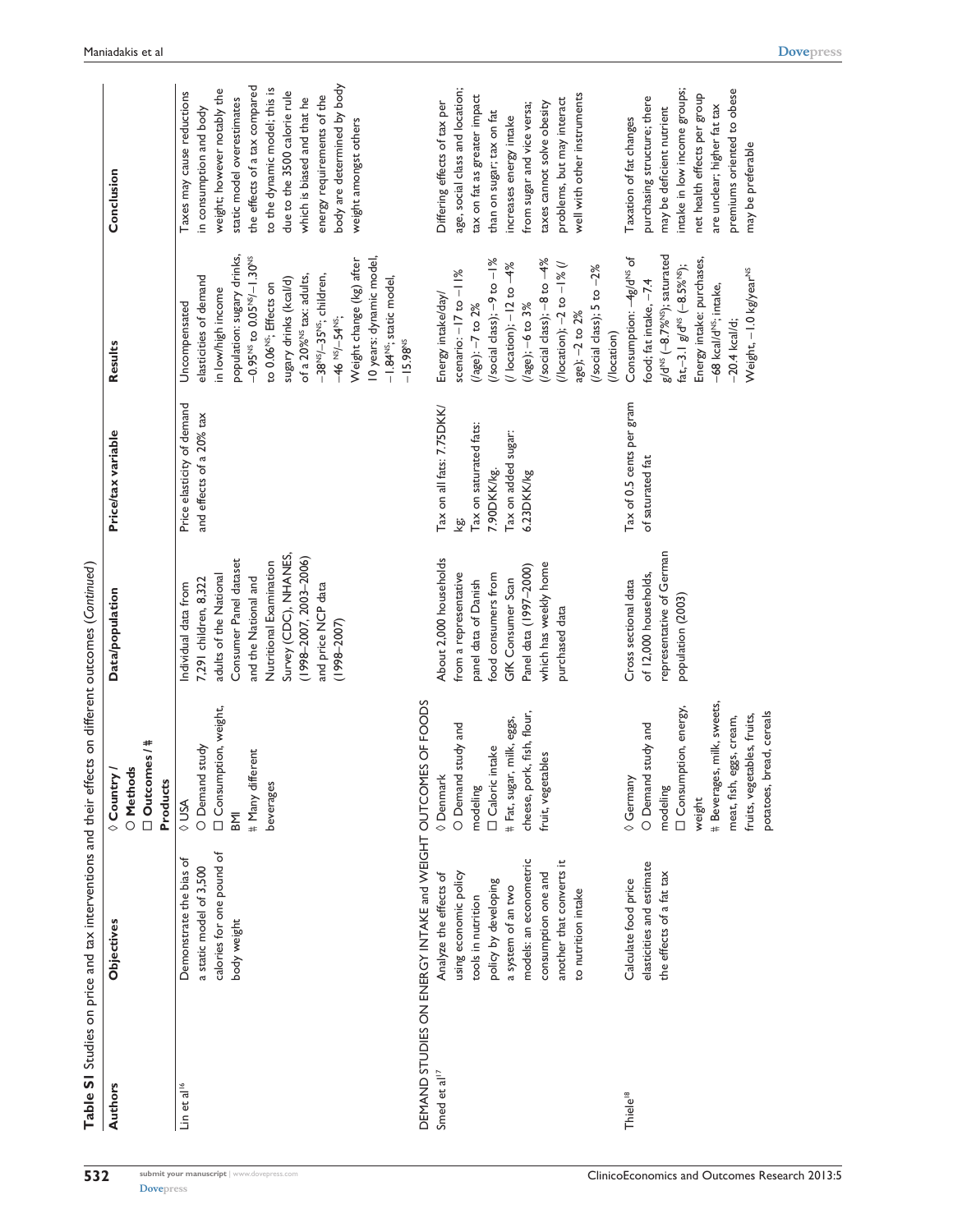| Meyerhoefer et al <sup>19</sup>   | medical expenditures for<br>Investigate the impact of<br>carbohydrate foods on<br>changes in the relative<br>price of low and high<br>diabetes care                                         | <b>D</b> Consumption and BMI<br># Carbohydrate foods<br>study and<br>O Demand<br>modeling<br>ASU <b>O</b>                      | data (2000-2005) merged<br>Nielsen Home Scan price<br>Panel data Survey, from<br>which a diabetic sample<br>to Medical Expenditure<br>of 3,990 men and 4,984<br>women was derived                                                                                                                                  | Price elasticity of demand<br>and modeling                                                                                                                | price of low carbohydrate<br>An increase of 10% in the<br>foods impacts BMI by<br>I.1%* in men and by<br>$-0.7%$ * in women                                                                                                                                                                                                                      | There are only small impacts<br>of food prices on body mass<br>index, which also differ little<br>by gender                                                                                                                                                                                                                |
|-----------------------------------|---------------------------------------------------------------------------------------------------------------------------------------------------------------------------------------------|--------------------------------------------------------------------------------------------------------------------------------|--------------------------------------------------------------------------------------------------------------------------------------------------------------------------------------------------------------------------------------------------------------------------------------------------------------------|-----------------------------------------------------------------------------------------------------------------------------------------------------------|--------------------------------------------------------------------------------------------------------------------------------------------------------------------------------------------------------------------------------------------------------------------------------------------------------------------------------------------------|----------------------------------------------------------------------------------------------------------------------------------------------------------------------------------------------------------------------------------------------------------------------------------------------------------------------------|
| Zhen et al <sup>20</sup>          | calorie intake with focus<br>on the case of a 10% tax<br>Estimate demand with<br>of food taxes on total<br>substitution modeling<br>and assess the impact<br>more sophisticated<br>to sugar | # Many foods and drinks<br>study and<br><b>Consumption and</b><br>calorie intake<br>O Demand<br>modeling<br>ASO ⊗              | >20 years, nonpregnant,<br>Cross Sectional data of<br>3,015 individuals, age<br>(2003–2004) survey<br>from the NHANES,                                                                                                                                                                                             | Elasticities estimation and<br>prices by a 10% food tax<br>modeling of increases in<br>proportional to calories<br>from added sugar in<br>different foods | soft drinks, -16.89%; fruit<br>$-2.17%$ or $47$ calories/day<br>fruits,-0.43%; fats, 0.05%;<br>Calories/day: carbonated<br>juices and non-alcoholic<br>beverages,-2.98%; total,<br>juices and nonalcoholic<br>effect: carbonated soft<br>drinks,-8.92%; fruit<br>beverages, -3.29%;<br>Tax consumption                                           | emphasis on methodological<br>energy intake are estimated<br>aspects; small reductions in<br>The paper gives more                                                                                                                                                                                                          |
| Allais et al <sup>21</sup>        | different income groups<br>Assess effects of a fat<br>purchased by French<br>tax on the nutrients<br>households across                                                                      | # Many foods and drinks<br>study and<br><b>Consumption and</b><br>calories intake<br>O Demand<br>modeling<br>$\Diamond$ France | with weekly observations<br>households (1996-2001),<br>which is an annual survey<br>TNS World panel data<br>in France, with 5,000                                                                                                                                                                                  | Elasticities estimation and<br>modeling of 10% increase<br>in price done for one<br>month due to tax                                                      | $-0.79^{\text{NS}}$ ; modest, $-1.20^{\text{NS}}$ ;<br>Elasticities of soft drinks,<br>Effect of sugar products<br>purchased from cheese/<br>butter/cream tax: well-<br>off, -1.23 <sup>NS</sup> ; modest,<br>purchased: well-off,<br>$-0.97^{\rm NS}$ to $-0.99^{\rm NS}$ ;<br>Effect on nutrients<br>tax on nutrients<br>$-1.17$ <sup>ns</sup> | thus, the threat may be more<br>beneficial than its imposition<br>slight effect on body weight<br>whilst it generates revenue;<br>nutrients purchased and a<br>and is highly regressive,<br>A fat tax has small and<br>ambiguous effects on                                                                                |
| Gordon-Larsen et al <sup>22</sup> | LONGITUDINAL STUDIES ON CONSUMPTION OF BEVERAGES AND FOODS<br>Examine how community-<br>level food price variation<br>individual-level fast food<br>is associated with<br>intake            | O Longitudinal study<br>burgers<br><b>Consumption</b><br># Sodas and<br>ASN <b>0</b>                                           | national Longitudinal Study<br>Data from waves II (1996)<br>and III (2001-2002) of the<br>of adolescent Health (Add<br>school based population;<br>representative of the US<br>Council for Community<br>and economic research<br>Health), a cohort study<br>of 20,745 adolescents<br>Price data from the<br>(C2ER) | Effect of a 20% price<br>increase                                                                                                                         | White, -0.15/-0.05; male<br>Black, -0.10/-0.24; male<br>emale Asian, -0.15/0.08<br>male Asian, -0.20/0.13;<br>Hispanic, -0.09/-0.16;<br>female White, -0.11/-<br>Hispanic, -0.05/-0.19;<br>eating occasions for<br>$-0.06/-0.16$ ; female<br>Effect on fast foods<br>0.00; female Black,<br>burger/soda: male                                    | (Continued)<br>to a reduction of one quarter<br>increase on average will end<br>soda versus burgers; a price<br>in their consumption; there<br>visits to fast food per week<br>associated with decreases<br>was greater sensitivity for<br>males versus females and<br>Increase in the prices of<br>fast food and soda are |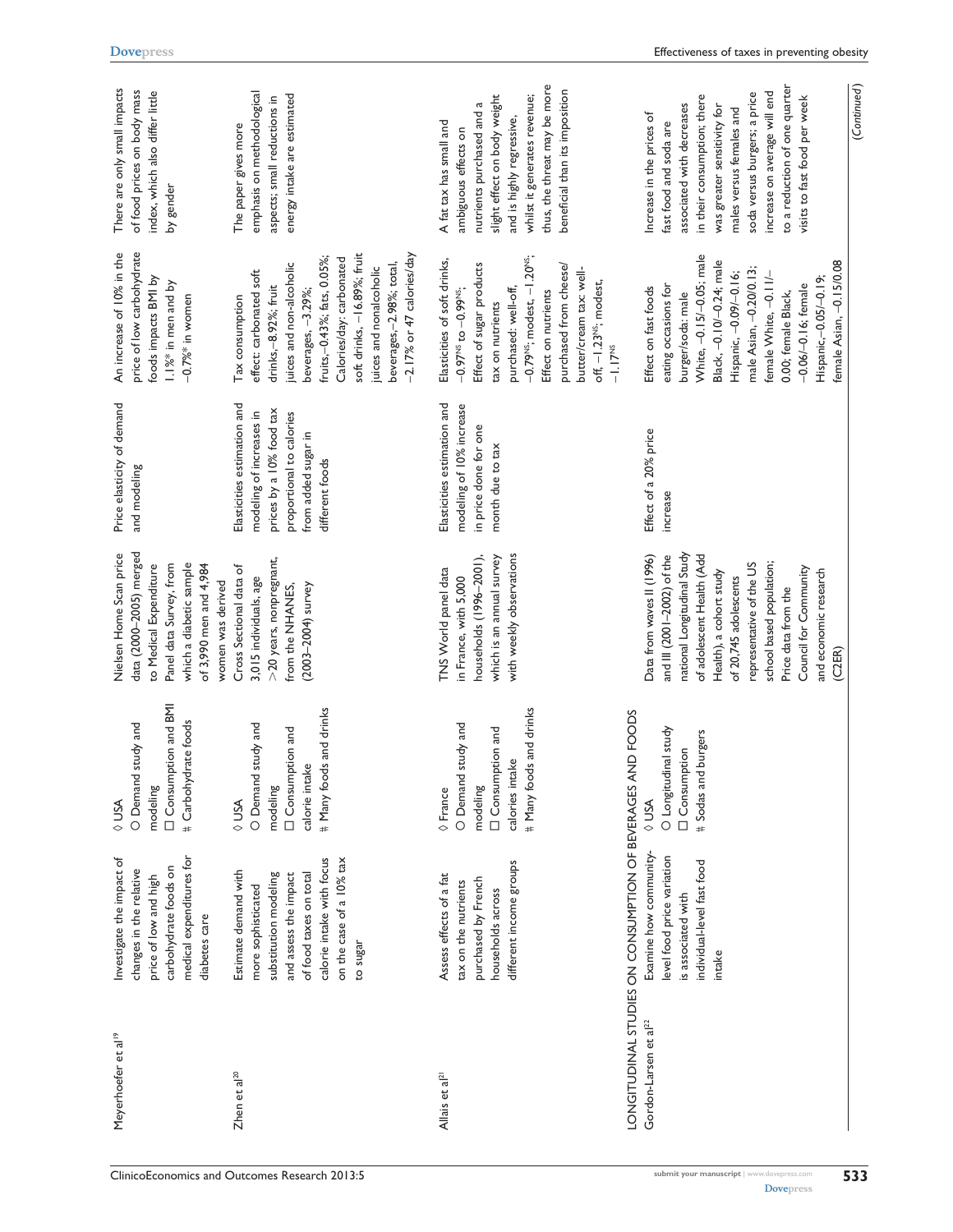|                                 |                                                                                                                                                                                                          | Table S1 Studies on price and tax interventions and their effects on different outcomes (Continued)                                          |                                                                                                                                                                                                                                                                                                           |                                                                                                 |                                                                                                                                                                                                                                                                                            |                                                                                                                                                                                                                                                                                                 |
|---------------------------------|----------------------------------------------------------------------------------------------------------------------------------------------------------------------------------------------------------|----------------------------------------------------------------------------------------------------------------------------------------------|-----------------------------------------------------------------------------------------------------------------------------------------------------------------------------------------------------------------------------------------------------------------------------------------------------------|-------------------------------------------------------------------------------------------------|--------------------------------------------------------------------------------------------------------------------------------------------------------------------------------------------------------------------------------------------------------------------------------------------|-------------------------------------------------------------------------------------------------------------------------------------------------------------------------------------------------------------------------------------------------------------------------------------------------|
| Authors                         | Objectives                                                                                                                                                                                               | Dutcomes/#<br>O Methods<br><b>©Ountry</b><br>Products                                                                                        | <b>Data/population</b>                                                                                                                                                                                                                                                                                    | Price/tax variable                                                                              | Results                                                                                                                                                                                                                                                                                    | Conclusion                                                                                                                                                                                                                                                                                      |
| Khan et al <sup>23</sup>        | consumption and prices<br>of fast food and food at<br>home and also whether<br>relationship between<br>price responsiveness<br>children's fast food<br>To examine the<br>subpopulations<br>differ across | LONGITUDINAL STUDIES ON ENERGY INTAKE and WEIGHT OUTCOMES OF BEVERAGES<br>O Longitudinal study<br><b>Consumption</b><br># Fast food<br>ASO ⊗ | Researchers Association<br>Chamber of Commerce<br>ECLS-K and price data<br>(2004, 2007) from the<br>Individual level data<br>from the American<br>(ACCRA)                                                                                                                                                 | price that is one standard<br>Price elasticity and 0.17<br>USA dollars increase in<br>deviation | mother, -0.22 <sup>*</sup> ; mother in<br>television watching, 0.14*<br>college, -0.35*; hours of<br>per \$10,000 increments,<br>coefficient of income<br>$-0.13$ <sup>*</sup> ; high school<br>consumption price<br>Weekly fast food<br>elasticity, -0.57*;                               | consumption; price elasticity<br>were associated with lower<br>consumption in overweight<br>of home food is half that of<br>fast food; price of fast food<br>has stronger relation with<br>Higher fast food prices<br>frequency of fast food                                                    |
| Sturm et al <sup>24</sup>       | taxes on soda are likely<br>Examine whether small<br>to change consumption<br>increases would be<br>whether larger tax<br>and weight gain or<br>needed                                                   | <b>D</b> Consumption and BMI<br>O Longitudinal study<br># Sodas<br><b>ASN 0</b>                                                              | Individual data from 7,300<br>and price data from the<br>Robert Wood Johnson<br>on the ECLS-K and tax<br>children, 9-13 years<br>Foundation (2004)                                                                                                                                                        | Price elasticity                                                                                | 1%; there is no significant<br>$-0.013$ if tax increases by<br>change in consumption<br>BMI will change by                                                                                                                                                                                 | or obesity rates; larger effects<br>who watch a lot of television<br>levels of soda consumption<br>significant effect on overall<br>Small taxes are not having<br>children from low income<br>are observed in heavier                                                                           |
| Finkelstein et al <sup>25</sup> | higher- and lower-income<br>Investigate the differential<br>beverage taxes on energy<br>intake and weight of<br>impact of targeted<br>households                                                         | <b>Consumption, energy,</b><br># Carbonated SSBs and<br>O Longitudinal study<br>weight<br>all SSBs<br>ASO <b>∂</b>                           | Nationally representative<br>from the Nielsen Home<br>sample of households<br>Scan Panel, (2006)                                                                                                                                                                                                          | carbonated SSBs and 20%<br>Effect of 20%/40% tax on<br>/ 40% tax on all SSBs                    | on CSSBs, -6.0/-10.4 kcal/d<br>Effect on purchase of tax on<br>weight change, -0.20/-0.37;<br>all SSBs, -11.0/-17.0 kcal/d;<br>SSBs price elasticity, -0.87;<br>Effect on purchase of tax<br>elasticity, -0.73; annual<br>per person; SSBs price<br>annual weight change,<br>$-0.32/-0.59$ | could be used to fund obesity<br>middle-income households;<br>indicate that large taxes on<br>positively influence weight<br>SSBs have the potential to<br>these taxes may generate<br>significant revenue which<br>outcomes, especially for<br>The results of the study<br>preventions efforts |
| Powel et al <sup>26</sup>       | Examine the relationship<br>BMI and fast food prices<br>and fast food restaurant<br>between adolescent<br>availability                                                                                   | LONGITUDINAL STUDIES ON ENERGY INTAKE and WEIGHT OUTCOMES OF FOODS<br>nal study<br>O Longitudi<br># Fast food<br>$\Box$ BMI<br><b>√SU ⊘</b>  | in 392 USA counties; price<br>data are from the ACCRA<br>Survey of Youth (NLSY97)<br>cents (12-17 years) from<br>the National Longitudinal<br>person years) of adoles-<br>Bradstreet business list<br>data from the Dun and<br>Individual data (II,900<br>reports; outlet density<br>cost of living index | Price elasticity                                                                                | $-0.12$ ; low income, $-0.26$ ;<br>near high income, -0.06;<br>-0.13; mother at college<br>near low income, -0.04;<br>middle income, -0.16;<br>mother at high school,<br>elasticity: adolescents,<br>high income, -0.20;<br>BMI fast food price<br>or above, 0.02                          | have modest but measurable<br>weight outcomes of children<br>statistically significant; fiscal<br>effects, on average, on the<br>BMI, but results were not<br>are associated with lower<br>food pricing policies may<br>Higher fast food prices<br>ages 6 to 17                                 |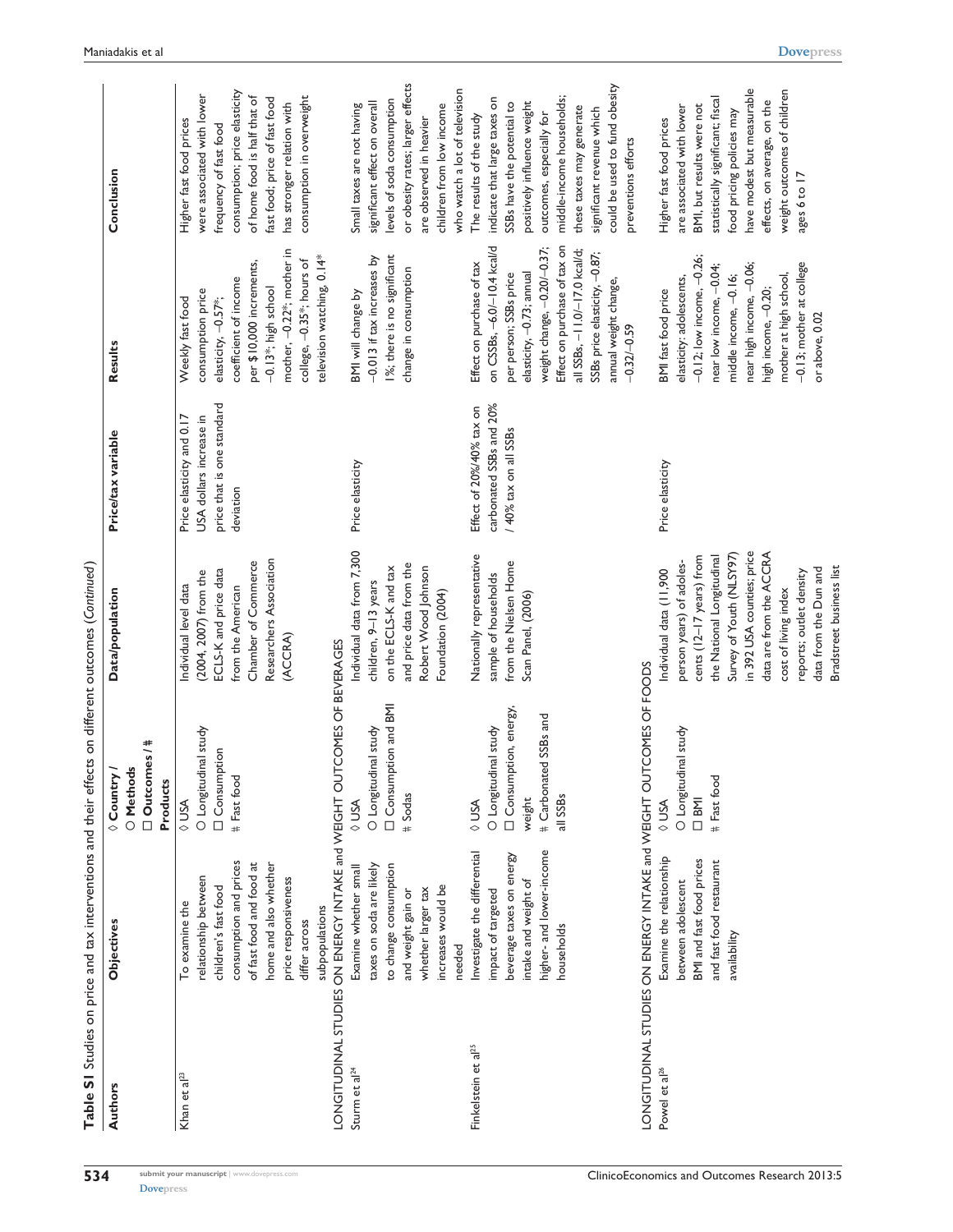| Wendt et al <sup>27</sup>  | Explore the effect of food<br>prices on children's BMI                                                                                                                               | snacks, thrifty<br>ed beverages,<br>fruit drinks, juices, milk,<br>O Longitudinal study<br># Carbonat<br>vegetables,<br>$\Box$ BMI<br><b>ASN 0</b><br>food | the ECLS-K (1998-1999);<br>representative sample of<br>years old, of a nationally<br>Home Price Database<br>5,090 children 4-16<br>ndividual data from<br>price data from the<br>Quarterly Food-at-<br>(QFAHPD)                                              | Ist year price elasticities<br>Price elasticity of BMI:<br>effects/ O LS models;<br>in fixed effects/OLS<br>elasticities in fixed<br>Ist quarter price<br>models | $-0.01$ ; snacks, $-0.03/0.01$ ;<br>$-0.04/-0.03$ ; fruit drinks,<br>$-0.01/-0.03$ ; fruit drinks,<br>$-0.03/-0.03$ ; milk, 0.01/<br>$-0.01/-0.01$ ; milk, 0.00/<br>Carbonated beverages,<br>carbonated beverages,<br>$-0.01/0.01$ ; juices,<br>0.01/-0.01; juices,                                                       | household incomes and the<br>to changes in price across<br>and BMI effects; there are<br>heterogeneous responses<br>there is a significant delay<br>effects on children BMI;<br>between price changes<br>Food prices have small<br>statistically significant       |
|----------------------------|--------------------------------------------------------------------------------------------------------------------------------------------------------------------------------------|------------------------------------------------------------------------------------------------------------------------------------------------------------|--------------------------------------------------------------------------------------------------------------------------------------------------------------------------------------------------------------------------------------------------------------|------------------------------------------------------------------------------------------------------------------------------------------------------------------|---------------------------------------------------------------------------------------------------------------------------------------------------------------------------------------------------------------------------------------------------------------------------------------------------------------------------|--------------------------------------------------------------------------------------------------------------------------------------------------------------------------------------------------------------------------------------------------------------------|
| Powell et al <sup>28</sup> | between fast food prices<br>Examine the association<br>and restaurant and food<br>store outlet availability<br>with adolescents BMI                                                  | O Longitudinal study<br># Fast food<br>$\Box$ BMI<br>ASN <b>0</b>                                                                                          | about 6,594 observations<br>data from the American<br>Chamber of Commerce<br>researchers Association<br>Dun and Bradstreet list<br>Individual panel data of<br>and density data from<br>adolescents and price<br>of NLSY79 survey for<br>1998, 2000, 2002 on | Price elasticity                                                                                                                                                 | BMI price elasticity: OLS<br>effects model, -0.70 and<br>longitudinal fixed effects<br>model, -0.78 and -0.10;<br>model, -0.65 and -0.08;<br>$-0.02$ ; snacks, $0.01/0.00$<br>BMI change per dollar<br>of price increase and<br>longitudinal random<br>$-0.08$                                                            | significant to have any effect<br>related to lower BMI in the<br>Higher fast food prices are<br>status and parental income<br>did not influence BMI; the<br>low elasticities mean that<br>teens; maternal working<br>taxes would have to be<br>distribution of BMI |
| Duffey et al <sup>29</sup> | and homeostatic model<br>Assess the associations<br>resistance (HOMA-IR)<br>energy intake, weight,<br>dietary intake, overall<br>between food price,<br>assessment insulin<br>scores | <b>Consumption, energy,</b><br>O Longitudinal study<br># Sodas, pizza, milk,<br>weight<br>burgers<br><b>ASN 0</b>                                          | Individual data from the<br>study with 5,115 young<br>from 1985 to 2006 and<br>American Chamber of<br><b>CARDIA</b> longitudinal<br>Commerce Research<br>adults (18-30 years),<br>followed periodically<br>price data from the<br>Association                | Price elasticity                                                                                                                                                 | milk, -0.3; burgers, -0.5;<br>burgers, $-71$ ; pizza, $-42$ ;<br>kcals), -124; milk, -130;<br>weight (pounds), -2.3;<br>-1.15; calories (daily<br>Consumption: soda,<br>-0.43; Energy: soda,<br>burgers, 0.07; pizza,<br>burgers, 0.20; pizza,<br>$-0.19$ ; milk, $-0.07$ ;<br>$-0.71$ ; milk, 0.24*;<br>$pixza$ , $-1.3$ | healthful diet and help reduce<br>Policies aimed at altering the<br>price of soda or away-from-<br>home pizza may be effective<br>mechanisms to steer USA<br>long-term weight gain or<br>insulin levels over time<br>adults toward a more                          |
| Wendt et al <sup>30</sup>  | beverages on children's<br>of prices of soda, fruit<br>Investigate the impact<br>drinks and alternative<br><b>INB</b>                                                                | O Longitudinal study<br># Sodas, fruit drinks,<br>juices, milk<br>$\Box$ BM<br>ASU <b>O</b>                                                                | (QFAHPD) (1998-2006)<br>of 8,730 students in the<br>the Quarterly Food at<br>representative sample<br>Home Price Database<br>school (1998-1999),<br>and price data from<br>Individual data from<br>the ECLS-K with a                                         | Price elasticity                                                                                                                                                 | $0.01$ ; sweet snacks, $-0.01$ ;<br>fat milk, 0.01; whole milk,<br>soda, -0.02; fruit drinks,<br>$-0.02$ ; juices, $-0.03$ ; low<br><b>BM</b> price elasticities:<br>salty snacks, -0.03                                                                                                                                  | (Continued)<br>healthier foods could reduce<br>that decreases in prices of<br>BMI when prices increase;<br>snacks exhibit statistically<br>Only the juices and salty<br>there is some indication<br>significant reductions in<br>BMI by a small margin             |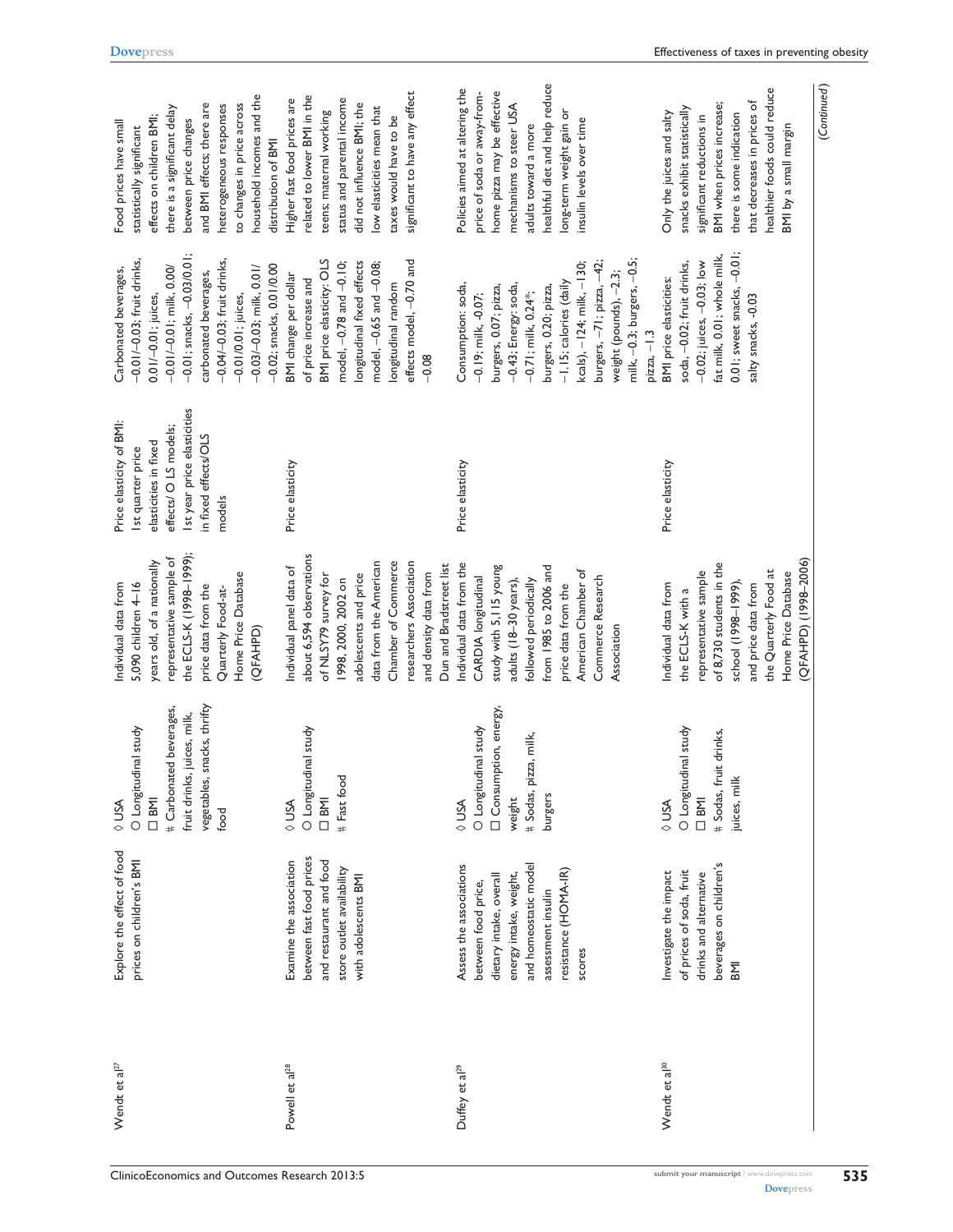|                               | Table S1 Studies on price and tax interventions and their effects on different outcomes (Continued)                                                                                            |                                                                                                                                                      |                                                                                                                                                                                                          |                    |                                                                                                                                                                                                                                                                                                    |                                                                                                                                                                                                                                                                                                        |
|-------------------------------|------------------------------------------------------------------------------------------------------------------------------------------------------------------------------------------------|------------------------------------------------------------------------------------------------------------------------------------------------------|----------------------------------------------------------------------------------------------------------------------------------------------------------------------------------------------------------|--------------------|----------------------------------------------------------------------------------------------------------------------------------------------------------------------------------------------------------------------------------------------------------------------------------------------------|--------------------------------------------------------------------------------------------------------------------------------------------------------------------------------------------------------------------------------------------------------------------------------------------------------|
| Authors                       | Objectives                                                                                                                                                                                     | es/#<br>O Methods<br>□ Outcom<br><b>Country</b><br><b>Products</b>                                                                                   | <b>Data/population</b>                                                                                                                                                                                   | Price/tax variable | Results                                                                                                                                                                                                                                                                                            | Conclusion                                                                                                                                                                                                                                                                                             |
| Auld and Powell <sup>31</sup> | To show that decrease in<br>the price of energy dense<br>dense food is lower than<br>obtaining a calorie from<br>that of less dense food<br>weight if the price of<br>foods increase body      | Oonsumption, weight,<br>O Longitudinal study<br>fruits,<br># Fast food,<br>vegetables<br>∧usA<br>$\overline{\mathbb{R}}$                             | 1997-2003 and price data<br>from ACCRA and outlet<br>Individual level national<br>from the MTF surveys,<br>density data from Dun<br>and Bradstreet (2007)<br>tenth grade students<br>data for eighth and | Price elasticity   | 0.00/-0.016; Female BMI/<br>food price, -0.03/-0.72;<br>food restaurant density,<br>price, -0.03/-0.42; fast<br>weight elasticities: fast<br>elasticities: fast food<br>fast food restaurant<br>density, -0.01/0.02<br>Male BMI/weight                                                             | with weight outcomes; taxing<br>foods is positively associated<br>food is negatively associated<br>policy in addressing obesity,<br>The price of energy dense<br>price of less energy dense<br>fast food may be effective<br>with weight, whereas the<br>but is hinder by potential<br>adverse effects |
| Zhang et al <sup>32</sup>     | interactive effect between<br>on body weight status<br>program participation<br>the price of unhealthy<br>foods and food stamp<br>among low income<br>women in the US<br>To examine the        | # Unhealthy food: meats,<br>dairy, beverages, Sodas,<br>burgers, fried chicken,<br>O Longitudinal study<br>□ BMI and weight<br><b>ASN ◊</b><br>pizza | Panel data of the National<br>and price data from the<br>with 12,686 individuals,<br>Longitudinal Survey of<br>cohort (1985-2002)<br>Youth (NLSY) 1979<br>ACCRA                                          | Price elasticity   | -0.041 Obesity odds ratios<br>unhealthy basket 3, -0.04/<br>models: unhealthy basket<br>in two models: unhealthy<br>$1, -0.13/-0.11$ ; unhealthy<br>basket 2, -0.06/-0.05;<br>BMI elasticity in two<br>basket 1, 0.58/0.98;<br>$0.99/097$ ; unhealthy<br>unhealthy basket 2,<br>basket 3, 1.0/0.97 | offset the positive association<br>income women; considerable<br>unhealthy food can partially<br>program participation and<br>bodyweight among low<br>The higher prices for<br>between food stamp<br>interactions exist                                                                                |
| Han et al <sup>33</sup>       | COHORT RETROSPECTIVE STUDY ON ENERGY INTAKE and WEIGHT OUTCOMES OF FOOD<br>which various food prices<br>were associated with the<br>obesity status of young<br>Examine the extent to<br>adults | etrospective<br># Soft drinks, fast food,<br>fruits and vegetables<br>O Cohort R<br>D Obesity<br>∧usa<br>Study                                       | observations (6,537 men,<br>MTF study, (1992-2003),<br>annual follow up, II,861<br>Individual data from the<br>years old and price data<br>5,324 women) 14-32<br>from the ACCRA                          | Price elasticity   | fruits and vegetables, 0.40<br>change in men: fast food,<br>$-2.07$ ; soft drinks, $-1.01$ ;<br>drinks, -2.03; fruits and<br>fast food, -1.88; soft<br>Obesity probability<br>Obesity probability<br>change in women:<br>vegetables, 1.26                                                          | a positive one with the prices<br>association of the probability<br>fast food and soft drinks and<br>of obesity with the prices of<br>of vegetables and fruits<br>The findings indicate<br>a significant negative                                                                                      |
| Barquera et al <sup>34</sup>  | CROSS SECTIONAL STUDIES ON CONSUMPTION OF BEVERAGES<br>and income elasticities of<br>Calculation of own price<br>elasticities, cross price<br>demand for beverages<br>elasticities of demand,  | drinks and whole milk<br># Soda, juice, sweet<br>Cross<br><b>Consumption</b><br>Sectional Study<br>O Repeated<br>$\Diamond$ Mexico                   | adults from the Mexican<br>Nutrition Survey (1999)<br>national representative<br>adolescents and 2,180<br>Individual data from a<br>sample of 416                                                        | Price elasticity   | whole milk, 0.05; sweet<br>Purchase: soda, -1.09;<br>-0.20; mL/capita/day:<br>overall, -5.00; poor,<br>drinks, -0.11; juice,<br>$-5.30$ ; rich, $-4.61$ ;<br>income, 0.16                                                                                                                          | elasticities were both modest<br>incomes increase; soda price<br>Income elasticities indicate<br>that intakes will increase if<br>and increasing over time                                                                                                                                             |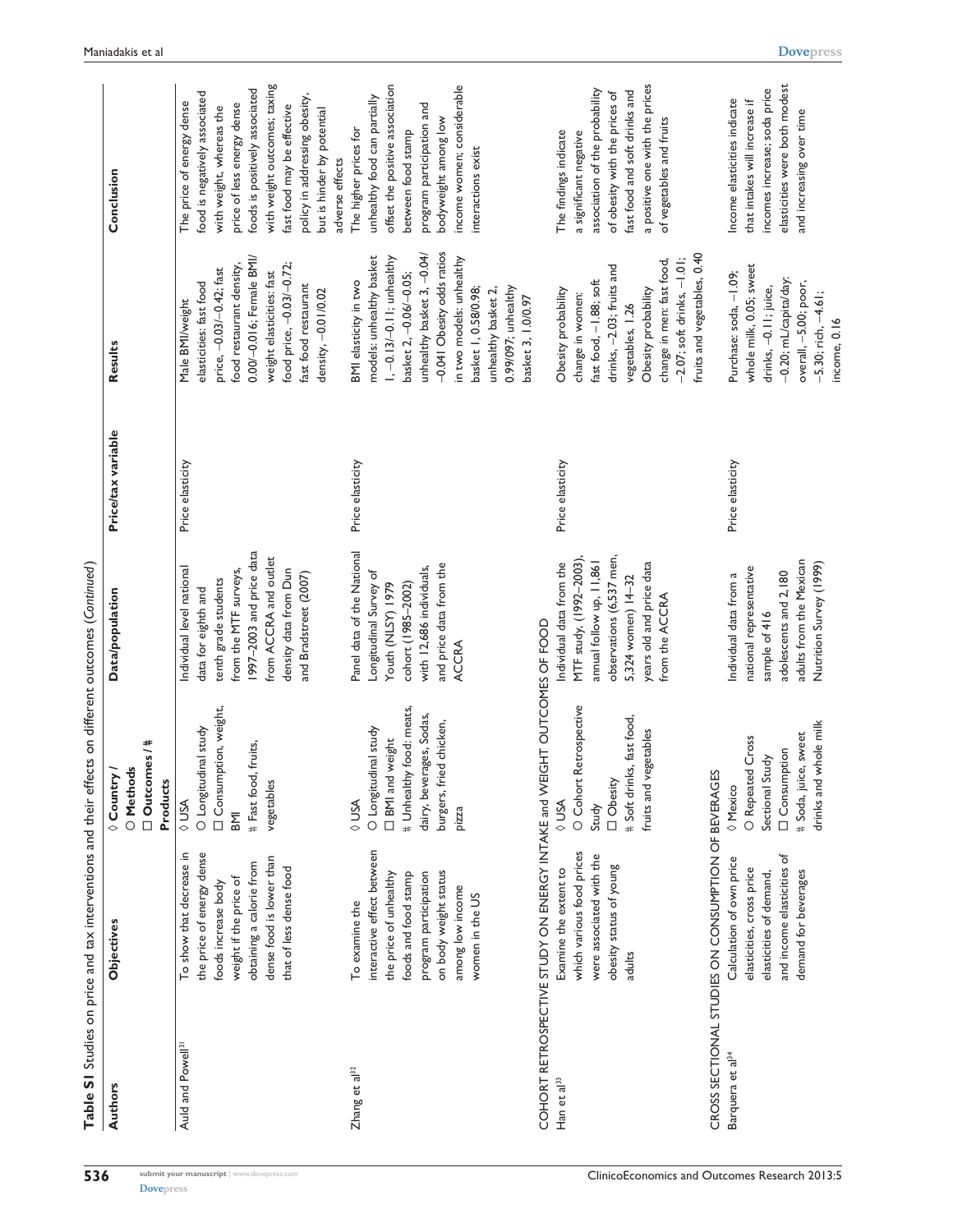|                               |                                                                                                                                                                |                                                                                                                                                                       | the Mexican Health and<br>Nutrition Survey (2006)<br>and 21, 113 adults from<br>and 7,464 adolescents                                                                                                                                                                  |                  |                                                                                                                                                                                                           | indicating the potential use of<br>price measures                                                                                                                                                                                                 |
|-------------------------------|----------------------------------------------------------------------------------------------------------------------------------------------------------------|-----------------------------------------------------------------------------------------------------------------------------------------------------------------------|------------------------------------------------------------------------------------------------------------------------------------------------------------------------------------------------------------------------------------------------------------------------|------------------|-----------------------------------------------------------------------------------------------------------------------------------------------------------------------------------------------------------|---------------------------------------------------------------------------------------------------------------------------------------------------------------------------------------------------------------------------------------------------|
| Claro et al <sup>35</sup>     | CROSS SECTIONAL STUDIES ON CONSUMPTION OF FOODS<br>improve the diets of<br>households in Brazil<br>Investigate whether<br>taxing SSBs would                    | O Cross Sectional Study<br><b>Consumption</b><br>$\Diamond$ Brazil<br>$#$ SSBs                                                                                        | homogenous Households<br>Geography and Statistics,<br>Budget Survey from the<br>and socioeconomically<br>Brazilian Institute of<br>economic data from<br>443 geographically<br>Individual and<br>$(2002 - 2003)$                                                       | Price elasticity | quartile, -1.03*; second,<br>third and fourth income<br>Elasticities: all groups,<br>-0.85 <sup>*</sup> ; first income<br>quartiles, -0.63*                                                               | how diet quality will change<br>it is not possible to predict<br>consumption, even though<br>High SSB price elasticity<br>purchased volume may<br>indicates that a tax on<br>lead to reductions in                                                |
| Sturm and Datar <sup>36</sup> | food is associated with<br>consumption patterns<br>among different socio<br>economic and at risk<br>To examine price of<br>groups of students                  | CROSS SECTIONAL STUDIES ON ENERGY INTAKE and WEIGHT OUTCOMES OF BEVERAGES<br>O Cross Sectional Study<br># Fast food and SSBs<br>$\square$ Consumption<br><b>ASN 0</b> | ECLS-K (1998-1999) and<br>economic data from the<br>ACCRA                                                                                                                                                                                                              | Price elasticity | effects: SSBs, 0.29; fast<br>Own price elasticity:<br>SSBs, 0.10; fast food,<br>0.21 <sup>NS</sup> Cross price<br>$f_{\text{ood},-0.14}$                                                                  | consumption were very small<br>fast food and soft drink<br>The price effects for<br>and inconsistent                                                                                                                                              |
| Fletcher et al <sup>37</sup>  | obesity, and overweight<br>of changes in state soft<br>Evaluate of the impact<br>drink taxes on BMI,                                                           | Dbesity, weight, BMI<br>Cross<br>Sectional Study<br>O Repeated<br># Soft drinks<br>$\Diamond$ USA                                                                     | nationally representative<br>survey and price and tax<br>Tax Handbook, and web<br>the States, the All States<br>data from the Book of<br>2,709,422 adults older<br>Individual data from<br>BRFSS (1990-2006),<br>than 17 years, from<br>searches                       | Price elasticity | 0.31 Tax effect on obese,<br>-0.003; male, 0.57; age,<br>$-0.01$ ; male, $-0.01$ ; age,<br>0.06; Tax rate effect on<br>overweight, -0.0002;<br>male, 0.14; age, 0.00<br>Tax effect on BMI,                | down side of the tax is that is<br>influence BMI, but the impact<br>is small and different across<br>socio economic groups; a<br>Soft drink taxes may<br>regressive                                                                               |
| Fleltcher et al <sup>38</sup> | potential for soft drink<br>through a reduction in<br>taxes to combat rising<br>adolescent obesity<br>levels of child and<br>Investigate of the<br>consumption | <b>D</b> Consumption, weight,<br># Soft drinks, juice, milk<br>Cross<br>Sectional Study<br>O Repeated<br>ASO ⊗<br>BМ                                                  | NHANES III (1988-1994)<br>(1990-2007), LexisNexis<br>departments of revenue<br>and IV (1999-2006) and<br>price and tax data from<br>Individual data: youths<br>the published annually<br>aged 3-18 years from<br>Book of the States<br>academic, state<br>and websites | Price elasticity | -5.92*; soft drink grams,<br>-18.05; consumption of<br>BMI, 0.02; obese, 0.01;<br>soft drink, -0.01; total<br>caloric intake, -7.84;<br>underweight, -0.002<br>Soft drink calories,<br>overweight, 0.002; | (Continued)<br>Taxation may cause a modest<br>other high-calorie drinks, and<br>consumption by children and<br>there is no effect on BMI and<br>increases in consumption of<br>adolescents; but is offset by<br>reduction in soft drink<br>weight |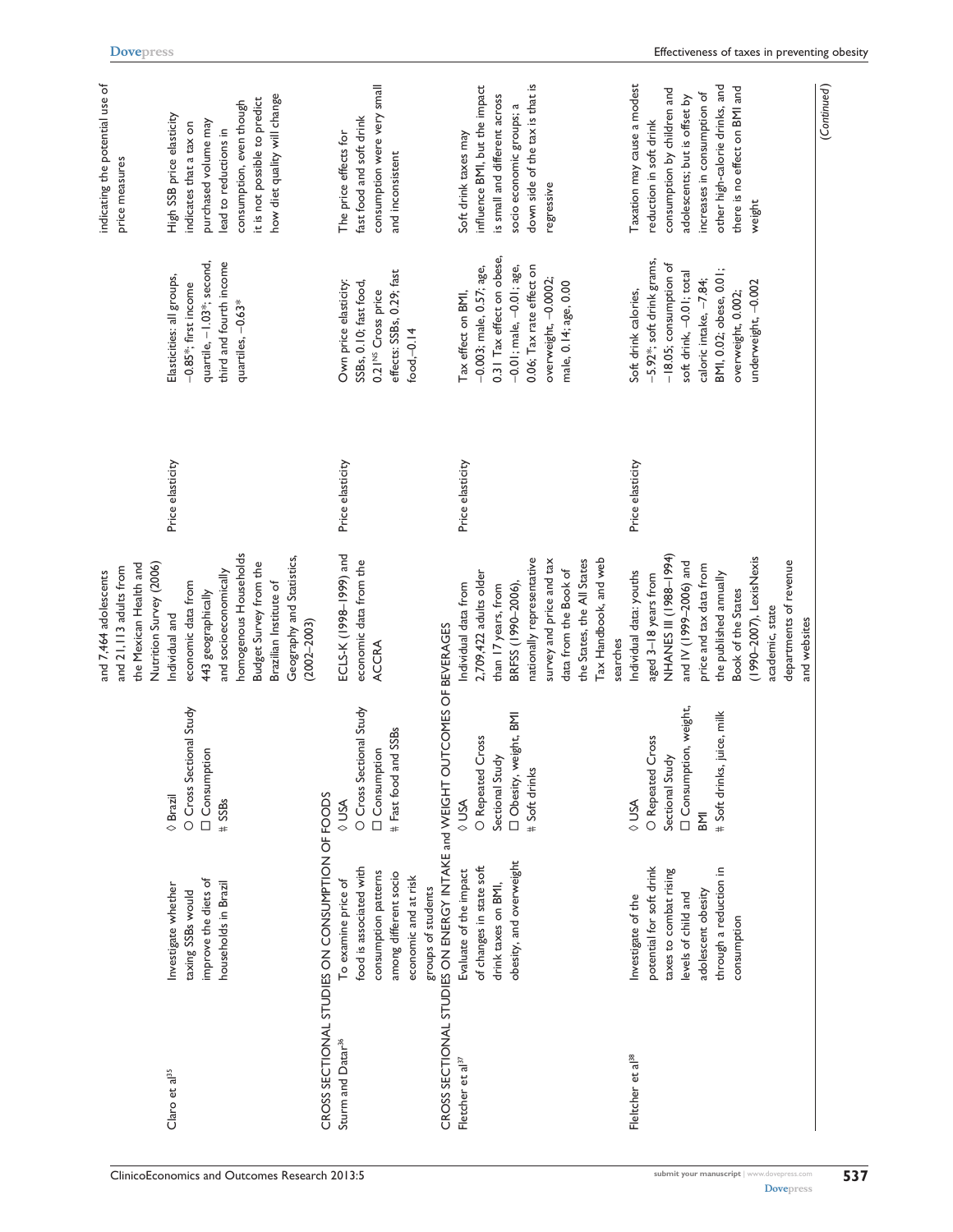|                              |                                                                                                                                                                                  | Table SI Studies on price and tax interventions and their effects on different outcomes (Continued)      |                                                                                                                                                                                                                                    |                                                            |                                                                                                                                                                                                                                                                                                  |                                                                                                                                                                                                                                                                                           |
|------------------------------|----------------------------------------------------------------------------------------------------------------------------------------------------------------------------------|----------------------------------------------------------------------------------------------------------|------------------------------------------------------------------------------------------------------------------------------------------------------------------------------------------------------------------------------------|------------------------------------------------------------|--------------------------------------------------------------------------------------------------------------------------------------------------------------------------------------------------------------------------------------------------------------------------------------------------|-------------------------------------------------------------------------------------------------------------------------------------------------------------------------------------------------------------------------------------------------------------------------------------------|
| Authors                      | <b>Objectives</b>                                                                                                                                                                | © Country                                                                                                | <b>Data/population</b>                                                                                                                                                                                                             | Price/tax variable                                         | Results                                                                                                                                                                                                                                                                                          | Conclusion                                                                                                                                                                                                                                                                                |
|                              |                                                                                                                                                                                  | Dutcomes/#<br>O Methods<br>Products                                                                      |                                                                                                                                                                                                                                    |                                                            |                                                                                                                                                                                                                                                                                                  |                                                                                                                                                                                                                                                                                           |
| Powel et al <sup>39</sup>    | taxes and adolescent BMI<br>Examine the associations<br>vending machine soda<br>between state-level<br>grocery store and                                                         | O Repeated Cross<br>Sectional Study<br># Soft drinks<br>$\Box$ BMI<br>ASO ⊗                              | 1,53,673 students (13-19<br>Foundation (1997-2006)<br>Robert Wood Johnson<br>(1997-2006) and price<br>data from the ayaTech<br>Corporation for the<br>from the MTF study<br>Individual data from<br>years) of Panel data           | Price elasticity                                           | presence of soda vending<br>0.01; presence of grocery<br>of overweight tax, -0.01;<br>machine tax, 0.05; at risk<br>machine soda tax, 0.01;<br>store tax, 0.06; vending<br>BMI: grocery store tax,<br>risk of overweight tax<br>presence, -0.03                                                  | adolescent weight; there is a<br>that taxes would need to be<br>small negative association in<br>raised substantially to affect<br>weight outcomes; it is likely<br>associated with adolescent<br>Taxes are not significantly<br>overweight adolescents                                   |
| Fletcher et al <sup>40</sup> | Examine the effects of<br>children consumption<br>taxing soft drinks on                                                                                                          | Omsumption, BMI,<br>O Repeated Cross<br>Sectional Study<br># Soft drinks<br>energy<br>ASO ⊗              | from states and sales data<br>surveys and price data<br>representative sample<br>3-18 years from the<br>Individual data from<br>and IV (1999–2006)<br>22,438 subjects,                                                             | Price elasticity and tax<br>scenario                       | as children may substitute<br>significant results on BMI,<br>prevalence from a 6% tax,<br>calories intake, obesity<br>difference in obesity in<br>in calories goods; little<br>states with an without<br>soda with other high<br>Non statistically<br>tax                                        | typically imposed taxes aren't<br>enough for behavior changes<br>weight reduction in children;<br>taxes will lead to noticeable<br>significant and transparent<br>Neither vending machines<br>restrictions nor soft drink                                                                 |
| Wang et al <sup>41</sup>     | nationwide penny-per-<br>Examine the potential<br>impact on health and<br>health spending of a<br>ounce excise tax on<br>these beverages                                         | O Cross Sectional and<br><b>Consumption and</b><br>energy intake<br>Modeling<br>$#$ SSBs<br>ASO <b>∂</b> | subjects 25-64 years the<br>age (2003-2006) and<br>Heart Disease Policy<br>NHANES data for<br>Model                                                                                                                                | ounce excise $\text{tax}$ (~ 22%)<br>Effect of I penny per | SSB consumption, -15%*;<br>energy intake, -9 kcal/d*;<br>weight, 0.9 pounds*<br>prevalence, -1.5%*<br>$(-0.45 \text{ kg})$ ; obesity                                                                                                                                                             | among adults, improve health<br>consumption of SSBs, by 15%<br>outcomes and reduce health<br>The tax may reduce<br>care costs                                                                                                                                                             |
| Beydoun et al <sup>42</sup>  | price indices of fast foods<br>Study the associations of<br>among US children and<br>dietary intakes and BMI<br>vegetables (FV-PI) with<br>(FF-PI) and fruits and<br>adolescents | O Cross Sectional Study<br><b>Consumption, energy,</b><br><b>ASN ◊</b><br>#SSBs<br>회.                    | adolescents (10-18 years)<br>nationally representative<br>from CSFII, (1994-1998)<br>sample of 6,759 children<br>and price data from the<br>Individual data from a<br>$(2-9$ years) and $1,679$<br>multi-stage stratified<br>ACCRA | Price elasticity                                           | 10.0/6.9; dairy products<br>225.7/309.2; fiber (g/d),<br>sodium $(mg/d)$ , $-141.8$<br>2.7/2.5; BMI, -0.2/-0.4<br>Children/adolescents:<br>(% energy), -2.1/-0.9;<br>$(-87.1; sugar (g/d),$<br>(g/d), 172.5/195.5;<br>324.0/253.3; fat<br>calcium (mg/d),<br>energy (kj/d),<br>kg/m <sup>2</sup> | dietary quality but not weight<br>vegetable consumption; price<br>exists between fast food and<br>Among children higher fast<br>and lower BMI; association<br>higher taxes may improve<br>with better dietary quality<br>varied by family income;<br>food price is associated<br>outcomes |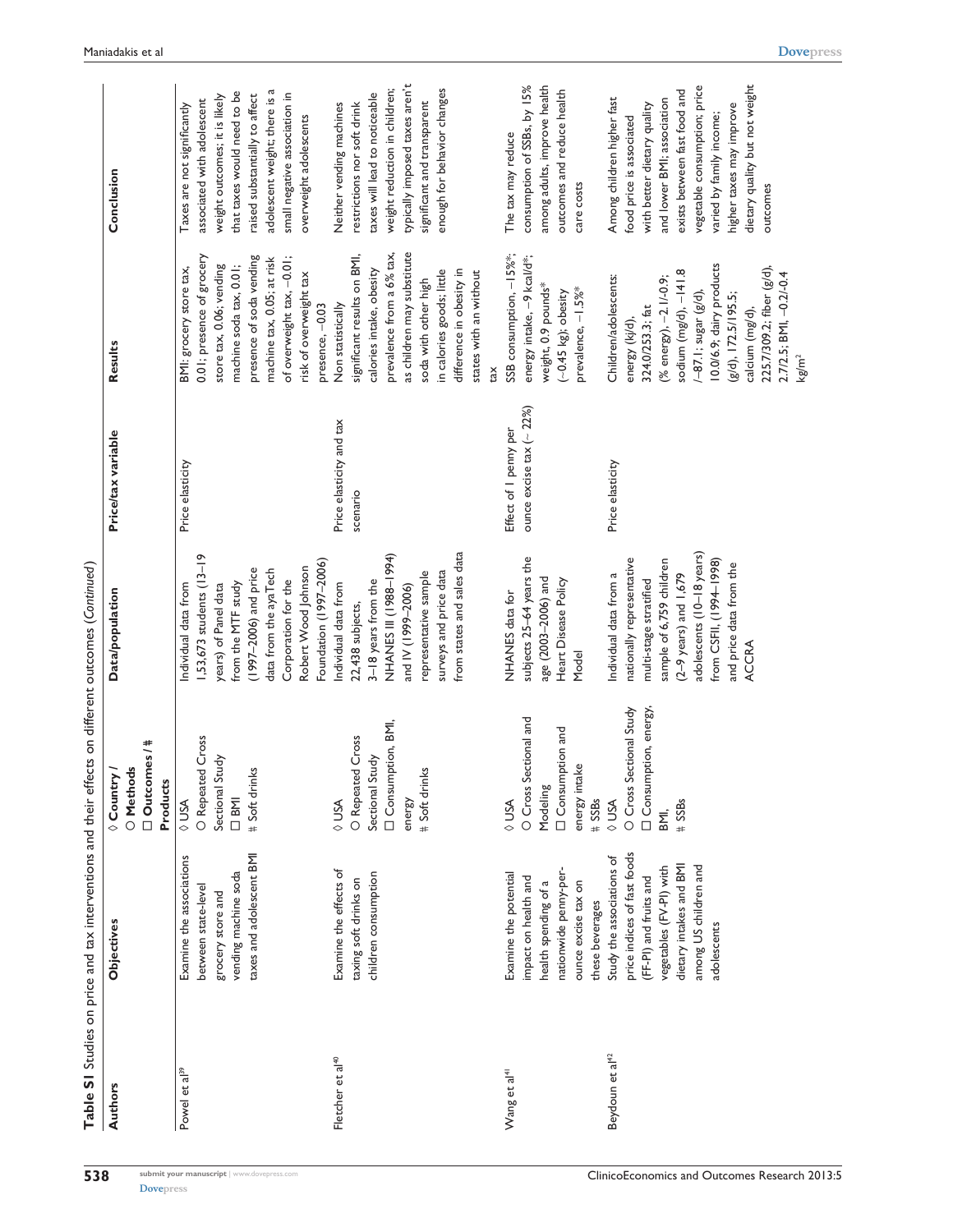|                                |                                                  | CROSS SECTIONAL STUDIES ON ENERGY INTAKE and WEIGHT OUTCOMES OF FOODS |                           |                           |                                           |                                |
|--------------------------------|--------------------------------------------------|-----------------------------------------------------------------------|---------------------------|---------------------------|-------------------------------------------|--------------------------------|
| Arroyo et al <sup>43</sup>     | To characterize the                              | <b>↑ Mexico</b>                                                       | Data from 5 biannual      | Price elasticity          | Price elasticities of kcal/               | The economic crisis did not    |
|                                | effects of the 1994                              | O Repeated Cross                                                      | surveys (1992-2000)       |                           | year: cereals, -10.5;                     | affect total calories intake   |
|                                | economic crisis on                               | Sectional Study                                                       | with $>10,000$ Mexican    |                           | condiments, 1.5; eggs-                    | and in fact calorie sources    |
|                                | calorie sources of                               | <b>Consumption and</b>                                                | representative            |                           | milk-dairy, 0.2; legumes,                 | were contrary to any crisis    |
|                                | Mexican households                               | energy                                                                | households, collected by  |                           | $-2.5$ ; meat, $0.01$ ; sugars,           | effect                         |
|                                |                                                  | # Cereals, condiments,                                                | ENEGI (National Institute |                           | $-1.5$ ; soft drinks, $2.1$               |                                |
|                                |                                                  | eggs, milk, dairy, fish,                                              | of Statistics, Geography  |                           |                                           |                                |
|                                |                                                  | fruits, legumes, meat, oils,                                          | and Informatics)          |                           |                                           |                                |
|                                |                                                  | sugars<br>soft drinks,                                                |                           |                           |                                           |                                |
| Beydoun et al <sup>44</sup>    | Examine the effects of                           | ASO ⊗                                                                 | Individual data of 7,331  | Price elasticity          | Energy (kcal/d),                          | Fast food prices conform to    |
|                                | prices of fast foods and                         | O Cross Sectional Study                                               | adults (20-65 years) from |                           | 55.8; fat (kcal), -2.2;                   | economic models; changing      |
|                                | fruits and vegetables on                         | <b>Consumption, energy</b>                                            | the USA Department        |                           | cholesterol (mg/d),                       | fast food prices may affect    |
|                                | dietary intake, BMI and                          | ВMI,                                                                  | of Agriculture of a       |                           | 16.6; sodium (mg/d),                      | dietary quality and to some    |
|                                | obesity risks and across                         | #Fast foods                                                           | nationally representative |                           | 15.1; sugar (mg/d), 5.1;                  | extent adiposity; but there    |
|                                | family income groups                             |                                                                       | Survey of Food Intakes    |                           | dairy products (g/d),                     | are differences across socio   |
|                                |                                                  |                                                                       | by Individuals (CSFII)    |                           | 4.1; calcium (mg/d),                      | economic groups; a tax on      |
|                                |                                                  |                                                                       | (1994-1996); price data   |                           | $-13.7$ ; fiber (g/d), 2.8;               | fast food may be effective but |
|                                |                                                  |                                                                       | from the American         |                           | diet quality index, 3.16;                 | with equity concerns           |
|                                |                                                  |                                                                       | Chamber of Commerce       |                           | consumption, -0.29; BMI,                  |                                |
|                                |                                                  |                                                                       | Researchers Association   |                           | $0.6 \text{ kg/m}^2$                      |                                |
|                                | EXPERIMENTAL STUDIES ON CONSUMPTION OF BEVERAGES |                                                                       |                           |                           |                                           |                                |
| Block et al <sup>45</sup>      | Investigate whether a                            | <b>ASN ◊</b>                                                          | Individual data from      | Effect of a \$0.45 or 35% | Impact on sales of regular                | A price increase may be an     |
|                                | price increase on regular                        | O Experimental study                                                  | consumers in two          | increase in price on soft | soft drinks, -26%;                        | effective policy to decrease   |
|                                | (sugary) soft drinks                             | <b>Consumption</b>                                                    | hospitals in Boston       | drinks                    | impact on sales of regular                | sales of regular sodas         |
|                                | and an educational                               | # Soft drinks                                                         | in 2008; prices           |                           | soft drinks, 20%                          |                                |
|                                | intervention would                               |                                                                       | were increased and        |                           |                                           |                                |
|                                | reduce their sales                               |                                                                       | consumption was           |                           |                                           |                                |
|                                |                                                  |                                                                       | evaluated                 |                           |                                           |                                |
|                                | EXPERIMENTAL STUDIES ON CONSUMPTION OF FOODS     |                                                                       |                           |                           |                                           |                                |
| Yang et al <sup>46</sup>       | Study the effect of                              | <b>O Taiwan</b>                                                       | Individual data from      | Students were given       | Own price elasticity:                     | Findings support price         |
|                                | beverage price changes                           | O Experimental study                                                  | 108 undergraduates        | money to purchase         | unhealthy beverage,                       | elasticity; increase/decrease  |
|                                | on purchases and                                 | <b>D</b> Consumption and BMI                                          | 18-22 years old recruited | different beverages in    | -0.91*; healthy, 0.69;                    | in prices decrease/increase    |
|                                | substitution patterns                            | # SSBs                                                                | through online and        | different price scenarios | BMI, 0.14; cross price                    | consumption of unhealthy/      |
|                                |                                                  |                                                                       | printed advertisements    |                           | elasticity-healthy, 0.53;                 | healthy food staff and         |
|                                |                                                  |                                                                       |                           |                           | cross price elasticity<br>unhealthy, 0.69 | substitution effects           |
| Nederkoorn et al <sup>47</sup> | Examine whether a                                | $\Diamond$ Netherlands                                                | Individual data from 306  | In the tax group a 50%    | Impact, -14%*; total,                     | A food tax may be a            |
|                                | high tax on high calorie                         | O Experimental study                                                  | participants $>$ 18 years | price increase on high    | 419 kcal/d <sup>*</sup>                   | beneficial tool along with     |
|                                | dense foods reduces the                          | <b>Consumption and</b>                                                | old (76% women)           | energy dense foods was    |                                           | other measures in promoting    |
|                                | purchased calories in a                          | energy intake                                                         | recruited through         | applied versus no tax in  |                                           | a diet with fewer calories     |
|                                | web based supermarket                            | asuab /8.<br># High ener                                              | advertisements on Dutch   | the other group           |                                           |                                |
|                                |                                                  | foods                                                                 | websites, GoogleAds       |                           |                                           |                                |
|                                |                                                  |                                                                       |                           |                           |                                           | (Continued)                    |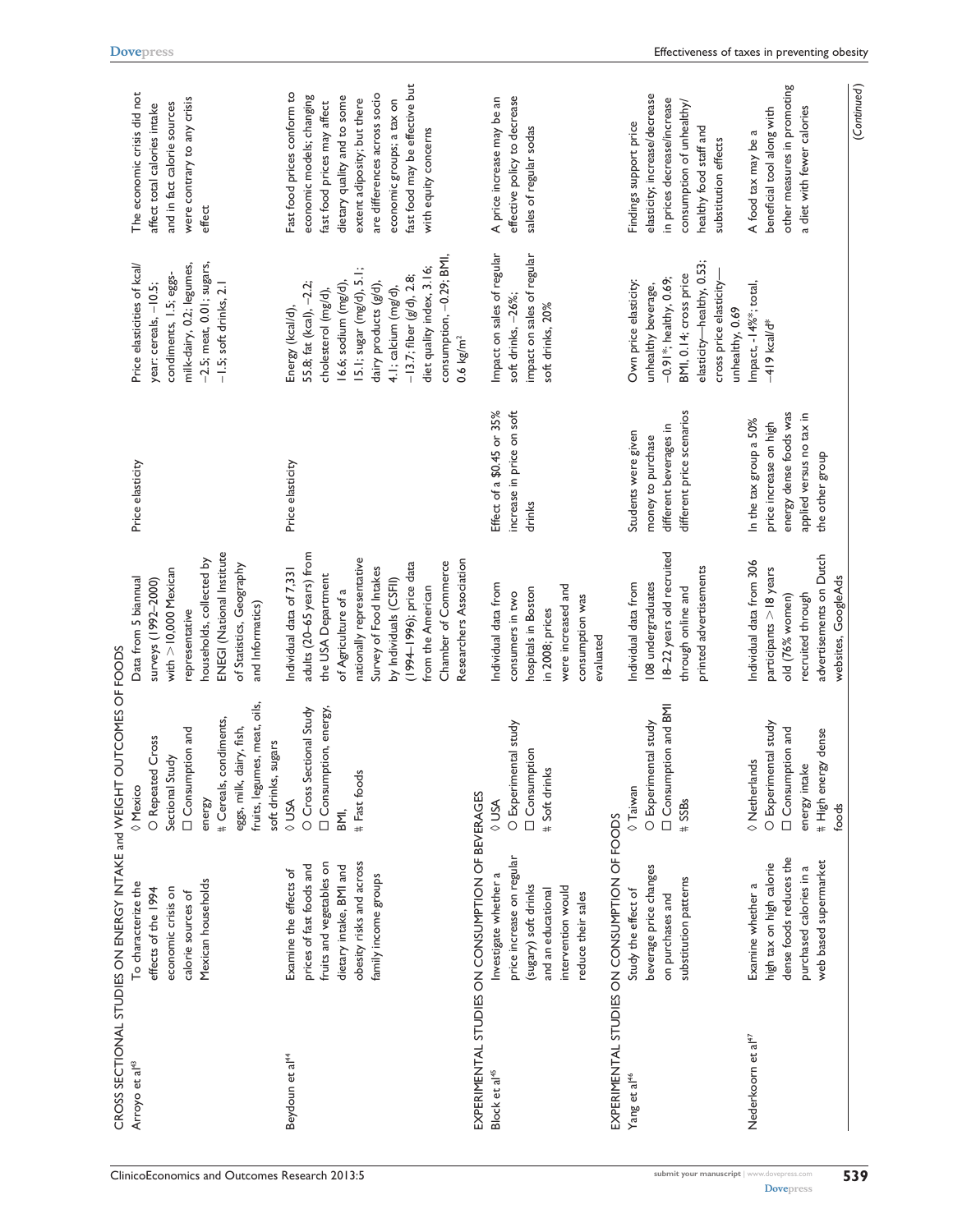|                               |                                                      | Table SI Studies on price and tax interventions and their effects on different outcomes (Continued) |                             |                                   |                                    |                                |
|-------------------------------|------------------------------------------------------|-----------------------------------------------------------------------------------------------------|-----------------------------|-----------------------------------|------------------------------------|--------------------------------|
| Authors                       | Objectives                                           | <b>©Country</b>                                                                                     | Data/population             | Price/tax variable                | Results                            | Conclusion                     |
|                               |                                                      | D Outcomes / #<br>O Methods                                                                         |                             |                                   |                                    |                                |
|                               |                                                      | <b>Products</b>                                                                                     |                             |                                   |                                    |                                |
|                               | EXPERIMENTAL STUDIES ON ENERGY INTAKE and WEIGHT OUT | COMES OF FOODS                                                                                      |                             |                                   |                                    |                                |
| Epstein et al <sup>48</sup>   | Examine the effects                                  | <b>Singapore</b>                                                                                    | Data from individuals       | Price increase of high            | Price elasticity of energy         | Taxing less healthy food       |
|                               | of price changes in                                  | O Experimental study                                                                                | recruited from a family     | calorie for nutrient foods        | intake for healthy foods,          | reduces energy intake and      |
|                               | high and low calorie-                                | <b>Consumption and</b>                                                                              | data base, including:       | by 12.5% or by 25%                | -0.98* Tax elasticity of           | fat purchases, and increases   |
|                               | for-nutrient foods on                                | energy                                                                                              | 42 mothers, 20 lower        |                                   | total calories purchased,          | the proportion of protein      |
|                               | mothers' purchases for                               | # Many different foods                                                                              | income/22 higher income,    |                                   | $-0.647*$                          | purchased                      |
|                               | 68 common foods and                                  |                                                                                                     | of whom 45% were            |                                   |                                    |                                |
|                               | drinks                                               |                                                                                                     | obese                       |                                   |                                    |                                |
|                               | MODELING STUDIES ON CONSUMPTION OF BEVERAGES         |                                                                                                     |                             |                                   |                                    |                                |
| Andreyeva et al <sup>49</sup> | Develop a method for                                 | $\Diamond$ USA                                                                                      | Estimated state and city    | Consumption and                   | Consumption: CSDs,                 | A modest tax on SSBs           |
|                               | estimating revenues from                             | study<br>O Modeling                                                                                 | data based on 2008sales     | $\,\varpi$<br>revenue impact from | $-17.8\%$ ; fruit drinks,          | could both raise significant   |
|                               | an excise tax on SSBs                                | <b>Consumption</b>                                                                                  | in the USA allocated and    | penny-per- ounce excise           | - II.4%; sports drinks,            | revenues and improve public    |
|                               | that governments could                               | # Carbonated soft drinks,                                                                           | combined with Census        | tax on SSBs and diet              | $-16.0\%$ ; teas, $-8.9\%$ ;       | health by reducing obesity     |
|                               | direct towards obesity                               | fruit beverages, teas                                                                               | population projections      | varieties                         | energy drinks, -4.6%;              |                                |
|                               | prevention                                           |                                                                                                     | from 2007 to 2015 and       |                                   | coffees, 4.0%; flavored            |                                |
|                               |                                                      |                                                                                                     | price elasticities from the |                                   | water, -14.6; total,               |                                |
|                               |                                                      |                                                                                                     | literature                  |                                   | $-16.3%$                           |                                |
|                               |                                                      | MODELING STUDIES ON ENERGY INTAKE and WEIGHT OUTCOMES OF FOODS                                      |                             |                                   |                                    |                                |
| Mytton et al <sup>50</sup>    | Examine the effects on                               | $\Diamond$ UK                                                                                       | Cross sectional data        | 17.5% price increase due          | <b>OCalories</b> consumed,         | Taxing can have                |
|                               | nutrition, health and                                | study<br>O Modeling                                                                                 | on consumption and          | to extending the VAT on           | 2.2% <sup>NS</sup> ; annual number | unpredictable effects if cross |
|                               | expenditure of extending                             | Oonsumption, energy,                                                                                | elasticities were obtained  | <b>Food with saturated</b>        | of CVD deaths, 2,500               | elasticities are ignored,      |
|                               | VAT to a wider range of                              | health outcomes                                                                                     | from the National Food      | fat O Food with SSCg3d            | to $3,500$ $\bigcirc$ Calories     | due to consumptions            |
|                               | foods in the UK                                      | # Beverages, milk, cheese,                                                                          | Survey in Britain of 2000;  | $score \ge 9$                     | consumed, -4.3%; annual            | interdependence; a carefully   |
|                               |                                                      | cream, eat, fish, eggs, fats,                                                                       | these were combined with    | $\Box$ A greater range of         | number of CVD deaths,              | targeted fat tax could have    |
|                               |                                                      | vegetables,<br>sugar, fruits,                                                                       | data on effect on dietary   | foods selected to meet            | $-2,500$ to $-3,500$               | modest but meaningful          |
|                               |                                                      | ead, cereals<br>potatoes, br                                                                        | fat and cardiovascular,     | best outcomes                     | <b>D</b> Calories consumed,        | results in food consumption    |
|                               |                                                      |                                                                                                     | metabolic and other health  |                                   | -6.1%; annual number               | and cardiovascular outcomes    |
|                               |                                                      |                                                                                                     | outcomes from meta-         |                                   | of CVD deaths, 2,600 to            |                                |
|                               |                                                      |                                                                                                     | analyses                    |                                   | 3,200                              |                                |
| Schroeter et al <sup>51</sup> | Identify conditions under                            | VSN ◊                                                                                               | Modeling based on           | $0\%$ tax on food away            | <b>Nale weight change,</b>         | Income increase and food       |
|                               | which price and income                               | study<br>O Modeling                                                                                 | price energy and weight     | from home and O 10%               | 0.170 kg (0.196%); female          | subsidies increase weight;     |
|                               | changes are most likely                              | Oonsumption, energy,                                                                                | elasticities from the       | tax on soft drinks                | weight change, 0.146 kg            | a tax on food away from        |
|                               | to change weight, based                              | weight                                                                                              | literature; baseline cross  |                                   | $(0.196\%)$                        | home would also increase       |
|                               | on a three good model                                | # Meats, dairy, fruit,                                                                              | sectional population data   |                                   | □ Male weight change,              | body weight; a tax on soft     |
|                               | (low and high calorie                                | vegetables, cereals,                                                                                | from 1963-1965 National     |                                   | 0.086 kg (0.099%); female          | drinks may decrease weight     |
|                               | food and exercise) used                              | bakery, eggs, fats, oils,                                                                           | Health Examination          |                                   | weight change, 0.091 kg            | modestly; a tax to be          |
|                               | to estimate metabolic                                | home and away home                                                                                  | Survey (NHES) and           |                                   | (0.122%)                           | equitable must be combined     |
|                               | equivalents (MET) in                                 | suites,<br>food, Sugar,                                                                             | 1999-2002 NHANES            |                                   |                                    | with income redistribution     |
|                               | energy accounting models                             | beverages                                                                                           |                             |                                   |                                    |                                |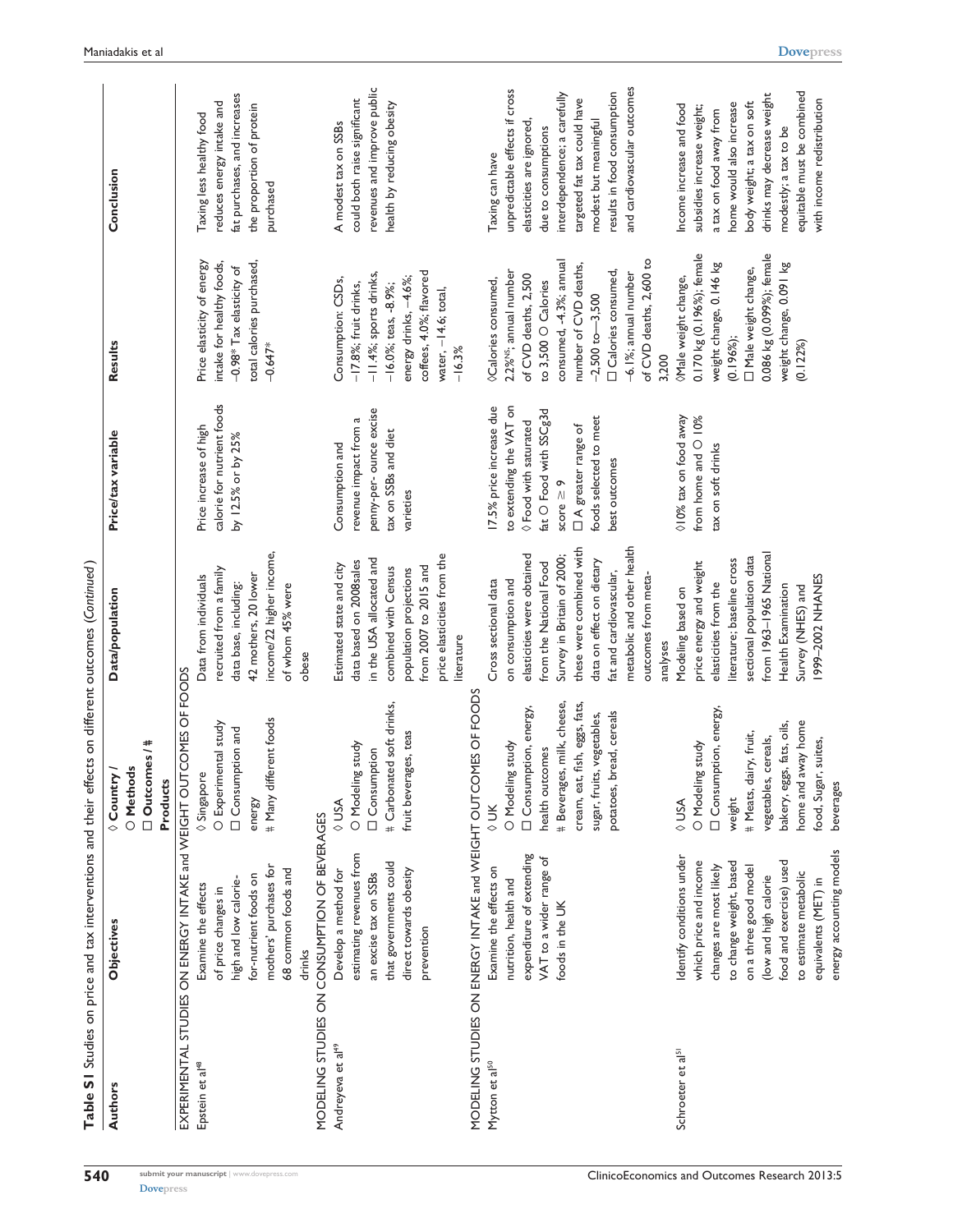| Nnoaham et al <sup>52</sup>     | To examine the effects,                                                                                                                                                                                                                                                                                                                                                                                                                                                                                                                                  | $\Diamond$ UK                 | Cross sectional data       | $\sqrt[6]{17.5\%}$ tax on food with                                                                                                                                                                                     | $\Diamond$ Calories intake,   | A targeted food taxes could    |
|---------------------------------|----------------------------------------------------------------------------------------------------------------------------------------------------------------------------------------------------------------------------------------------------------------------------------------------------------------------------------------------------------------------------------------------------------------------------------------------------------------------------------------------------------------------------------------------------------|-------------------------------|----------------------------|-------------------------------------------------------------------------------------------------------------------------------------------------------------------------------------------------------------------------|-------------------------------|--------------------------------|
|                                 | by income group, of                                                                                                                                                                                                                                                                                                                                                                                                                                                                                                                                      | O Modeling study              | from the Expenditure and   | saturated fat                                                                                                                                                                                                           | $-0.54\%$ *; deaths,          | be optimized combined          |
|                                 | targeted food taxes and                                                                                                                                                                                                                                                                                                                                                                                                                                                                                                                                  | <b>Consumption, energy,</b>   | Food Survey 2003-2006      | O Tax on a less healthy                                                                                                                                                                                                 | II0 to 2,300                  | with appropriate subsidies     |
|                                 | subsidies on nutrition,                                                                                                                                                                                                                                                                                                                                                                                                                                                                                                                                  | health outcomes               | and National Food Survey   | food based on nutritional                                                                                                                                                                                               | O Calories intake,            | on fruits and vegetables, to   |
|                                 | health and expenditure in                                                                                                                                                                                                                                                                                                                                                                                                                                                                                                                                | # Beverages, milk,            | for price elasticities and | profiling model WXYfm,                                                                                                                                                                                                  | $-0.66\%$ "; deaths, 35 to    | reduce deaths from CVD and     |
|                                 | the UK                                                                                                                                                                                                                                                                                                                                                                                                                                                                                                                                                   | cheese, cream, meat, fish,    | health outcome data        | Second scenario along                                                                                                                                                                                                   | 1,300;                        | cancer, but measures also      |
|                                 |                                                                                                                                                                                                                                                                                                                                                                                                                                                                                                                                                          | eggs, fats, sugar, fruits,    | from meta-analysis         | two level subsites for                                                                                                                                                                                                  | <b>Calories</b> intake,       | needed to address financial    |
|                                 |                                                                                                                                                                                                                                                                                                                                                                                                                                                                                                                                                          | vegetables, potatoes,         |                            | fruits and vegetables                                                                                                                                                                                                   | $-0.92\%*$ to 0.35%;          | burden for certain groups      |
|                                 |                                                                                                                                                                                                                                                                                                                                                                                                                                                                                                                                                          | bread, cereals                |                            |                                                                                                                                                                                                                         | deaths, -1600 to -6400        |                                |
| Finkelstein et al <sup>53</sup> | To estimate the changes                                                                                                                                                                                                                                                                                                                                                                                                                                                                                                                                  | <b>ASU ◊</b>                  | This analysis relies on    | Increase in prices by 20%                                                                                                                                                                                               | Calories/day/person:          | The tax on SSBs would          |
|                                 | in energy, fat and sodium                                                                                                                                                                                                                                                                                                                                                                                                                                                                                                                                | O Modeling study              | data from the Nielsen      | tax on SSBs                                                                                                                                                                                                             | $SSBs, -21.2/-13.2$           | reduce the energy purchased    |
|                                 | purchases resulting from                                                                                                                                                                                                                                                                                                                                                                                                                                                                                                                                 | Oonsumption, energy,          | Home Scan                  |                                                                                                                                                                                                                         | beverages, 2.9/1.0; foods,    | per household member           |
|                                 | a tax that increases the                                                                                                                                                                                                                                                                                                                                                                                                                                                                                                                                 | weight                        | National Consumer          |                                                                                                                                                                                                                         | $-3.2/-11.2$ ; total, $-21.2$ | across 19 food categories by   |
|                                 | price of SSBs by 20% and                                                                                                                                                                                                                                                                                                                                                                                                                                                                                                                                 | # SSBs (regular soda, fruit   | Panel combined with the    |                                                                                                                                                                                                                         | /-24.3; fat/day/person        | 4.7% and would also have an    |
|                                 | the effect of such a tax                                                                                                                                                                                                                                                                                                                                                                                                                                                                                                                                 | drinks, sports energy         | USDA National Nutrient     |                                                                                                                                                                                                                         | due SSBs, -0.3/-0.1;          | effect on weight; substitution |
|                                 | on body weight                                                                                                                                                                                                                                                                                                                                                                                                                                                                                                                                           | drinks), beverages (fruit     | Database for Each          |                                                                                                                                                                                                                         | beverages, 0.8/-1.8;          | by other beverages was         |
|                                 |                                                                                                                                                                                                                                                                                                                                                                                                                                                                                                                                                          | juices, milk, diet soda),     | quarter of 2006, giving    |                                                                                                                                                                                                                         | foods, -31.3/-32.8; total,    | limited                        |
|                                 |                                                                                                                                                                                                                                                                                                                                                                                                                                                                                                                                                          | foods (candy, cookies, fried, | a sample of 114,336        |                                                                                                                                                                                                                         | -30.4/-35.7; weight,-1.6      |                                |
|                                 |                                                                                                                                                                                                                                                                                                                                                                                                                                                                                                                                                          | salty snacks, ice cream,      | observations over 28,584   |                                                                                                                                                                                                                         | pounds during first           |                                |
|                                 |                                                                                                                                                                                                                                                                                                                                                                                                                                                                                                                                                          | yoghurt, pizza, cereal,       | households                 |                                                                                                                                                                                                                         | year,-2.9 pounds in over      |                                |
|                                 |                                                                                                                                                                                                                                                                                                                                                                                                                                                                                                                                                          | frozen dinners, canned        |                            |                                                                                                                                                                                                                         | 10 years                      |                                |
|                                 |                                                                                                                                                                                                                                                                                                                                                                                                                                                                                                                                                          | soups, fruits and vegetables) |                            |                                                                                                                                                                                                                         |                               |                                |
| Sacks et al <sup>54</sup>       | To estimate the cost-                                                                                                                                                                                                                                                                                                                                                                                                                                                                                                                                    | O Australia                   | Data on elasticities       | Effect of a 10% tax                                                                                                                                                                                                     | Daily energy intake for       | Both strategies are value for  |
|                                 | effectiveness of two                                                                                                                                                                                                                                                                                                                                                                                                                                                                                                                                     | O Modeling study              | were obtained from the     |                                                                                                                                                                                                                         | male/female, -174/-121        | money and dominant options     |
|                                 | commonly used obesity                                                                                                                                                                                                                                                                                                                                                                                                                                                                                                                                    | <b>Consumption, energy,</b>   | National Food Survey       |                                                                                                                                                                                                                         | kj; weight change, -1.9       | in obesity prevention, even    |
|                                 | prevention policy                                                                                                                                                                                                                                                                                                                                                                                                                                                                                                                                        | weight                        | in Britain; these were     |                                                                                                                                                                                                                         | kg/1.3 kg                     | in lower educated and less     |
|                                 | interventions: traffic light                                                                                                                                                                                                                                                                                                                                                                                                                                                                                                                             | # Biscuits, cakes, pastries,  | combined with data         |                                                                                                                                                                                                                         |                               | wealthy groups                 |
|                                 | labeling and unhealthy                                                                                                                                                                                                                                                                                                                                                                                                                                                                                                                                   | butter products, cereals,     | from the 1995 National     |                                                                                                                                                                                                                         |                               |                                |
|                                 | food tax                                                                                                                                                                                                                                                                                                                                                                                                                                                                                                                                                 | muffins, snack foods,         | Nutrition Survey           |                                                                                                                                                                                                                         |                               |                                |
|                                 |                                                                                                                                                                                                                                                                                                                                                                                                                                                                                                                                                          | confectionery, soft drinks    |                            |                                                                                                                                                                                                                         |                               |                                |
|                                 | Abbreviations: SSBs, sugar-sweetened beverages; CSSBs, carbonated SSBs; BMI, body mass index; VAT, value added tax; ACCRA, American Chamber of Commerce Researchers Association; ECLS-K, Early Childhood Longtudinal<br>study, Kindergarten Class; MTF, Monitoring The Future; NHANES, National Health and Nutrition Examination Survey, CPI, consumers price index; CVD, cardiovascular disease; CSFII, Continuing Survey of Food Intakes by Individu<br>Notes: *statistically significant results; <sup>NS</sup> no reported statistical significance. |                               |                            |                                                                                                                                                                                                                         |                               |                                |
|                                 |                                                                                                                                                                                                                                                                                                                                                                                                                                                                                                                                                          |                               |                            | BRFSS, Behavioral Risk Factor Surveillance System; CARDIA, Coronary Artery Risk Development in Young Adults; DKK, Danish Krone per kilogram; CSD, carbonated soft drinks; NLSY79, National Longiudinal Survey of Youth. |                               |                                |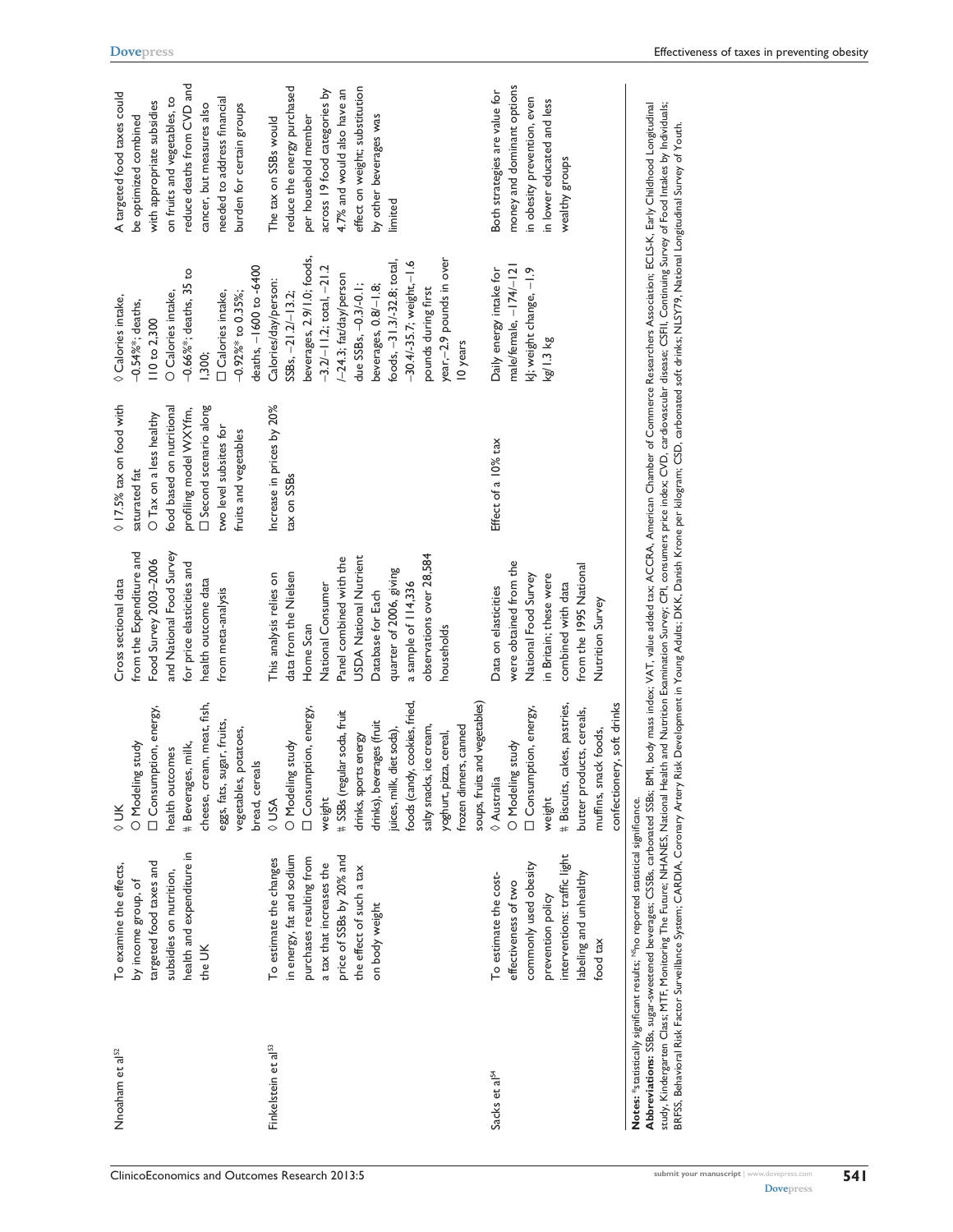# **References**

- 1. Gustavsen GW. Public policies and the demand for carbonated soft drinks: a censored quantile regression approach. Poster presented at: 11th Congress of the European Association of Agricultural Economists; August 23–27, 2005; Copenhagen, Denmark.
- 2. Yen ST, Lin BH, Smallwood DM, Andrews M. Demand for nonalcoholic beverages: the case of low-income households. *Agribusiness*. 2004;20(3):309–321.
- 3. Brown MG, Lee JY, Seale JL. Demand relationships among juice beverages: a differential demand system approach. *Journal of Agricultural and Applied Economics*. 1994;26(2):417–429.
- 4. Pofahl GM, Capps O Jr, Clauson A. Demand for non-alcoholic beverages: evidence from the ACNielsen Home Scan Panel. Poster presented at: American Agricultural Economics Association Annual Meeting; July 24–27, 2005; Providence, RI.
- 5. Dharmasena S, Capps O Jr. Demand interrelationships of at home nonalcoholic beverage consumpion in the United States. Poster presented at: Agricultural and Applied Economics Association and American Council on Consumer Interests Joint Annual Meeting; July 28, 2009; Milwaukee, WI.
- 6. Dharmasena S, Capps O Jr. On taxing sugar-sweetened beverages to combat the obesity problem. Poster presented at: Agricultural and Applied Economics Association, Canadian Agricultural Economics Society, and Western Agricultural Economics Association Joint Annual Meeting; July 27, 2010; Denver, CO.
- 7. Brown MG, Jauregui CE. *Conditional Demand System For Beverages*. Gainesville, FL: Florida Department of Citrus; 2011. Available from: http://ageconsearch.umn.edu/bitstream/104335/2/RP%202011–1.pdf. Accessed August 13, 2013.
- 8. Brown GM. Impact of income on price and income responses in the differential demand system. *Journal of Agricultural and Applied Economics*. 2008;40(2):593–608.
- 9. Zheng Y, Kaiser HM. Estimating assymetric advertising response: an application to US nonalcoholic beverage demand. *Journal of Agricultural and Applied Economics*. 2008;40(3):837–849.
- 10. Zhen M, Beghin JC, Jensen HH. *Accounting for Product Substitution in the Analysis of Food Taxes Targeting Obesity*. Ames, IA: Center for Agricultural and Rural Development; 2011. Available from: http:// www.card.iastate.edu/publications/dbs/pdffiles/10wp518.pdf. Accessed August 13, 2013.
- 11. Pieroni L, Lanari D, Salmasi L. Food prices and overweight patterns in Italy. *Eur J Health Econ*. 2013;14(1):133–151.
- 12. Kuchler F, Tegene A, Harris JM. Taxing snack foods: manipulating diet quality or financing information programs? *Applied Economic Perspectives and Policy*. 2005;27(1):4–20.
- 13. Chouinard HH, Davis DE, LaFrance JT, Perloff JM. Fat taxes: big money for small change. *Forum Health Econ Policy*. 2007;10(2): 1558–9544.
- 14. Dharmasena S, Capps O Jr. Intended and unintended consequences of a proposed national tax on sugar-sweetened beverages to combat the US obesity problem. *Health Econ*. 2012;21(6):669–694.
- 15. Gustavsen GW, Rickertsen K. The effects of taxes on purchases of sugar-sweetened carbonated soft drinks: a quantile regression approach. *Appl Econ*. 2011;43(6):707–716.
- 16. Lin BH, Smith TA, Lee JY, Hall KD. Measuring weight outcomes for obesity intervention strategies: the case of a sugar-sweetened beverage tax. *Econ Hum Biol*. 2011;9(4):329–341.
- 17. Smed S, Jensen JD, Denver S. Differentiated food taxes as a tool in health and nutrition policy. Poster presented at: 11th Congress of the European Association of Agricultural Economists; August 23–27, 2005; Copenhagen, Denmark.
- 18. Thiele S. Fat tax: a political measurement to reduce overweight? The case of Germany. Poster presented at: 1st Joint European Association of Agricultural Economists and Agricultural and Applied Economics Association Seminar; September 15–17, 2010; Freising-Weihenstephan, Germany.
- 19. Meyerhoefer CD, Leibtag ES. A spoonful of sugar helps the medicine go down: the relationship between food prices and medical expenditures on diabetes. *Am J Agric Econ*. 2010;92(5):1271–1282.
- 20. Zhen M, Beghin JC, Jensen HH. *Accounting for Product Substitution in the Analysis of Food Taxes Targeting Obesity*. Ames, IA: Center for Agricultural and Rural Development; 2011. Available from: http:// www.card.iastate.edu/publications/dbs/pdffiles/10wp518.pdf. Accessed August 13, 2013.
- 21. Allais O, Bertail P, Nichele V. The effects of a "fat tax" on the nutrient intake of French households. Poster presented at: 12th Congress of the European Association of Agricultural Economists; August 26–29, 2008; Ghent, Belgium.
- 22. Gordon-Larsen P, Guilkey DK, Popkin BM. An economic analysis of community-level fast food prices and individual-level fast food intake: a longitudinal study. *Health Place*. 2011;17(6):1235–1241.
- 23. Khan LK, Sobush K, Keener D, et al. Recommended community strategies and measurements to prevent obesity in the United States. *MMWR Recomm Rep*. 2009;58(RR-7):1–26.
- 24. Sturm R, Powell LM, Chriqui JF, Chaloupka FJ. Soda taxes, soft drink consumption, and children's body mass index. *Health Aff (Millwood)*. 2010;29(5):1052–1058.
- 25. Finkelstein EA, Zhen C, Nonnemaker J, Todd JE. Impact of targeted beverage taxes on higher- and lower-income households. *Arch Intern Med*. 2010;170(22):2028–2034.
- 26. Powell LM. Fast food costs and adolescent body mass index: evidence from panel data. *J Health Econ*. 2009;28(5):963–970.
- 27. Wendt M, Todd JE. *The Effect of Food and Beverage Prices on Children's Weights*. Washington, DC: US Department of Agriculture; 2011. Available from: http://www.ers.usda.gov/media/123670/err118.pdf. Accessed August 13, 2013.
- 28. Powell LM, Chaloupka FJ. Food prices and obesity: evidence and policy implications for taxes and subsidies. *Milbank Q*. 2009;87(1):229–257.
- 29. Duffey KJ, Gordon-Larsen P, Shikany JM, Guilkey D, Jacobs DR Jr, Popkin BM. Food price and diet and health outcomes: 20 years of the CARDIA Study. *Arch Intern Med*. 2010;170(5):420–426.
- 30. Wendt M, Todd JE. Do low prices for sugar-sweetened beverages increase children's weights? Poster presented at: Agricultural and Applied Economics Association, Canadian Agricultural Economics Society, and Western Agricultural Economics Association Joint Annual Meeting; July 27, 2010; Denver, CO.
- 31. Auld CM, Powell LM. Economics of food energy density and adolescent body weight. *Economica*. 2009;76(304):719–740.
- 32. Zhang Q, Chen Z, Diawara N, Wang Y. Prices of unhealthy foods, food stamp program participation, and body weight status among US lowincome women. *J Fam Econ Issues*. 2011;32(2):245–256.
- 33. Han E, Powell LM. Effect of food prices on the prevalence of obesity among young adults. *Public Health*. 2011;125(3):129–135.
- 34. Barquera S, Hernandez-Barrera L, Tolentino ML, et al. Energy intake from beverages is increasing among Mexican adolescents and adults. *J Nutr*. 2008;138(12):2454–2461.
- 35. Claro RM, Levy RB, Popkin BM, Monteiro CA. Sugar-sweetened beverage taxes in Brazil. *Am J Public Health*. 2012;102(1): 178–183.
- 36. Sturm R, Datar A. Regional price differences and food consumption frequency among elementary school children. *Public Health*. 2011;125(3):136–141.
- 37. Fletcher JM, Frisvold D, Tefft N. Can soft drink taxes reduce population weight? *Contemp Econ Policy*. 2010;28(1):23–35.
- 38. Fletcher JM, Frisvold DE, Tefft N. The effects of soft drink taxes on child and adolescent consumption and weight outcomes. *J Public Econ*. 2010;94(11–12):967–974.
- 39. Powell LM, Zhao Z, Wang Y. Food prices and fruit and vegetable consumption among young American adults. *Health Place*. 2009;15(4): 1064–1070.